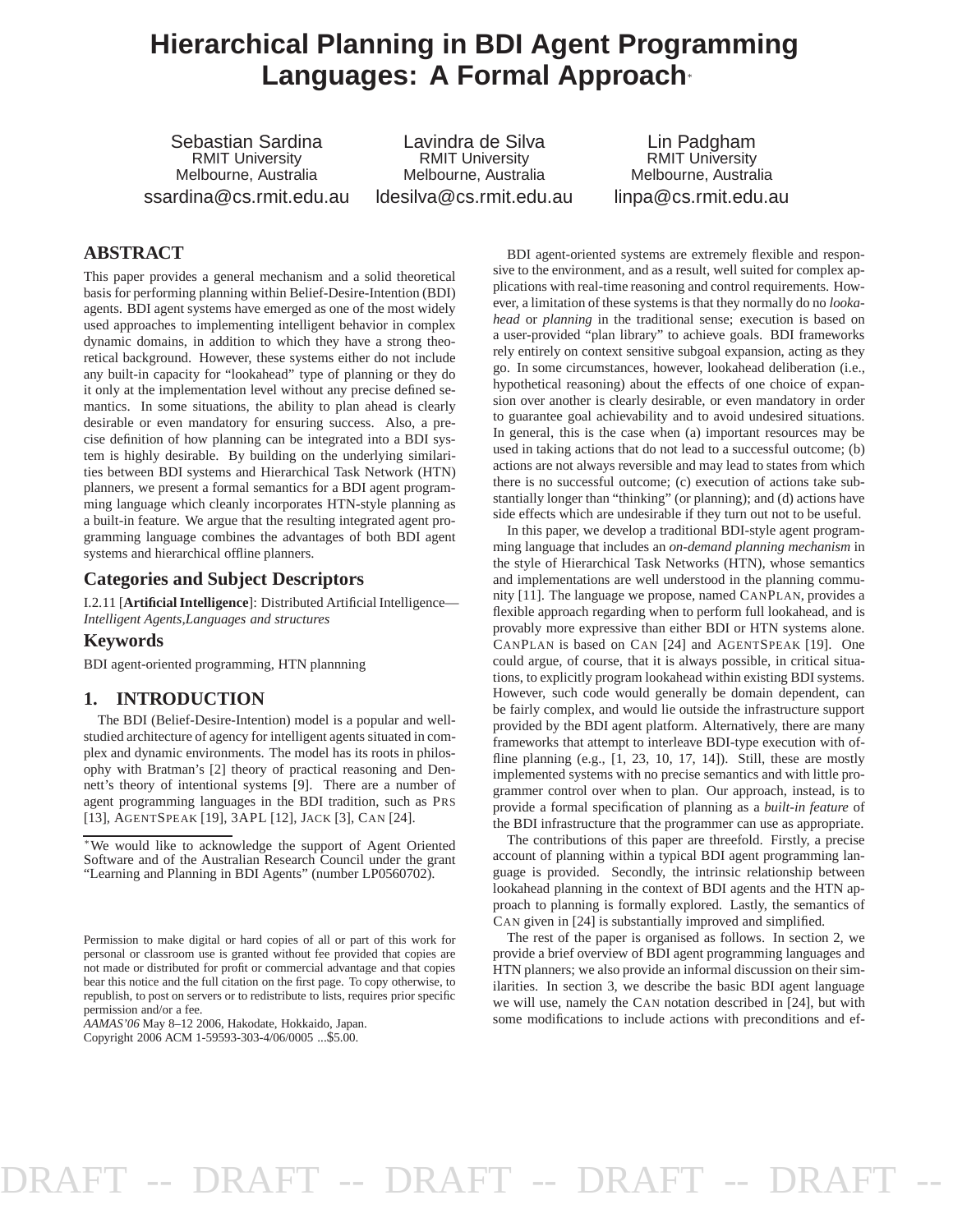fects, multiple variable bindings, and a simpler, though equivalent, account of declarative goals. We chose CAN from the numerous available options because it has the desirable features of (a) combining a declarative and procedural view of *goals*, and (b) capturing the semantics of BDI failure recovery and goal persistence. In section 4, we develop CANPLAN, our new integrated account of planning and BDI execution. Besides showing some intuitively expected properties for the combined framework, we prove that, under suitable assumptions, CANPLAN's planning module reduces to HTN planning. In section 5, a brief discussion on a prototype implementation is given. Section 6 discusses related work. Finally, in section 7, we draw conclusions and outline future lines of research.

#### **2. BDI AND HTN SYSTEMS**

There are a number of BDI agent languages and HTN systems. We provide a brief abstract overview of these in order to comment on their similarities, as background for our integrated approach.

#### **2.1 BDI Agent Programming Languages**

Generally speaking, BDI agent-oriented programming languages are built around an explicit representation of beliefs, desires, and intentions. A BDI architecture addresses how these components are represented, updated, and processed to determine the agent's actions. There are a substantial number of implemented BDI systems, as well as a number of formally specified languages.

An agent consists, basically, of a belief base  $B$ , a set of recorded pending events (goals), a plan library Π, and an intention base Γ. The *belief base* encodes the agent's knowledge about the world. The *plan library* contains *plan rules* of the form  $e : \psi \leftarrow P$  encoding a *plan-body* or *program* P for handling an event-goal e when *context* condition  $\psi$  is believed to hold. The *intention base* contains the current, partially instantiated, plans the agent has already committed to in order to handle or achieve some event-goal.

A BDI system responds to *events*, the inputs to the system, by committing to handle one pending event-goal, selecting a plan rule from the library, and placing its plan-body/program into the intention base. The execution of this program may, in turn, post new sub-goal events to be achieved. If at any point a program fails, then an alternative plan rule is found and its plan-body is placed into the intention base for execution. This process repeats until a plan succeeds completely or until there are no more applicable plans, in which case failure is propagated to the event-goal.

In section 3, we shall discuss in detail one formal BDI language of this sort, namely, CAN [24].

#### **2.2 HTN Planning**

Hierarchical Task Network (HTN) planning is an approach to planning based on the decomposition of (high-level) *tasks* in order to accomplish an (initial) *task network*. Two examples of HTN systems include SHOP [15] and its successor SHOP2 [16]. Below, we mostly follow the definitions of HTN-planning from [11].

Tasks can be of two types. A *primitive task* is an action  $act(\vec{x})$ that can be directly executed by the agent (e.g.,  $drive(x_1, x_2)$ ). A (high-level) *compound task*  $e(\vec{x})$  is one that cannot be executed directly (e.g., *build\_trip(origin, dest)*). A *task network*  $d = [T, \phi]$ is a collection of tasks T that need to be accomplished and a boolean formula of constraints  $\phi$ . Constraints impose restrictions on the ordering of the tasks  $(e \prec e')$ , on the binding of variables  $(x = x')$ and  $(x = c)$  (c is a constant), and on what literals must be true before or after each task  $(l, e), (e, l)$ , and  $(e, l, e')$ . A *method*  $(e, \psi, d)$ encodes a way of decomposing a high-level compound task e into lower-level tasks using task network d when  $\psi$  holds. Methods provide the procedural knowledge of the domain.

An HTN *planning domain*  $\mathcal{D} = (\Pi, \Lambda)$  consists of a library  $\Pi$  of methods and a library  $\Lambda$  of primitive tasks. Each primitive task in  $\Lambda$ is a STRIPS style action with corresponding preconditions and effects in the form of *add* and *delete* lists. An HTN *planning problem* **P** is the triple  $\langle d, \mathcal{B}, \mathcal{D} \rangle$  where d is the task network to accomplish,  $\beta$  is the initial belief state (i.e., a set of all ground atoms that are true in  $\beta$ ), and  $\mathcal D$  is a planning domain. A *plan*  $\sigma$  is a sequence  $act_1 \cdot \ldots \cdot act_n$  of ground actions (that is, ground primitive tasks).

Given a planning problem instance **P**, the planning process involves selecting and applying an applicable reduction method from  $D$  to some compound task in  $d$ . This results in a new, and typically more "primitive," task network  $d'$ . This reduction process is repeated until only primitive tasks (i.e., actions) remain. If no applicable reduction can be found for a compound task at any stage, the planner "backtracks" and tries an alternative reduction for a compound task previously reduced. If all compound tasks can eventually be reduced, a plan solution  $\sigma$  is obtained

In [11], a clear operational semantics for HTN planning was given. The set of plans  $sol(d, \mathcal{B}, \mathcal{D})$  that solves a planning instance  $\mathbf{P} = \langle d, \mathcal{B}, \mathcal{D} \rangle$  is defined as  $sol(d, \mathcal{B}, \mathcal{D}) = \bigcup_{n < \omega} sol_n(d, \mathcal{B}, \mathcal{D}),$ where  $\text{sol}_n(\text{d}', \mathcal{B}, \mathcal{D})$  is, in turn, defined as follows:

$$
sol_1(d, \mathcal{B}, \mathcal{D}) = comp(d, \mathcal{B}, \mathcal{D}),
$$
  
\n
$$
sol_{n+1}(d, \mathcal{B}, \mathcal{D}) = sol_n(d, \mathcal{B}, \mathcal{D}) \cup \bigcup_{d' \in red(d, \mathcal{B}, \mathcal{D})} sol_n(d', \mathcal{B}, \mathcal{D}).
$$

Intuitively,  $comp(d, \mathcal{B}, \mathcal{D})$  is the set of all plan *completion* of a network d containing only primitive tasks (i.e., plans for which the constraint formula  $\phi$  in d is satisfied), and  $red(d, \mathcal{B}, \mathcal{D})$  is the set of all *reductions* of d in B by methods in D. We refer to [11] for more details on HTN and its formal semantics.

#### **2.3 Similarities Between HTN and BDI**

As stated in [7], BDI agent programming languages and HTN planners share many similarities despite their different purposes. The similarities come from the knowledge used by both systems as well as from how this knowledge is manipulated to create solutions.

First of all, HTN systems and BDI languages assume an explicit representation of the agent's knowledge (i.e., the belief base) and a set of primitive tasks or actions that the agent can directly execute in the world. Secondly, procedural knowledge about the domain is available in both HTN and BDI systems in the form of reduction methods and plan rules, respectively. Thirdly, and most importantly, both systems create solutions by reducing higher-level entities into lower-level ones by appealing to a given set of reduction recipes. Whereas a BDI system "reduces" an event into an plan-body/program using a plan rule from the plan library, an HTN planner reduces a compound task into a task network using a reduction method from the method library.

The following table gives an indication of the mapping between HTN and BDI entities.

| <b>BDI SYSTEMS</b>       | <b>HTN SYSTEMS</b>          |
|--------------------------|-----------------------------|
| belief base              | state                       |
| plan library             | method library              |
| event                    | compound task               |
| action                   | primitive task              |
| plan-body/program        | network task                |
| plan rule                | method                      |
| plan rule context        | method precondition         |
| test $?l$ in plan-body   | state constraints           |
| sequence in plan-body    | ordering constraint $\prec$ |
| parallelism in plan-body | no ordering constraint      |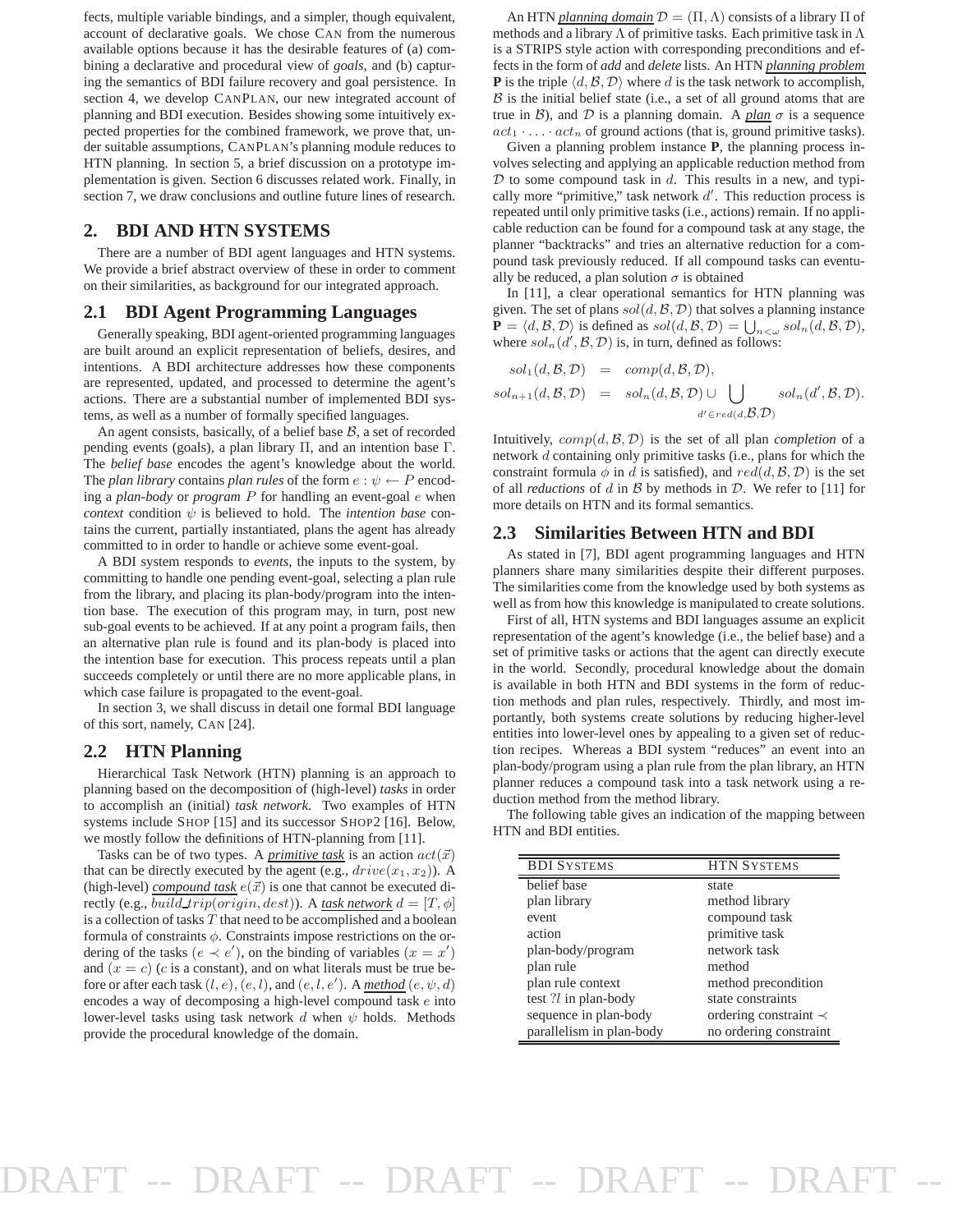The above table is not complete—while some entities have a straightforward mapping some others require a more elaborate translation (we refer to [7, 22] for a more detailed mapping).

BDI agent systems and HTN planners, despite their close relationship, differ fundamentally in their objectives. The former are focused on the *execution* of agent programs where "backtracking" can only happen in the real world. The latter, in contrast, are concerned with *hypothetical reasoning* about actions and their potential interactions within a whole plan for achieving a goal/task.

#### **3. THE BASIC BDI LANGUAGE**

The CAN (**C**onceptual **A**gent **N**otation) notation [24] is a highlevel plan language in the style of typical agent languages, both in the BDI tradition and elsewhere (e.g., AGENTSPEAK [19], 3APL [12, 21], and even CONGOLOG [5, 6]). Its syntax and semantics attempt to extract the essence of a class of implementable agent platforms and could be considered as a superset of AGENTSPEAK (see [24]). Unlike AGENTSPEAK, though, the semantics for CAN includes both *failure handling* and *declarative goals*—two appealing features for our planning agents.

An agent is created by the specification of a set of base beliefs  $\beta$ and a set of plans Π. The *belief base* of an agent is a set of formulas from some (knowledge representation) logical language. The programmer may choose any logical language; all that is required is for operations to exist that check whether a condition  $\phi$ —a logical formula over the agent's beliefs—follows from a belief set (i.e.,  $\mathcal{B} \models \phi$ , and to add and delete a belief b to and from a belief base (i.e.,  $\mathcal{B} \cup \{b\}$  and  $\mathcal{B} \setminus \{b\}$ , respectively). In practice, however, the belief base contains ground belief *atoms* in a first-order language.

As explained in section 2, an agent *plan library* Π consists of a collection of plan rules of the form  $e : \psi \leftarrow P$ , where e is an event and  $\psi$  is the context condition which must be true in order for the plan-body  $P$  to be applicable.<sup>1</sup> The *plan-body* or *program*  $P$  is built from primitive actions  $act$  that the agent can execute directly, operations to add  $+b$  and delete  $-b$  beliefs, tests for conditions  $?$  $\phi$ , and events or (internal) achievement goals *le*. Complex plans can be specified using sequencing  $P_1$ ;  $P_2$ , parallelism  $P_1||P_2$ , and declarative goals  $\text{Goal}(\phi_s, P, \phi_f)$  (explained later). Hence, the *user language* is described by the following grammar:

$$
P ::= act | +b | -b |? \phi |!e | P_1; P_2 | P_1 || P_2 | \text{Goal}(\phi_s, P_1, \phi_f).
$$

There are also a number of auxiliary plan forms which are used internally when assigning semantics to constructs: basic (termating) program *nil*; and compound plans like  $P_1 \triangleright P_2$ , which executes  $P_1$ and then executes  $P_2$  only if  $P_1$  failed, and  $\psi_1 : P_1, \ldots, \psi_n : P_n$ , which is used to encode a set of (relevant) guarded plans. The *full language* is therefore described by the following grammar:

P ::= *nil* | act | ?φ | P<sup>1</sup> ⊲ P<sup>2</sup> | Lψ<sup>1</sup> : P1, . . . , ψ<sup>n</sup> : PnM | +b | −b | !e | P1; P<sup>2</sup> | P1kP<sup>2</sup> | Goal(φs, P1, φ<sup>f</sup> ).

In contrast with [19, 24], we take actions as the usual basic means of the agent to change its environment and, hence, actions may have preconditions and effects. One possibility would be to follow [12] and assume that a *partial* function  $\tilde{T}$  specifying the update semantics of basic actions is given: if  $\mathcal{T}(act, \mathcal{B})$  is defined, it yields the new updated belief base  $\beta'$ ; otherwise, we say that the action's precondition is not met in  $B$ . However, for simplicity, we shall restrict ourselves to agents that are equipped with a (simple) STRIPS-like *action description library* Λ containing rules of the form  $act : \psi_{act} \leftarrow \Phi_{act}^-$ ;  $\Phi_{act}^+$ , one for each action type in the do-<br>main. Formula  $\psi_{act}$  corresponds to the action's precondition, and  $\Phi_{act}^{+}$  and  $\Phi_{act}^{-}$  stand for the add and delete lists of atoms, respectively.<sup>2</sup> For example, action  $move(x, y, z)$ , which moves object x

from y to z, could be represented in  $\Lambda$  as follows:

$$
move(x, y, z): Free(z) \land At(x, y) \leftarrow
$$
  
\n{Free(z), At(x, y)}; {Free(y), At(x, z)}.

Next, we show the operational semantics for the above language along the lines of [24]. A *transition relation* −→ on so-called *configurations* is defined by a set of derivation rules. A transition  $\widetilde{C} \longrightarrow C'$  specifies that executing configuration  $C$  a *single step* yields configuration  $C'$ . We write  $C \longrightarrow$  to state that there exists C' such that  $C \longrightarrow C'$ , and  $\stackrel{*}{\longrightarrow}$  to denote the usual reflexive transitive closure of  $\longrightarrow$ . A derivation rule consists of a, possibly empty, set of premises, which are transitions together with some auxiliary conditions, and a single transition conclusion derivable from these premises. (see [18] for more on operational semantics).

Two types of transitions will be used to define the semantics of our agents. The first type defines what it means to execute a single intention and is defined in terms of *basic* configurations. The second type of transition is defined in terms of the first type and defines what it means to execute an agent. A *basic configuration* is a tuple  $\langle \mathcal{B}, \mathcal{A}, P \rangle$  consisting of the current belief base  $\mathcal B$  of the agent, the sequence  $A$  of primitive actions executed so far, and the plan-body  $P$  being executed (i.e., the current intention).<sup>3</sup>

Here are some of the core derivation rules for the language:

$$
\frac{\Delta = \{\psi_i \theta : P_i \theta \mid e' : \psi_i \leftarrow P_i \in \Pi \land \theta = \text{mgu}(e, e')\}}{\langle \mathcal{B}, \mathcal{A}, \mathcal{C} \rangle \rangle} \text{ Event}
$$
\n
$$
\frac{\langle \mathcal{B}, \mathcal{A}, \mathcal{C} \rangle \rightarrow \langle \mathcal{B}, \mathcal{A}, \mathcal{C} \rangle \rangle}{\langle \mathcal{B}, \mathcal{A}, \mathcal{C} \rangle \rightarrow \langle \mathcal{B}, \mathcal{A}, P_i \theta \rangle \langle \Delta \setminus P_i \rangle} \text{ Sel}
$$
\n
$$
\frac{\langle \mathcal{B}, \mathcal{A}, \mathcal{C} \rangle \rightarrow \langle \mathcal{B}, \mathcal{A}, P_i \theta \rangle}{\langle \mathcal{B}, \mathcal{A}, P_i \rangle} \sim \frac{\mathcal{B} \models \phi \theta}{\langle \mathcal{B}, \mathcal{A}, P_i \rangle \rightarrow \langle \mathcal{B}, \mathcal{A}, P_i \rangle} \rightarrow \frac{\mathcal{B} \models \phi \theta}{\langle \mathcal{B}, \mathcal{A}, P_i \rangle \rightarrow \langle \mathcal{B}, \mathcal{A}, \mathcal{C} \rangle} \rightarrow \frac{\langle \mathcal{B}, \mathcal{A}, P_i \rangle}{\langle \mathcal{B}, \mathcal{A}, act \rangle \rightarrow \langle (\mathcal{B} \setminus \Phi^{-1}) \cup \Phi^{+} \theta, \mathcal{A} \cdot act, \mathit{nil} \rangle} \text{ act}
$$
\n
$$
\frac{\langle \mathcal{B}, \mathcal{A}, P_1 \rangle \rightarrow \langle \mathcal{B}', \mathcal{A}', P' \rangle}{\langle \mathcal{B}, \mathcal{A}, (P_1; P_2) \rangle \rightarrow \langle \mathcal{B}', \mathcal{A}', (P'; P_2) \rangle} \text{ Seq}
$$

Rule Event handles achievement goal events by collecting all *relevant* plans for the event in question. Rule Sel selects one *applicable* plan from a set of (remaining) relevant plans: program  $P \triangleright (\Delta)$  states that program P should be tried first, falling back to the remaining alternatives in  $\Delta$  if required. Notice that plan rules' context conditions are handled in a lazy manner. Rule ? deals with test goals by checking that the condition follows from the current belief base, whereas rule act handles the case of primitive actions by using the domain action description library Λ. Rule  $Seq$  handles sequencing of programs in the usual way. Rule  $\triangleright_f$  is used along with rule *Sel* for *failure handling*: if the current plan  $P_i\theta$  for a goal fails (i.e., at some point the precondition of an action or a test goal is not met), rule  $\triangleright_f$  applies first, and eventually, rule Sel may select another *applicable* alternative for the event-goal, if any.

A central distinguishing feature of CAN is its  $\text{Goal}(\phi_s, P, \phi_f)$ goal construct, which provides a mechanism for representing both declarative and procedural aspects of goals. Intuitively, a *goalprogram* Goal $(\phi_s, P, \phi_f)$  states that we should achieve the (declarative) goal  $\phi_s$  by using (procedural) plan P; failing if  $\phi_f$  becomes

<sup>&</sup>lt;sup>1</sup>An omitted  $\psi$  is equivalent to *nil*. Notice that e,  $\psi$ , and P may contain free variables; a plan rule is of the form  $e(\vec{x}) : \psi(\vec{x}, \vec{y})$  $P(\vec{x}, \vec{y}, \vec{z})$ , where  $\vec{x}, \vec{y}$  and  $\vec{z}$  are vectors of (distinct) variables.

<sup>&</sup>lt;sup>2</sup>Free variables in  $\psi_{act}$ ,  $\Phi_{act}^-$  and  $\Phi_{act}^+$  are free in *act* too.

<sup>&</sup>lt;sup>3</sup>Strictly speaking, the plan and action libraries  $\Pi$  and  $\Lambda$  should also be part of basic configurations. For legibility purposes, we omit them as they are assumed to be static entities. Configurations must also include a variable substitution  $\theta$  for keeping track of all bindings done so far during the execution of a plan-body. Again, for legibility, we keep substitutions implicit in places where they need to be carried across multiple rules. See [12] on how substitutions are propagated across derivation rules for 3APL.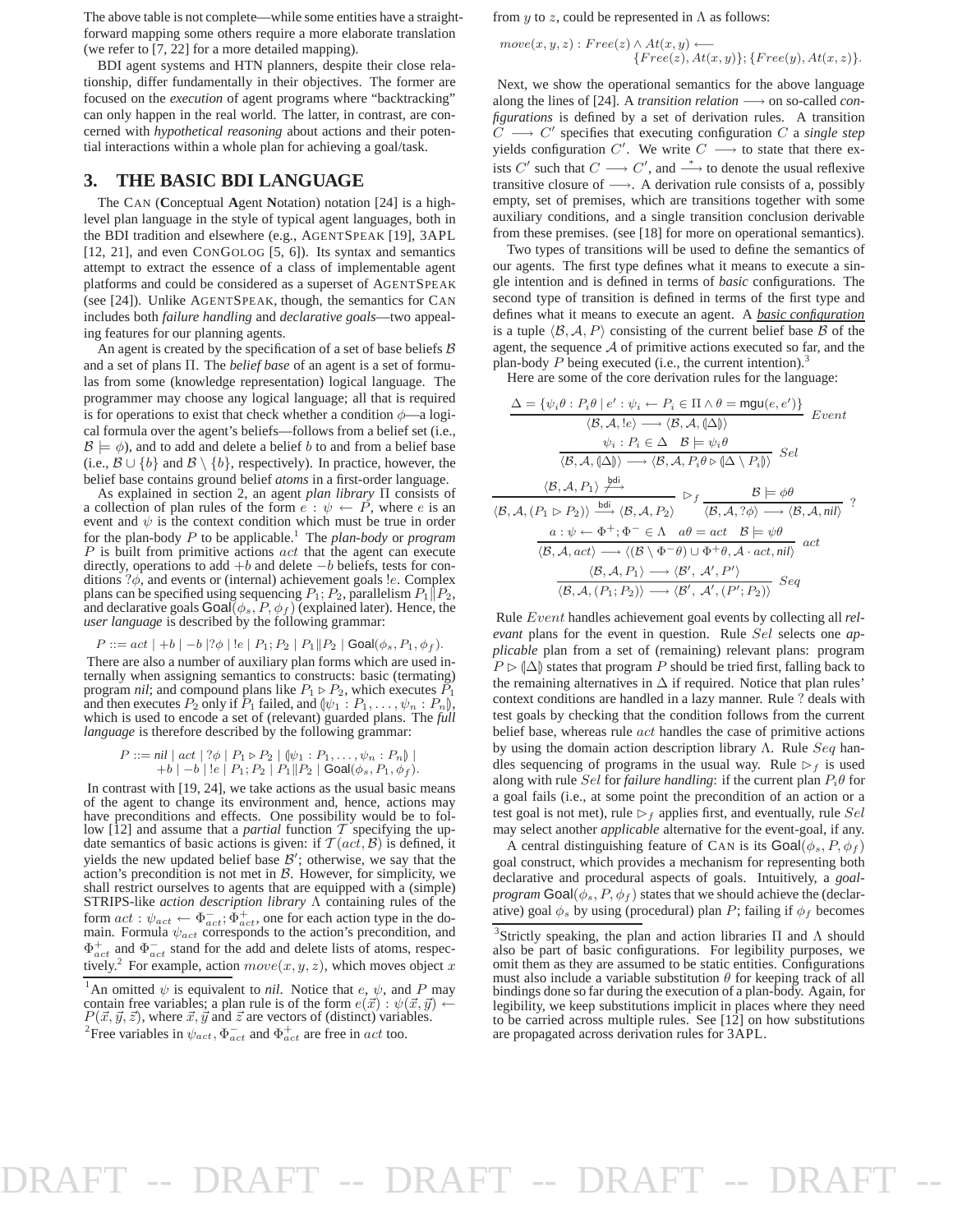true. The execution of a goal-program is consistent with some desired properties of declarative goals (namely, persistent, possible, and unachieved). For instance, if P is fully executed but  $\phi_s$  is still not true, P will be re-tried; and if  $\phi_s$  becomes true during P's execution, the whole goal will succeed immediately.

In order to capture the desired behaviour of goal-programs, a sophisticated operational semantics was given in [24], based on explicit exceptions, a set of conditions being "watched," and derivation rules with priorities. Here, we provide an alternative much *simpler* semantics that is equivalent to the original one. The following is the new set of rules for goal-programs:

$$
\frac{P \neq P_1 \rhd P_2 \quad \mathcal{B} \not\models \phi_s \lor \phi_f}{\langle \mathcal{B}, \mathcal{A}, \text{Goal}(\phi_s, P, \phi_f) \rangle} \quad \mathsf{G}_I
$$
\n
$$
\frac{\mathcal{B} \models \phi_s}{\langle \mathcal{B}, \mathcal{A}, \text{Goal}(\phi_s, P, \phi_f) \rangle} \quad \mathsf{G}_S
$$
\n
$$
\frac{\mathcal{B} \models \phi_s}{\langle \mathcal{B}, \mathcal{A}, \text{Goal}(\phi_s, P, \phi_f) \rangle} \longrightarrow \langle \mathcal{B}, \mathcal{A}, \text{nil} \rangle} \quad \mathsf{G}_s
$$
\n
$$
\frac{\mathcal{B} \models \phi_f}{\langle \mathcal{B}, \mathcal{A}, \text{Goal}(\phi_s, P, \phi_f) \rangle \longrightarrow \langle \mathcal{B}, \mathcal{A}, ? \text{false} \rangle} \quad \mathsf{G}_f
$$
\n
$$
P = P_1 \rhd P_2 \quad \mathcal{B} \not\models \phi_s \lor \phi_f \quad \langle \mathcal{B}, \mathcal{A}, P_1 \rangle \longrightarrow \langle \mathcal{B}', \mathcal{A}', P' \rangle
$$
\n
$$
\langle \mathcal{B}, \mathcal{A}, \text{Goal}(\phi_s, P, \phi_f) \rangle \longrightarrow \langle \mathcal{B}', \mathcal{A}', \text{Goal}(\phi_s, P' \rhd P_2, \phi_f) \rangle \quad \mathsf{G}_R
$$
\n
$$
\frac{P = P_1 \rhd P_2 \quad \mathcal{B} \not\models \phi_s \lor \phi_f \quad \langle \mathcal{B}, \mathcal{A}, \text{Goal}(\phi_s, P_2 \rhd P_2, \phi_f) \rangle}{\langle \mathcal{B}, \mathcal{A}, \text{Goal}(\phi_s, P, \phi_f) \rangle \longrightarrow \langle \mathcal{B}, \mathcal{A}, \text{Goal}(\phi_s, P_2 \rhd P_2, \phi_f) \rangle} \quad \mathsf{G}_R
$$

When a goal-program is first encountered during execution, rule  $G_I$  applies:  $G_I$  "initialises" the execution of a goal-program by setting the program in the goal to  $P \triangleright P$ , where the first P is to be executed and the second P is just used to carry the *original* plan P for (potential) use later on by rule  $G_R$ . The second and third rules handle the cases where either the success condition  $\phi_s$  or the failure condition  $\phi_f$  become true. The fourth rule  $G_S$  is the one responsible for performing a single step on an already initialised goal-program. Notice that the second part in the pair  $P_1 \triangleright P_2$ remains constant. Finally, rule  $G_R$  restarts the original program (stored as the second program in pair  $P_1 \triangleright P_2$ ) whenever the current program has finished, but the desired, and still possible, goal has not been achieved yet.

The above semantics for Goal is substantially simpler than the original one in [24] in that we do not appeal to explicit exceptions, "watched" conditions, or special prioritised derivation rules. Although it is not hard to prove that this alternative semantics is equivalent to the original one, due to lack of space, we do not do that here. Finally, we point out that, in the original semantics of CAN, an agent included also a goal base  $G$  to account for the declarative goals the agent has already committed to via goal-programs. Although not done in CAN, the goal base could *potentially* be used to perform (meta)reasoning about goals at the agent level execution, such as goal conflict detection/resolution ([20]). Since we are also not concerned in this paper with this type of reasoning, we completely omit the goal base from our agents.

#### *Agent Level Execution*

On top of the above basic rules, we define the evolution of an agent. An *agent configuration*, or just an agent, is a tuple of the form  $\langle N, \Lambda, \Pi, B, A, \Gamma \rangle$  where N is the agent name,  $\Lambda$  is an action description library,  $\Pi$  is a plan library,  $\beta$  is a belief base,  $\mathcal A$  is the sequence of actions already performed by the agent, and  $\Gamma$  is the set of current intentions (i.e., plan-bodies). Transitions between agent configurations are dictated by the following three rules:

$$
\frac{P \in \Gamma \quad \langle \mathcal{B}, \mathcal{A}, P \rangle \longrightarrow \langle \mathcal{B}', \mathcal{A}', P' \rangle}{\langle \mathcal{N}, \Lambda, \Pi, \mathcal{B}, \mathcal{A}, \Gamma \rangle \Longrightarrow \langle \mathcal{N}, \Lambda, \Pi, \mathcal{B}', \mathcal{A}', (\Gamma \setminus \{P\}) \cup \{P'\} \rangle} A_{step}
$$
\ne is a new external event  
\n
$$
\frac{e \text{ is a new external event}}{\langle \mathcal{N}, \Lambda, \Pi, \mathcal{B}, \mathcal{A}, \Gamma \rangle \Longrightarrow \langle \mathcal{N}, \Lambda, \Pi, \mathcal{B}, \mathcal{A}, \Gamma \cup \{le\} \rangle} A_{event}
$$
\n
$$
P \in \Gamma \quad \langle \mathcal{B}, \mathcal{A}, P \rangle \nrightarrow
$$
\n
$$
\frac{\langle \mathcal{N}, \Lambda, \Pi, \mathcal{B}, \mathcal{A}, \Gamma \rangle \Longrightarrow \langle \mathcal{N}, \Lambda, \Pi, \mathcal{B}, \mathcal{A}, \Gamma \setminus \{P\} \rangle}{\langle \mathcal{N}, \Lambda, \Pi, \mathcal{B}, \mathcal{A}, \Gamma \rangle \Longrightarrow \langle \mathcal{N}, \Lambda, \Pi, \mathcal{B}, \mathcal{A}, \Gamma \setminus \{P\} \rangle} A_{clean}
$$

The first rule performs a single step in one intention; the second rule creates a new intention from an external event; and the last rule removes a completed intention from the intention base (i.e., an intention *nil* or one that is blocked and cannot make a transition).

Next, we define the meaning of an agent execution and two related notions that will be used later in the paper.

DEFINITION 1 (BDI EXECUTION). *A BDI execution* E *of an agent*  $C_0 = \langle \mathcal{N}, \Lambda, \Pi, \mathcal{B}_0, \mathcal{A}_0, \Gamma_0 \rangle$  *is a, possibly infinite, sequence of agent configurations*  $C_0 \cdot C_1 \cdot \ldots \cdot C_n \cdot \ldots$  *such that*  $C_i \Longrightarrow C_{i+1}$ *, for every*  $i \geq 0$ . A <u>terminating</u> execution is a finite execution  $C_0$ . ...  $C_n$  where  $C_n = \langle \mathcal{N}, \Lambda, \Pi, \mathcal{B}_n, \mathcal{A}_n, \{\} \rangle$ . An environment-free *execution is one in which rule* Aevent *has not been used.*

Sometimes we will be only interested in those steps of an execution where changes occur in either the executed actions or the belief of the agent—agent steps where the belief base and the executed actions remain unchanged can be disregarded. So, if  $E = C_0 \cdot \ldots \cdot C_n$ is a (finite) execution, then the *derived execution*  $\overline{E}$  is the sequence of configurations obtained from  $E$  by deleting all configurations  $C_j$  of the sequence such that  $\mathcal{B}_j = \mathcal{B}_{j+1}$  and  $\mathcal{A}_j = \mathcal{A}_{j+1}$ .

In addition, we give the following notation to track an intention during an execution. If  $C_0 \cdot \ldots \cdot C_n$  is a normal or derived execution and P is an intention in  $C_0$  (i.e.,  $P \in \Gamma_0$ ), then the sequence  $P_0 = P_1, P_1, \ldots, P_n$  denotes P's evolution within the execution and either (i)  $P_i \in \Gamma_i$ ; or (ii)  $P_i = \epsilon$ , if the intention has already been removed from the intention base at some  $C_j$ , where  $j \leq i$ .

DEFINITION 2. *Two, possibly derived, agent executions*  $C_0 \cdot \ldots \cdot C_n$  and  $C'_0 \cdot \ldots \cdot C'_n$  are <u>equivalent modulo intentions</u> iff  $C_i' = \langle N_i, \Lambda_i, \Pi_i, \mathcal{B}_i, \mathcal{A}_i, \Gamma_i' \rangle$ , for every  $0 \leq i \leq n$ . Also, the two *executions are equivalent modulo intentions*  $P_0 \in \Gamma_0$  *and*  $P'_0 \in \Gamma'_0$ *if they are equivalent modulo intentions and for every*  $0 \le i \le n$ ,  $(\Gamma'_i \setminus \{P'_i\}) = (\Gamma_i \setminus \{P_i\})$  *(where*  $P_i$  *(P''*) is  $P_0$ 's *(P''*s) evolution in configuration  $C_i$   $(C'_i)$ ).

Lastly, we define what we mean by the execution of an intention and by a program (weakly) simulating another program.

DEFINITION 3 (INTENTION EXECUTION). *Let* E *be a BDI execution*  $C_0 \cdot C_1 \cdot \ldots \cdot C_n$  *for an agent*  $C_0 = \langle \mathcal{N}, \Lambda, \Pi, \mathcal{B}_0, \mathcal{A}_0, \Gamma_0 \rangle$ *, where*  $\Gamma_0 = \Gamma'_0 \cup \{P_0\}$ . Intention  $P_0$  in  $C_0$  has been <u>fully</u> executed *in*  $E$  *if*  $P_n = \epsilon$ *; otherwise*  $P_0$  *is currently <u>executing</u> in*  $E$ *. In addition, intention*  $P_0$  *in*  $C_0$  *has been successfully executed in*  $E$  *if*  $P_i$  = *nil, for some*  $i \leq n$ ; intention  $P_0$  has failed in E if it has *been fully but not successfully executed in* E*.*

DEFINITION 4 (PROGRAM SIMULATION). *Let* E *be an execution of*  $C = \langle N, \Lambda, \Pi, \mathcal{B}, \mathcal{A}, \Gamma \cup \{P\} \rangle$ . Program P' <u>simulates</u> *program* P *in execution* E *iff there is an execution* E ′ *of configuration*  $C' = \langle N, \Lambda, \Pi, B, A, \Gamma \cup \{P'\}\rangle$  *such that (a)*  $\overline{E}$  *and*  $\overline{E'}$  *are equivalent modulo* P *and* P ′ *; and (b) if* P *has been successfully*  $\vec{r}$  executed in E<sub>,</sub> so has P' in E'. We say that P' simulates P iff P' *simulates* P *in every execution of any configuration.*

We have, so far, defined the necessary technical foundations for adding HTN-style planning into the CAN BDI agent language, including substantially polishing and simplifying the original CAN's semantics from [24], incorporating extra representation for actions, and providing the necessary definitions of agent execution that were not addressed in [24]. Let us now move on to the core of the paper.

#### **4. PLANNING IN BDI SYSTEMS**

In this section, we shall integrate hierarchical planning into the BDI architecture of section 3. To do so, several issues need to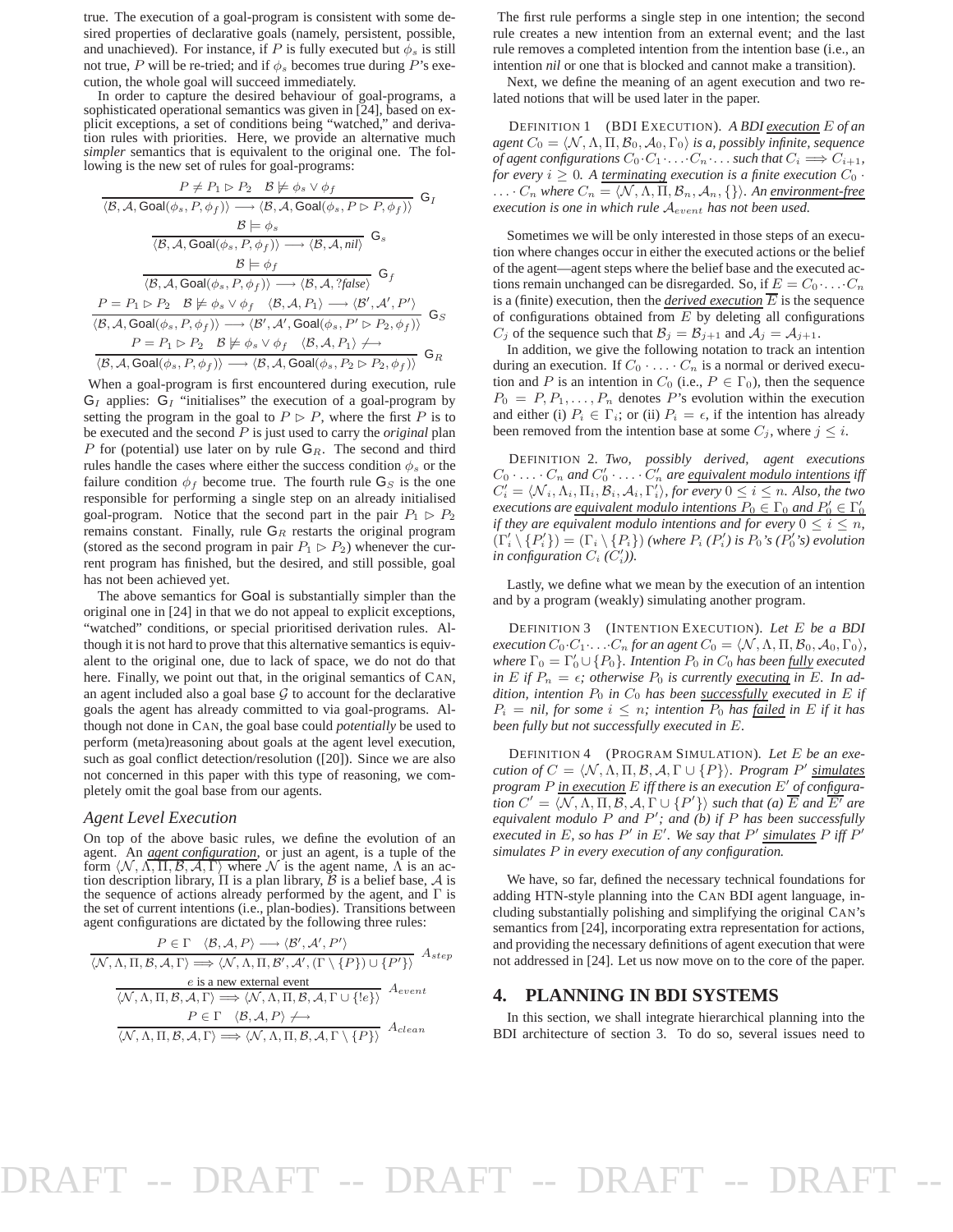be addressed. Firstly, we want to keep the language as *uniform* as possible. Secondly, we allow control over when and on what planning is to be performed within the BDI architecture. Thirdly, we need to decide what domain information the planner will use we want the planner to re-use as much information as possible from an existing BDI specification. Lastly, the result of the planning process ought to be carried on, and possibly monitored, within the BDI execution cycle in a uniform manner.

To address the above issues, we extend the CAN language by introducing a new language construct Plan for offline lookahead planning, so that Plan(P), where P is a plan-body, means "*plan for* P *offline, searching for a complete hierarchical decomposition*." In this way, the BDI agent on Plan does a full lookahead search before committing to even the first step.

As with other constructs in the language, we need to provide the operational rules for the Plan construct. To do this, we shall distinguish, from now on, between two types of transitions on basic configurations, namely, bdi and plan (labelled) transitions. We write  $C \stackrel{\mathsf{t}}{\longrightarrow} C'$  to specify a single step transition of type t (when no label is stated, both types apply). Intuitively, bdi-type steps will be used to model the normal BDI execution cycle, whereas plantype transitions will be used to model (internal) deliberation steps within a *planning* context.

Following [6], the main operational rule states that configuration  $\langle \mathcal{B}, \mathcal{A}, \text{Plan}(P) \rangle$  can evolve to  $\langle \mathcal{B}', \mathcal{A}', \text{Plan}(P') \rangle$  provided that  $\langle B, A, P \rangle$  can evolve to  $\langle B', A', P' \rangle$  from where it is possible to reach a *final* configuration in a finite number of *planning* steps:

$$
\frac{\langle \mathcal{B}, \mathcal{A}, P \rangle \xrightarrow{\text{plan}} \langle \mathcal{B}', \mathcal{A}', P' \rangle \quad \langle \mathcal{B}', \mathcal{A}', P' \rangle \xrightarrow{\text{plan}_{\uparrow}} \langle \mathcal{B}'', \mathcal{A}'', nil \rangle}{\langle \mathcal{B}, \mathcal{A}, \text{Plan}(P) \rangle \xrightarrow{\text{bil}} \langle \mathcal{B}', \mathcal{A}', \text{Plan}(P') \rangle} \text{Plan}
$$

There are also three extra simpler rules associated with construct Plan that are shown in Figure 1. Rule Plan $_f$  handles the case where no planning solution can be found; rule  $Plan<sub>t</sub>$  deals with the trivial case of planning on program *nil*; and, lastly, Plan<sub>P</sub> handles the Plan construct within a planning context.

In addition to these three derivation rules for Plan, we need to restrict the two derivation rules  $\triangleright_f$  and  $\mathsf{G}_R$  from section 3 to the bdi context only. This is because failure handling and goal restarting should not be made available during planning—they are features of the BDI execution cycle only. Hence, planning is *not* merely doing lookahead on the BDI execution cycle. We refer to the new versions of the rules as  $\triangleright^{bdi}_{f}$  and  $\mathbf{G}_{R}^{bdi}$ , respectively. Also, since we now have two types of transition for basic configurations, we need to slightly modify the top-level agent rules  $A_{step}$  and  $A_{clean}$  to be defined in terms of bdi-type transitions. We only show here rules  $\triangleright_j^{bdi}$  and  $A_{step}$  (rules  $\mathbf{G}_R^{bdi}$  and  $A_{clean}$  should be obvious):

$$
\frac{\langle \mathcal{B}, \mathcal{A}, P_1 \rangle \xrightarrow{\text{bdi}}}{\langle \mathcal{B}, \mathcal{A}, (P_1 \rhd P_2) \rangle} \xrightarrow{\text{bdi}} \langle \mathcal{B}, \mathcal{A}, P_2 \rangle} \rhd_f^{\text{bdi}}
$$
\n
$$
\frac{P \in \Gamma \quad \langle \mathcal{B}, \mathcal{A}, P \rangle \xrightarrow{\text{bdi}} \langle \mathcal{B}', \mathcal{A}', P' \rangle}{\langle \mathcal{N}, \Lambda, \Pi, \mathcal{B}, \mathcal{A}, \Gamma \rangle \Longrightarrow \langle \mathcal{N}, \Lambda, \Pi, \mathcal{B}', \mathcal{A}', (\Gamma \setminus \{P\}) \cup \{P' \} \rangle} A_{step}
$$

Observe that, with the alternative rule  $\triangleright^{bdi}_{f}$ , only the BDI execution cycle would be allowed to re-try alternative plans for an event upon the failure of some failed alternative. Indeed, a program of the form  $(?false \triangleright (\triangle) )$  has no transition within a plan context, whereas program  $(\Delta)$  would be tried within a bdi context.

In [24], it was required that the success and failure conditions in a goal-program be mutually exclusive. There is also another sensible restriction on goal-programs, namely, that the program P provided as a method for achieving a (declarative) goal  $\phi_s$  does not make the failure condition  $\phi_f$  true by itself.

DEFINITION 5. A goal-program  $Goal(\phi_s, P, \phi_f)$  is <u>coherent</u> *(relative to a plan library and an action library) if for every belief bases* B, B ′ , B ′′ *and sequences of actions* <sup>A</sup>, <sup>A</sup> ′ , A ′′ *such that*  $\langle \mathcal{B}, \mathcal{A}, P \rangle \stackrel{\text{bdi}_*}{\longrightarrow} \langle \mathcal{B}', \mathcal{A}', P' \rangle \stackrel{\text{bdi}_*}{\longrightarrow} \langle \mathcal{B}'', \mathcal{A}'', nil \rangle$ , it is the case that  $\mathcal{B}' \not\models \phi_f$ . An agent is <u>coherent</u> if every goal-program mentioned in *its plan library is coherent.*

From now on, we assume that agents are *coherent*—only the environment or other concurrent intentions may make the failure condition of a goal-program true.<sup>4</sup> As expected, if the agent's only intention  $\text{Plan}(P)$  is able to start executing, then there is at least one full successful BDI execution for such intention, provided there is no intervention from the outside environment. Equally important, under the same provisions, no execution of the agent will end up failing the intention.

THEOREM 1. Let  $C = \langle \mathcal{N}, \Lambda, \Pi, \mathcal{B}, \mathcal{A}, \{\text{Plan}(P)\}\rangle$  *such that*  $\langle \mathcal{B}, \mathcal{A}, \mathsf{Plan}(P) \rangle \longrightarrow$ *. If E is an environment-free agent execution of* C*, then intention* Plan(P) *is either executing or has been successfully executed in* E*. Moreover, there is an execution* E s *of* C in which intention  $\text{Plan}(P)$  has been successfully executed in  $E^s$ .

**PROOF.** This relies on the following lemma: if  $\langle \mathcal{B}, \mathcal{A}, P \rangle \stackrel{\text{plan}}{\longrightarrow}$  $\langle B_f, \mathcal{A}_f, \textit{nil} \rangle$ , then  $\langle \mathcal{B}, \mathcal{A}, \text{Plan}(P) \rangle \stackrel{\text{bdi}*}{\longrightarrow} \langle \mathcal{B}_f, \mathcal{A}_f, \textit{nil} \rangle$ .<br>On the contrary, suppose there is an environment-free execution

E of the form  $C_0 = C \cdot \ldots \cdot C_k$  such  $\langle \mathcal{B}_k, \mathcal{A}_k, \mathsf{Plan}(P_k) \rangle \nrightarrow{\text{Pdi}}$ . *Observe, though, that*  $\langle \mathcal{B}, \mathcal{A}, \mathsf{Plan}(P) \rangle \stackrel{\text{bdi}_k}{\longrightarrow} \langle \mathcal{B}_k, \mathcal{A}_k, \mathsf{Plan}(P_k) \rangle.$ *By the rule* Plan,  $\langle \mathcal{B}, \mathcal{A}, P \rangle \stackrel{\text{plan}_k}{\longrightarrow} \langle \mathcal{B}_k, \mathcal{A}_k, P_k \rangle \stackrel{\text{plan}_*}{\longrightarrow} \langle \mathcal{B}_f, \mathcal{A}_f, nil \rangle$ *and*  $\langle B, A, P \rangle \stackrel{\text{plan}}{\longrightarrow} \langle B_f, A_f, nil \rangle$  *applies. By using the above lemma, we get that*  $\langle \mathcal{B}, \mathcal{A}, \mathsf{Plan}(P) \rangle \stackrel{\text{bdi}_*}{\longrightarrow} \langle \mathcal{B}_f, \mathcal{A}_f, \text{nil} \rangle$ . Next,  $\textit{since } \langle \mathcal{B}, \mathcal{A}, \mathsf{Plan}(P) \rangle \stackrel{\textit{bdi}}{\longleftrightarrow} \langle \mathcal{B}_f, \mathcal{A}_f, \mathit{nil} \rangle, \textit{there exist } \mathcal{B}'', \mathcal{A}'', P''$  $\textit{such that } \langle \mathcal{B}, \mathcal{A}, \mathsf{Plan}(P) \rangle \stackrel{\textit{bdi}}{\longrightarrow} \langle \mathcal{B}^{\prime\prime}, \mathcal{A}^{\prime\prime}, P^{\prime\prime} \rangle \stackrel{\textit{bdi}_*}{\longrightarrow} \langle \mathcal{B}_f, \mathcal{A}_f, \textit{nil} \rangle.$ *Thus,*  $\langle \mathcal{B}, \mathcal{A}, \mathsf{Plan}(P) \rangle \xrightarrow{\text{bdi}}$  *and the above E cannot exist.* 

*The second part follows easily from the fact that*  $\stackrel{\text{plan}*}{\longrightarrow}$  *stands for a finite chain of transitions: if the agent follows those exact transitions,* P *will eventually terminate successfully.* П

Thus, by using the new lookahead construct  $Plan(P)$ , the programmer can make sure—to some extent—that *failing* executions of program  $P$  will be avoided. This contrasts with the usual (default) BDI execution of P which may potentially *fail* program P due to wrong decisions at choice points. Nonetheless, it should be clear that the proposed deliberation module is *local* in the sense that it does not take into account the potential interactions with the external environment and other concurrent intentions.

Let us now focus on the relationship between our planning construct Plan and existing HTN planners. To that end, we say that a CANPLAN agent is a *bounded agent* if its belief base and all belief conditions are defined in a language which follows the same constraints as those imposed by HTN planners [11] (e.g., first-order atoms, finite domains, close world assumption). It is worth pointing out that, in practice, most existing BDI programming language implementations do actualise such constraints and deal only with bounded agents. We also assume, without loss of generality, that bounded agents do not make use of  $+b$  and  $-b$  statements in their plans—only primitive actions can change the belief base.  $(+b$  and −b statements can always be represented via special BDI actions.)

<sup>&</sup>lt;sup>4</sup>This definition is a bit too strong in that it requires a goal-program to be "sound" w.r.t. the failure condition for *every* possible belief base and *every* chain of bdi-transitions, including failed recovered executions. Even though a weaker version could be obtained with a more involved definition, we stick, for simplicity, to the above one.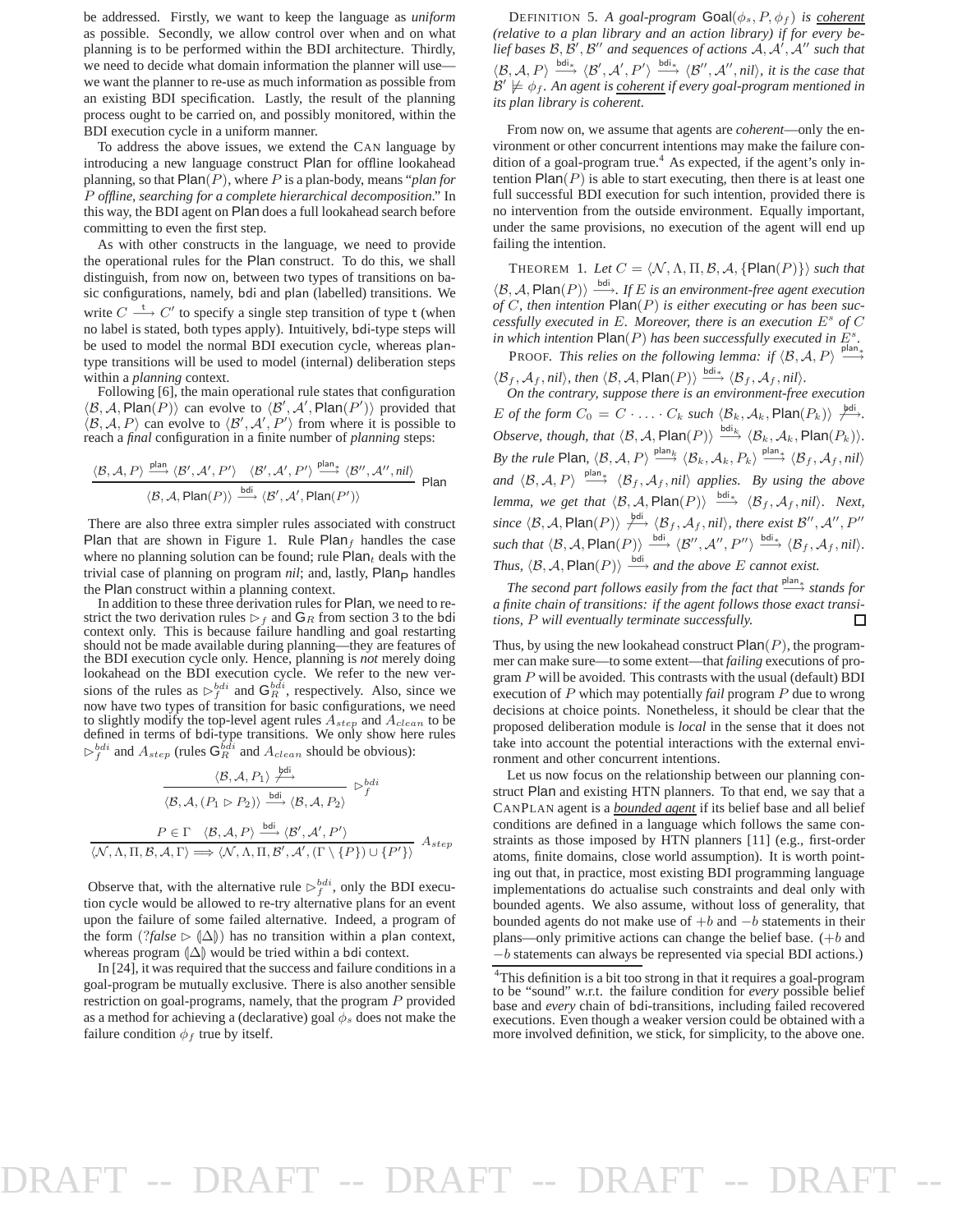$$
\frac{\langle B, A, (nil \rhd P') \rangle \longrightarrow \langle B, A, nil \rangle}{\langle B, A, P_1 \rangle \longrightarrow \langle B', A', nil \rangle} \rhd t \qquad \frac{\langle B, A, +b \rangle \longrightarrow \langle B \cup \{b\}, A, nil \rangle}{\langle B, A, [P_1 \rhd P_2) \rangle \longrightarrow \langle B', A', P' \rangle} + b \qquad \frac{\langle B, A, -b \rangle \longrightarrow \langle B \setminus \{b\}, A, nil \rangle}{\langle B, A, (P_1 \rhd P_2) \rangle \longrightarrow \langle B', A', (P' \rhd P_2) \rangle} \rhd t \qquad \frac{\langle B, A, (nil \rhd P) \rangle \longrightarrow \langle B, A, P \rangle}{\langle B, A, (nil \rhd P) \rangle \longrightarrow \langle B', A', P' \rangle} \rhd t \qquad \frac{\langle B, A, P_2 \rangle \longrightarrow \langle B', A', P' \rangle}{\langle B, A, (P_1 \rhd P_2) \rangle \longrightarrow \langle B', A', (P' \rhd P_2) \rangle} \|1_{1} \frac{\langle B, A, P_2 \rangle \longrightarrow \langle B', A', P' \rangle}{\langle B, A, (P_1 \rhd P) \rangle} \|2_{2} \frac{\langle B, A, (nil \rhd P) \rangle \longrightarrow \langle B, A, P \rangle}{\langle B, A, (nil \rhd P) \rangle} \|1_{2} \frac{\langle B, A, P \rangle}{\langle B, A, (nil \rhd P) \rangle} + b \qquad \frac{\langle B, A, P \rangle}{\langle B, A, (N \rhd P) \rangle} + b \qquad \frac{\langle B, A, P \rangle}{\langle B, A, (N \rhd P) \rangle} + b \qquad \frac{\langle B, A, P \rangle}{\langle B, A, (N \rhd P) \rangle} \|1_{2} \frac{\langle B, A, P \rangle}{\langle B, A, (N \rhd P) \rangle} + b \qquad \frac{\langle B, A, P \rangle}{\langle B, A, (N \rhd P) \rangle} + b \qquad \frac{\langle B, A, P \rangle}{\langle B, A, (N \rhd P) \rangle} + b \qquad \frac{\langle B, A, P \rangle}{\langle B, A, (N \rhd P) \rangle} + b \qquad \frac{\langle B, A, P \rangle}{\langle B, A, (N \rhd P) \rangle} + b \qquad \frac{\langle B, A, P \rangle}{\langle B, A, (N \rhd P
$$

 $\Delta=\{A_{step},A_{clean},A_{event}\}\cup\{Event,Sel,+b,-b,act,?,Seq,Seq_t,\rhd,\rhd_t,\rhd^{bdi}_f, \lVert_1,\lVert_2,\lVert_{t_1},\lVert_{t_2},\textbf{G}_I,\textbf{G}_s,\textbf{G}_S,\textbf{G}^{bdi}_R, \textsf{Plan}, \textsf{Plan}_t,\textsf{Plan}_f\}.$ 

**Figure 1:** CANPLAN**'s complete set of rules** ∆ **is built from the rules described in the text plus the ones shown here.**

The next theorem establishes, formally, the link between the Plan construct and HTN planning. First, we prove that the new construct Plan could indeed be seen as an HTN planner. Second, we show that executions of program  $Plan(P)$  encode HTN plan solutions. Lastly, and not so surprisingly, we demonstrate that a straight-line HTN plan solution could be successfully executed by the BDI execution cycle. For clarity, we keep the translation between the BDI domain knowledge (i.e., libraries  $\Pi$  and  $\Lambda$ , and program) and the HTN procedural knowledge (i.e., planning domain, "task network"  $P$ ) implicit. (the theorem's proof is based on the relationship between the BDI's and HTN's entities as discussed in section 2.3.)

THEOREM 2. *For any bounded agent,*

- *1.*  $\langle \mathcal{B}, \mathcal{A}, \mathsf{Plan}(P) \rangle \xrightarrow{\text{bdi}} \text{iff} \text{sol}(P, \mathcal{B}, \Pi \cup \Lambda) \neq \emptyset$ .
- 2.  $\langle \mathcal{B}, \mathcal{A}, \mathsf{Plan}(P) \rangle \stackrel{\mathsf{bdi}_*}{\longrightarrow} \langle \mathcal{B}', \mathcal{A} \cdot act_1 \cdot \ldots \cdot act_k, \mathsf{Plan}(P') \rangle$ *with*  $k \geq 1$  *iff there exists a plan*  $\sigma \in sol(P, \mathcal{B}, \Pi \cup \Lambda)$ *, such that*  $\sigma = act_1 \cdot \ldots \cdot act_k \cdot \ldots \cdot act_n$ *, for some*  $n \geq k$ *.*
- *3. If there exists a plan*  $\sigma = act_1 \cdot ... \cdot act_n \in sol(P, \mathcal{B}, \Pi \cup \Lambda)$ *, then*  $\langle \mathcal{B}, \mathcal{A}, (act_1; \ldots; act_n) \rangle \stackrel{\text{bdi}_*}{\longrightarrow} \langle \mathcal{B}', \mathcal{A} \cdot \sigma, nil \rangle.$

Therefore, provided we restrict to the language of HTN [11], our deliberator construct Plan provides a built-in HTN planner within the whole BDI framework. The above theorem is an important practical result as it gives us the rationale for using existing HTN planner systems, such as SHOP [15] and SHOP2 [16], within current BDI implementations (e.g., AGENTSPEAK [19], JACK [3]).

#### **4.1 Planning for Declarative Goals**

So far we have seen how lookahead planning can be done on (procedural) programs. Let us now discuss how (classical) planning for a *declarative* goal  $\phi_s$  using a procedural program P can be done. There are a few choices for this and the following five properties that we may be interested in satisfying:

- (A) P is used towards the eventual satisfaction of goal  $\phi_s$ .
- (B) P may execute partially if goal  $\phi_s$  is achieved before P completion. That is, P need not be executed completely.
- (C) There is a commitment to the goal  $\phi_s$  so that P is reinstantiated and retried until the goal in question is established.
- (D) There exists a mechanism for dropping the goal when a failure condition  $\phi_f$  becomes true.
- (E) At planning time,  $P$  is solved up to the point where the goal is met. That is, it may not be required to solve  $P$  completely.

The different alternatives that we shall consider together with the properties satisfied by each one are described in the following table:

| <b>LTERNATIVES</b>                                                |  |  |  |
|-------------------------------------------------------------------|--|--|--|
| $Plan(P; ?\phi_s)$                                                |  |  |  |
| Plan(Goal( $\phi_s, P, \phi_f$ ))                                 |  |  |  |
| Goal( $\phi_s$ , Plan(P), $\phi_f$ )                              |  |  |  |
| Goal( $\phi_s$ , Plan( $P$ ; ? $\phi_s$ ), $\phi_f$ )             |  |  |  |
| Goal( $\phi_s$ , Plan(Goal( $\phi_s$ , P, $\phi_f$ )), $\phi_f$ ) |  |  |  |

Interestingly, a *first-principles* account of planning can easily be obtained by using the first alternative Plan( $P$ ; ? $\phi$ ) by taking  $P =$ !seqActions the special event seqActions can be solved with any sequence of primitive actions.

Notice that the last four alternatives make use of the the special Goal construct available in CANPLAN to handle declarative goals within the BDI execution cycle. Observe also that the last option is the only one satisfying all five properties combining then the advantages from the BDI execution cycle and the planning module. Consequently, it is sensible to define a new language construct Plan( $\phi_s$ ,  $P$ ,  $\phi_f$ ) in the following way:

 $\mathsf{Plan}(\phi_s, P, \phi_f) \stackrel{\text{def}}{=} \mathsf{Goal}(\phi_s, \mathsf{Plan}(\mathsf{Goal}(\phi_s, P, \phi_f)), \phi_f).$ 

Among other results, it can be shown that  $Plan(\phi_s, P, \phi_f)$  subsumes all the executions of Plan(Goal( $\phi_s$ ,  $P$ ,  $\phi$ <sub>f</sub>)).

THEOREM 3. *For every*  $\phi_s$ ,  $\phi_f$  *and P*, *program*  $\textsf{Plan}(\phi_s, P, \phi_f)$ *simulates program*  $Plan(Goal(\phi_s, P, \phi_f)).$ 

To recap: combinations of the Plan and Goal constructs suggest an interesting range of programs for declarative goals. We believe that Plan( $\phi_s$ , P,  $\phi_f$ ) provides a convenient mechanism for dealing with declarative goals at both planning and execution time.

#### **4.2 Planning vs BDI Execution**

We conclude this section by exploring the differences between the execution of a planning program and the normal BDI execution. A CANPLAN<sup>−</sup> agent is a CANPLAN agent whose plan language does not include the  $\parallel$  and Goal constructs. This restriction corresponds to classical BDI agent programming languages like AGENTSPEAK and to *total-order* HTN planners like SHOP; neither system include concurrency and goals natively. Under such restricted CANPLAN agents, the planning module is no more than a lookahead mechanism on top of the BDI execution cycle.

THEOREM 4. *Program* P *simulates program* Plan(P) *in every* CANPLAN<sup>−</sup> *agent.*

On the other hand, when concurrency or goal-programs are considered, performing planning may result in extra executions. In fact, it can be shown that executing  $Plan(Plan(P_1)||P_2)$  is equivalent to executing  $Plan(P_1||P_2)$ , which in turn, is very different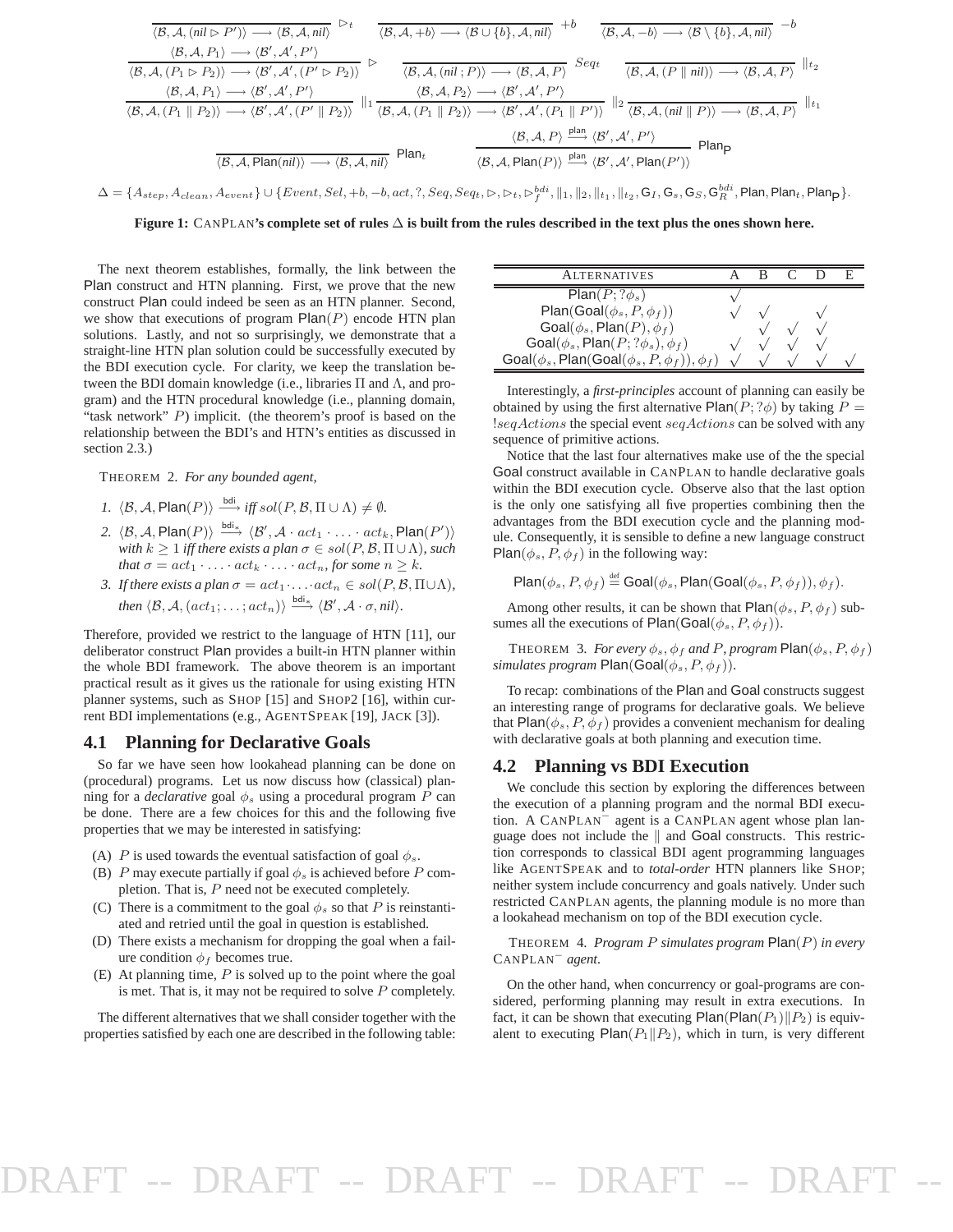from executing  $(Plan(P_1)||P_2)$ .<sup>5</sup> A similar situation arises with program Plan(Goal( $\phi_s$ , Plan(P),  $\phi_f$ )). The reason, technically, is that a Plan construct is ignored within the context of another Plan construct—there is no notion of planning within planning.

Surprisingly, also, the BDI execution engine may obtain successful executions that the planner cannot produce.

THEOREM 5. *There exists an agent configuration* C *of the form*  $\langle \mathcal{N}, \Lambda, \Pi, \mathcal{B}, \mathcal{A}, \Gamma \cup \{P\} \rangle$  *for which there is an execution where*  $P$  is successfully executed, but such that no execution of  $C' =$  $\langle \mathcal{N}, \Lambda, \Pi, \mathcal{B}, \mathcal{A}, \Gamma \cup \{ \text{Plan}(P) \} \rangle$  *can successfully execute* Plan(*P*).

PROOF. *Let us build a counter-example. Suppose that all actions are possible and that action*  $act_1$  *just makes p true, that p and* q *are both false initially, and that there are only two plan rules in the plan library*  $\Pi$  *for handling event e: (i)*  $e$  : *true*  $\leftarrow$  $act_1$ ; ?q;  $act_2$ ; and (ii)  $e : p \leftarrow act_3$ ;  $act_2$ . There is no solution *for* Plan(!e)*, but a BDI execution that would successfully execute* !e *can be obtained by partially executing plan rule (i) (action* act1*) and then, upon failure, fully executing plan rule (ii).* П

As one can observe, the proof's counter-example relies on both the plan failure handling mechanism built into the BDI execution cycle and the programmer not having provided a full set of plans. In fact, if the plan library in the above proof's counter-example had included a third rule of the form  $e : true \leftarrow act_1; ?p; act_3; act_2$ , then the planner would have found a full execution. Still, as agent programs are often developed incrementally and in modules, the above situation could well arise.

It follows then that the combined framework of (default) BDI execution plus local hierarchical planning is strictly more general than hierarchical planning alone. Furthermore, as discussed after Theorem 1, by using the new local planning mechanism the programmer can rule out BDI executions that are bound to *fail*.

#### **5. IMPLEMENTATION ISSUES**

In earlier work [8], we presented an implementation that combined BDI reasoning with HTN planning. We used JACK<sup>6</sup> BDI system and  $JSHOP<sup>7</sup> HTN$  planner, a Java version of SHOP [15]. Although the integrated framework does not fully realise the operational semantics presented here, it does incorporate some important concepts from it. In particular, it allows the programmer to specify from within a JACK program the points at which JSHOP should be called, in a manner similar to the Plan construct. Consistent with the semantics of Plan, JSHOP uses the same domain representation as JACK does (i.e., the plan library  $\Pi$  and belief base  $\beta$ ). In fact, the framework builds at runtime a JSHOP planning problem representation automatically from the JACK domain knowledge.

Some differences in the implementation arise from the nature of the systems chosen for the implementation. Since JSHOP is a total-order HTN planner, it does not use the  $\parallel$  construct defined in P. However, since parallelism has benefits, the integrated framework converts JSHOP's total-order solutions into partial-order solutions so that JACK can exploit possible parallelism at execution time. Some other differences exist between the implementation and semantics for the sake of simplicity. For example, we exclude the  $\text{Goal}(\phi_s, P, \phi_f)$  construct in our system, as this construct does not have a direct matching concept in JACK or JSHOP. Including this

goal construct and using SHOP2 [16] to accommodate parallel execution of sub-goals natively are left for future work.

The main difference, however, is that the implementation *does not re-plan* at every step, as indicated by the Plan rule defined in the semantics. This would clearly be unnecessarily inefficient. Instead, JSHOP was modified to return the relevant methods and bindings (rather than simply the actions); the BDI execution engine then follows step-by-step the decomposition suggested by the planner. Relevant environmental changes are detected by virtue of a step in the returned plan no longer being applicable within the BDI cycle. At that point, the planner is then called once again to provide an updated plan, and if none is available failure will occur in the BDI system. A disadvantage of this is that environmental changes leading to failure may be detected later in the implemented version than in the semantic rules. However, this drawback is offset by the much greater efficiency in what can be expected to be the majority of cases. This approach also has the benefit that an intention produced by a call to Plan will, in fact, *terminate*—successfully if there is no environmental interference. This is stronger than what Theorem 1 states, in which we needed to account for the strange, but potentially possible, situation where the Plan module continually returns a new and different plan prior to termination.

#### **6. RELATED WORK**

Except for INDIGOLOG [6], which is not *per se* a typical BDI agent programming language (see below), we are not aware of any other *formal* BDI-style agent programming language (e.g., AGENTS-PEAK [19], 3APL [12], PRS [13]) providing a clean account of planning as we do here with CANPLAN. There are however a number of (implemented) *systems* or *frameworks* which do, in some way or another, mix planning and BDI-style execution. Some of these are *planners*, such as IPEM [1] and SAGE [14], that allow for the interleaving of action execution during the planning process. Others are *agent architectures*, such as RETSINA [17], CY-PRESS and CPEF [23], and PROPICE-PLAN [10]; they are able to do lookahead planning. CYPRESS is based on the ACT [22] formalism that provides a uniform representation framework for BDI execution systems and hierarchical planners, hence supporting the type of mapping we have proposed in section 2.2. PROPICE-PLAN is perhaps the most similar system to ours, in that it is a typical BDI agent system that is able to call a planning module to find a solution for a particular problem. Like CANPLAN, a unified representation is used by both the planner and the BDI system. The work done in this paper differs, at least, in two ways form the above systems. First of all, we are particularly concerned with the *formal specification* of a BDI agent with built-in planning capabilities as well as with the formal relation between BDI systems and HTN planners. To our knowledge, none of the above systems come with a precise formal semantics. In some sense, however, our work was much motivated by the existence of these systems in an analogous way to how AGENTSPEAK [19] was motivated by systems like PRS [13]. Secondly, CANPLAN provides a mechanism for local deliberation *on-demand* that the programmer can use, as opposed to a fixed integration of planning within the execution engine (e.g., planning always [17] or just on (goal) failure [10, 23]).

Our work is possibly most related to that of De Giacomo and Levesque [6] in which INDIGOLOG, an incremental version of CON-GOLOG [5] with a local deliberation module  $\Sigma$ , is proposed in the context of the situation calculus. Several ideas are taken from that work and applied to the BDI context. Our work is however different in that (i) INDIGOLOG is a cognitive agent language, with no explicit notions of events, plan library, plan selection, failure handling, intention base, etc., whereas our approach is linked to a

<sup>&</sup>lt;sup>5</sup>A framework where Plan(Plan( $P_1$ )|| $P_2$ ) is not equivalent to  $Plan(P_1||P_2)$  would require an account of HTN planning within an HTN planner. This framework can be obtained by dropping rule  $Plan<sub>P</sub>$  and making rule Plan also available within the plan context. 6 www.agent-software.com.au

 $^7$ www.cs.umd.edu/projects/shop/description.html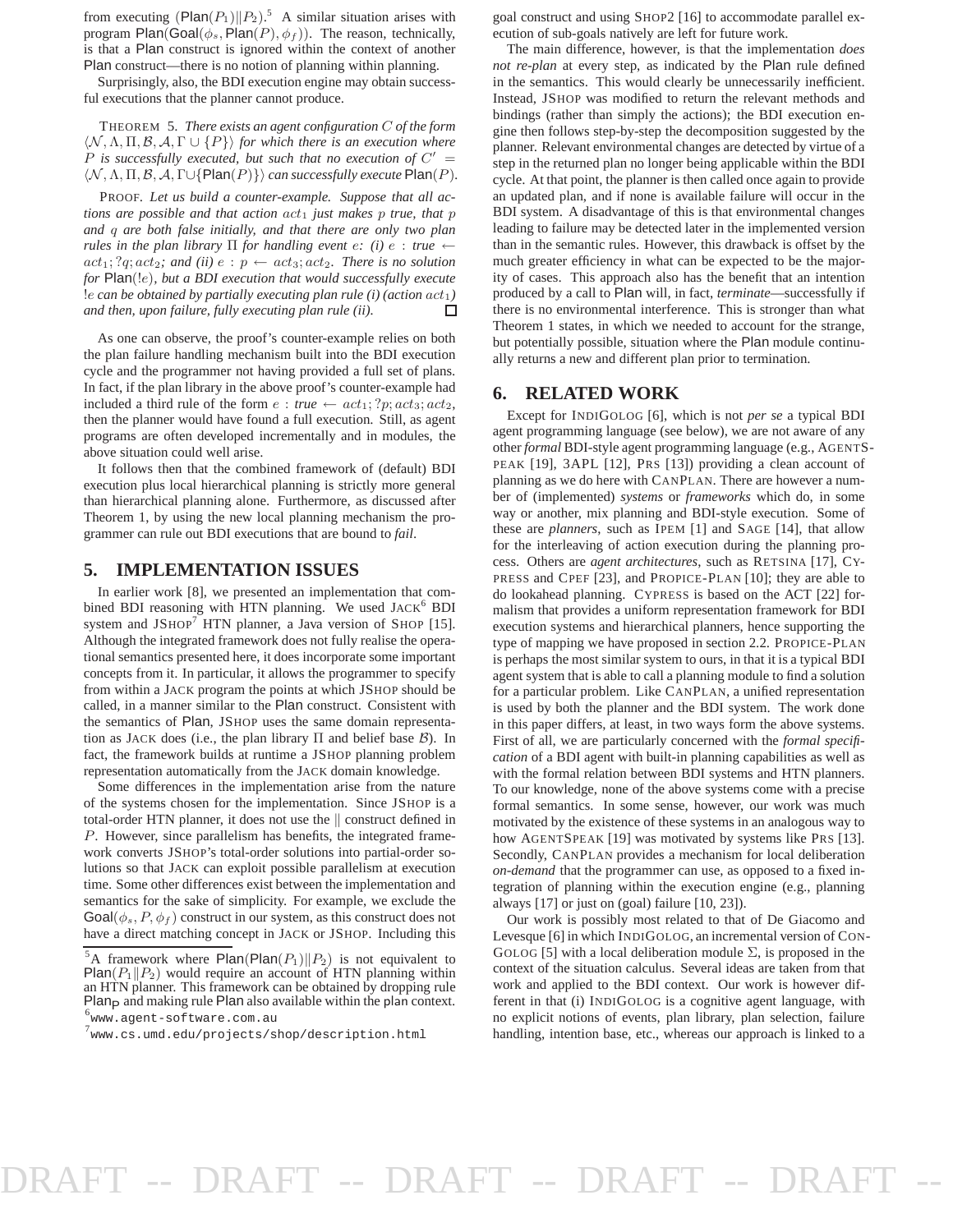whole family of typical BDI languages and systems; (ii) our planning mechanism is provably linked to a well understood approach in the planning community, namely HTN planning, whereas, as far as we know, the INDIGOLOG deliberator module is very general and is not directly related to any planning system; (iii) the integration of the planning module with the notion of declarative goals in CANPLAN has no counterpart in INDIGOLOG. In some ways, our approach has a more practical orientation than that of INDIGOLOG. It would be interesting to investigate the relations between INDIGOLOG and CANPLAN (e.g., identify the BDI subclass of agents that could be written and executed in INDIGOLOG).

#### **7. CONCLUSION AND FUTURE WORK**

We have proposed a mechanism for planning within BDI systems based on the intrinsic requirements of the BDI architecture. To do so, we provided an operational semantics that substantially simplifies and extends that presented in [24] to incorporate a new *planning* construct Plan. The new construct offers power and flexibility to the BDI programmer for specifying lookahead planning points in programs. We described results showing that the integration between the planning module and the whole BDI execution is the one intuitively expected, and proved that, under suitable assumptions, the planning task reduces to HTN planning. Lastly, we showed that the combined system allows a larger set of "good" executions than the planning module alone and discussed an implementation that incorporates many of the concepts from the semantics. We believe the work presented here is a significant step towards incorporating lookahead deliberation into BDI-type agent systems in a principled manner. More importantly, it provides a firm foundation for a range of interesting further work.

The fact that we have chosen to provide planning via a new construct is very much in the spirit of BDI systems, namely, allowing for direct encoding of programmer or domain expertise. In this case, the knowledge about when planning would be beneficial. It may be argued, though, that an intelligent agent should (also) make its own decisions as to when to plan. It is therefore worth investigating a more general account in which the agent could itself take the initiative to plan; for example, when all plans for a goal fail or when there is substantial spare time. *Re-planning* following failure of a plan produced by the planner module is also a topic we have not explored here and which deserves further work (see [23]).

We have already started exploring how to accommodate extensions to classical HTN planning within our formal framework. For instance, decoupling the hierarchical structure of BDI plans and using a planning account more akin to first principles would allow for potential discovery of new plan structures. This, in turn, could provide the basis for the agent to "learn" new plans that could be added to the plan library. Also, it can be useful to plan only to a certain level of abstraction or detail, leaving further remaining decompositions to execution time or until absolutely necessary as done in [4]. Both above generalisations are likely to require (or benefit from) extra representation of effects for high-level plans. Such extra representation would also provide support for reasoning about interactions of the plan being explored with other goals and intentions of the agent [4, 20]. In particular, we would like to extend our current *local* lookahead mechanism so that the agent considers, at least, all of its own active intentions when performing planning.

The framework presented here provides a basis for exploring the interaction between declarative goals [24, 21]—preliminary results were given in section 4.1 but further investigation is needed.

Lastly, it would be interesting to develop *resource-bounded* version of our planning module. To that end, we are considering developing an *anytime* or *incremental* version of the Plan construct.

#### **8. REFERENCES**

- [1] J. Ambros-Ingerson. *IPEM: Integrated Planning, Execution, and Monitoring*. PhD thesis, Dept. of Computer Science, University of Essex, U.K., 1987.
- [2] M. Bratman. *Intentions, Plans, and Practical Reason*. Harvard University Press, 1987.
- [3] P. Busetta, R. Rönnquist, A. Hodgson, and A. Lucas. JACK Intelligent Agents - Components for Intelligent Agents in Java, AgentLink News Letter, Agent Oriented Software Pty. Ltd., Melbourne, January 1999.
- [4] B. J. Clement and E. H. Durfee. Theory for Coordinating Concurrent Hierarchical Planning Agents Using Summary Information. In *Proc. of AAAI-99*, pages 495–502, 1999.
- [5] G. De Giacomo, Y. Lespérance, and H. Levesque. ConGolog, A Concurrent Programming Language Based on the Situation Calculus. *Artificial Intelligence*, 121(1–2):109–169, 2000.
- [6] G. De Giacomo and H. Levesque. An Incremental Interpreter for High-Level Programs with Sensing. In H. Levesque and F. Pirri, editors, *Logical Foundation for Cognitive Agents: contr. in honor of Ray Reiter*, pages 86–102. Springer, 1999.
- [7] L. P. de Silva and L. Padgham. A Comparison of BDI Based Real-Time Reasoning and HTN Based Planning. In *Proc. of Australian Joint Conference on AI*, pages 1167–1173, 2004.
- [8] L. P. de Silva and L. Padgham. Planning on Demand in BDI Systems. In *Proc. of ICAPS-05 (Poster)*, 2005.
- [9] D. Dennett. *The Intentional Stance*. MIT Press, 1987.
- [10] O. Despouys and F. F. Ingrand. Propice-Plan: Toward a Unified Framework for Planning and Execution. In *Proc. of European Conference on Planning*, pages 278–293, 1999.
- [11] K. Erol, J. Hendler, and D. S. Nau. HTN Planning: Complexity and Expressivity. In *Proc. of AAAI-94*, pages 1123–1228, 1994.
- [12] K. V. Hindriks, F. S. de Boer, W. van der Hoek, and J.-J. Ch. Meyer. Agent Programming in 3APL. *Autonomous Agents and Multi-Agent Systems*, 2(4):357–401, 1999.
- [13] F. F. Ingrand, M. P. Georgeff, and A. S. Rao. An Architecture for Real-Time Reasoning and System Control. *IEEE Expert: Intelligent Systems and Their Applications*, 7(6):34–44,1992.
- [14] C. A. Knoblock. Planning, Executing, Sensing, and Replanning for Information Gathering. In *Proc. of IJCAI-95*, pages 1686–1693, 1995.
- [15] D. S. Nau, Y. Cao, A. Lotem, and H. Muñoz-Avila. SHOP: Simple Hierarchical Ordered Planner. In *Proc. of IJCAI-99*, pages 968–973, 1999.
- [16] D. S. Nau, H. Muñoz-Avila, Y. Cao, A. Lotem, and S. Mitchell. Total-Order Planning with Partially Ordered Subtasks. In *Proc. of IJCAI-01*, pages 425–430, 2001.
- [17] P. Paolucci, O. Shehory, K. P. Sycara, K. P. Kalp, and A. Pannu. A Planning Component for RETSINA Agents. In *Proc. of ATAL-99*, pages 147–161, 1999.
- [18] G. Plotkin. A Structural Approach to Operational Semantics. Technical Report DAIMI-FN-19, Dept. of Computer Science Department, Aarhus University, Denmark, 1981.
- [19] A. S. Rao. AgentSpeak(L): BDI Agents Speak Out in a Logical Computable Language. In W. V. Velde and J. W. Perram, editors, *Agents Breaking Away (LNAI)*, volume 1038 of *LNAI*, pages 42–55. Springer-Verlag, 1996.
- [20] J. Thangarajah, L. Padgham, and M. Winikoff. Detecting & Exploiting Positive Goal Interaction in Intelligent Agents. In *Proc. of AAMAS-03*, pages 401–408, 2003.
- [21] M. B. van Riemsdijk, M. Dastani, and J.-J. Ch. Meyer. Semantics of Declarative Goals in Agent Programming. In *Proc. of AAMAS-05*, pages 133–140, 2005.
- [22] D. E. Wilkins and K. L. Myers. A Common Knowledge Representation for Plan Generation and Reactive Execution. *Journal of Logic and Computation*, 5(6):731–761, 1995.
- [23] D. E. Wilkins and K. L. Myers. A Multiagent Planning Architecture. In *Proc. of AIPS-98*, pages 154–162, 1998.
- [24] M. Winikoff, L. Padgham, J. Harland, and J. Thangarajah. Declarative & Procedural Goals in Intelligent Agent Systems. In *Proc. of KR-02*, pages 470–481, 2002.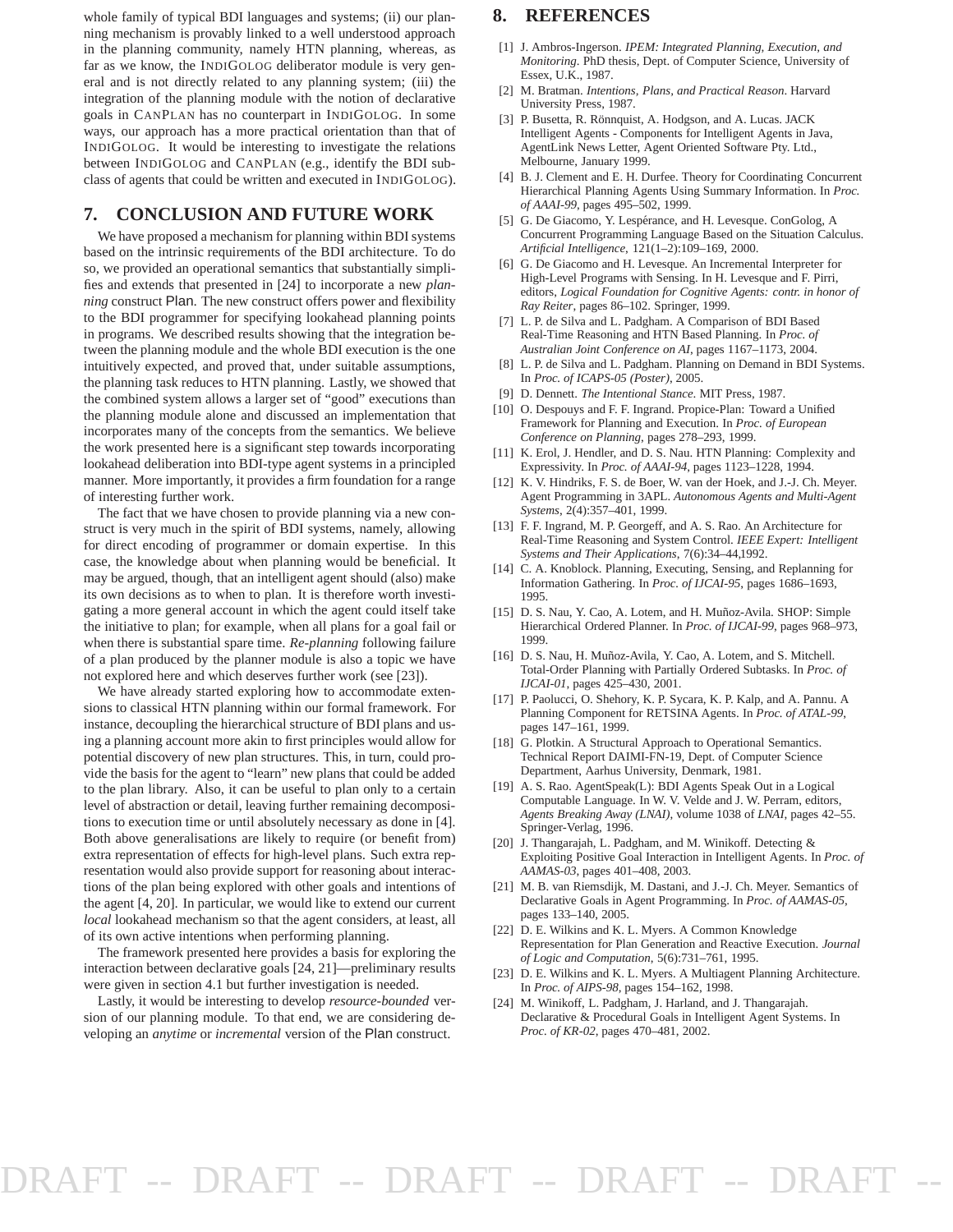# **APPENDIX**

# **A. COMPLETE OPERATIONAL SEMANTICS FOR** CANPLAN

|                                                                                                                                                                                                                                                                                                                                                                                                                                                           | $\frac{\langle \mathcal{B}, \mathcal{A}, P \rangle \stackrel{\text{bdi}}{\longrightarrow} \langle \mathcal{B}'', \mathcal{A}', P' \rangle}{\langle \mathcal{N}, \Pi, \Lambda, \mathcal{B}, \mathcal{A}, \Gamma \rangle \Longrightarrow \langle \mathcal{N}, \Pi, \Lambda, \mathcal{B}'', \mathcal{A}', (\Gamma \setminus \{P\}) \cup \{P'\} \rangle} \ A_{step}$ | <i>e</i> is a new external event<br>$\langle \mathcal{N}, \Pi, \Lambda, \mathcal{B}, \mathcal{A}, \Gamma \rangle \Longrightarrow \langle \mathcal{N}, \Pi, \Lambda, \mathcal{B}, \mathcal{A}, \Gamma \cup \{ e\}\rangle$ $A_{event}$                                                                                                                                                                                                                                                                                                                  |  |  |  |
|-----------------------------------------------------------------------------------------------------------------------------------------------------------------------------------------------------------------------------------------------------------------------------------------------------------------------------------------------------------------------------------------------------------------------------------------------------------|------------------------------------------------------------------------------------------------------------------------------------------------------------------------------------------------------------------------------------------------------------------------------------------------------------------------------------------------------------------|-------------------------------------------------------------------------------------------------------------------------------------------------------------------------------------------------------------------------------------------------------------------------------------------------------------------------------------------------------------------------------------------------------------------------------------------------------------------------------------------------------------------------------------------------------|--|--|--|
|                                                                                                                                                                                                                                                                                                                                                                                                                                                           | $P \in \Gamma$ $P = \textit{nil}$<br>$\langle N, \Pi, \Lambda, B, A, \Gamma \rangle \Longrightarrow \langle N, \Pi, \Lambda, B, A, \Gamma \setminus \{P\} \rangle$ $A_{clean1}$                                                                                                                                                                                  | $\frac{P \in \Gamma \quad \langle \mathcal{B}, \mathcal{A}, P \rangle \xrightarrow{\text{per}}}{\langle \mathcal{N}, \Pi, \Lambda, \mathcal{B}, \mathcal{A}, \Gamma \rangle \Longrightarrow \langle \mathcal{N}, \Pi, \Lambda, \mathcal{B}, \mathcal{A}, \Gamma \setminus \{P \} \rangle} A_{clean2}$                                                                                                                                                                                                                                                 |  |  |  |
|                                                                                                                                                                                                                                                                                                                                                                                                                                                           | $\frac{\Delta = \{\psi_i \theta : P_i \theta \mid e': \psi_i \leftarrow P_i \in \Pi \land \theta = \text{mgu}(e, e')\}}{\langle \mathcal{B}, \mathcal{A}, \text{!} e \rangle \longrightarrow \langle \mathcal{B}, \mathcal{A}, \text{!} \Delta \text{!}} Evert}$                                                                                                 | $\psi_i : P_i \in \Delta \quad \mathcal{B} \models \psi_i \theta$<br>$\langle \mathcal{B}, \mathcal{A}, \mathbb{A} \rangle \rangle \longrightarrow \langle \mathcal{B}, \mathcal{A}, P_i \theta \triangleright \mathbb{A} \setminus P_i \mathbb{A} \rangle \quad Sel$                                                                                                                                                                                                                                                                                 |  |  |  |
|                                                                                                                                                                                                                                                                                                                                                                                                                                                           | $\langle B, A, +b \rangle \longrightarrow \langle B \cup \{b\}, A, nil \rangle$ <sup>+b</sup>                                                                                                                                                                                                                                                                    | $\langle B, A, -b \rangle \longrightarrow \langle B \setminus \{b\}, A, nil \rangle$                                                                                                                                                                                                                                                                                                                                                                                                                                                                  |  |  |  |
|                                                                                                                                                                                                                                                                                                                                                                                                                                                           | $a: \psi \leftarrow \Phi^+; \Phi^- \in \Lambda \quad a\theta = act \quad \mathcal{B} \models \psi\theta$<br>$\langle \mathcal{B} \mid A, act \rangle \longrightarrow \langle (\mathcal{B} \setminus \Phi^- \theta) \cup \Phi^+ \theta, \mathcal{A} \cdot act, nil \rangle$ act                                                                                   | $\frac{\mathcal{B} \models \phi \theta}{\langle \mathcal{B}, \mathcal{A}, ?\phi \rangle \longrightarrow \langle \mathcal{B}, \mathcal{A}, nil \rangle}$ ?                                                                                                                                                                                                                                                                                                                                                                                             |  |  |  |
|                                                                                                                                                                                                                                                                                                                                                                                                                                                           | $\langle \mathcal{B}, \mathcal{A}, P_1 \rangle \longrightarrow \langle \mathcal{B}'', \mathcal{A}', P' \rangle$<br>$\langle \mathcal{B}, \mathcal{A}, (P_1; P_2) \rangle \longrightarrow \langle \mathcal{B}'', \mathcal{A}', (P'; P_2) \rangle$ Seq                                                                                                             | $\langle \mathcal{B}, \mathcal{A}, (nil; P) \rangle \longrightarrow \langle \mathcal{B}, \mathcal{A}, P \rangle$ Seq                                                                                                                                                                                                                                                                                                                                                                                                                                  |  |  |  |
|                                                                                                                                                                                                                                                                                                                                                                                                                                                           | $\langle \mathcal{B}, \mathcal{A}, P_1 \rangle \longrightarrow \langle \mathcal{B}'', \mathcal{A}', P' \rangle$<br>$\langle \mathcal{B}, \mathcal{A}, (P_1 \parallel P_2) \rangle \longrightarrow \langle \mathcal{B}'', \mathcal{A}', (P' \parallel P_2) \rangle$                                                                                               | $\langle \mathcal{B}, \mathcal{A}, P_2 \rangle \longrightarrow \langle \mathcal{B}'', \mathcal{A}', P' \rangle$<br>$\langle \mathcal{B}, \mathcal{A}, (P_1 \parallel P_2) \rangle \longrightarrow \langle \mathcal{B}'', \mathcal{A}', (P_1 \parallel P') \rangle$                                                                                                                                                                                                                                                                                    |  |  |  |
|                                                                                                                                                                                                                                                                                                                                                                                                                                                           | $\langle \mathcal{B}, \mathcal{A}, (\textit{nil} \parallel P) \rangle \longrightarrow \langle \mathcal{B}, \mathcal{A}, P \rangle$                                                                                                                                                                                                                               | $\langle \mathcal{B}, \mathcal{A}, (P \parallel nil) \rangle \longrightarrow \langle \mathcal{B}, \mathcal{A}, P \rangle$                                                                                                                                                                                                                                                                                                                                                                                                                             |  |  |  |
|                                                                                                                                                                                                                                                                                                                                                                                                                                                           |                                                                                                                                                                                                                                                                                                                                                                  | $\langle B, A, P_1 \rangle \longrightarrow \langle B'', A', P' \rangle$<br>$\langle B, A, (P_1 \triangleright P_2) \rangle \longrightarrow \langle B'', A', (P' \triangleright P_2) \rangle$<br>$\longrightarrow \langle B, A, (ni \triangleright P) \rangle \longrightarrow \langle B, A, nil \rangle$<br>$\longrightarrow \langle B, A, (P_1 \triangleright P_2) \rangle$<br>$\longrightarrow \langle B, A, P_1 \rangle \longrightarrow \langle B, A, P_2 \rangle$<br>$\longrightarrow \langle B', A, P_1 \triangleright \langle B', A', P \rangle$ |  |  |  |
| $P \neq P_1 \triangleright P_2 \quad B \not\models \phi_s \vee \phi_f$<br>(B. A. Goal( $\phi_s$ , P, $\phi_f$ )) $\longrightarrow$ (B. A. Goal( $\phi_s$ , P $\triangleright$ P, $\phi_f$ ))                                                                                                                                                                                                                                                              |                                                                                                                                                                                                                                                                                                                                                                  |                                                                                                                                                                                                                                                                                                                                                                                                                                                                                                                                                       |  |  |  |
|                                                                                                                                                                                                                                                                                                                                                                                                                                                           | $\frac{\mathcal{B} \models \phi_s}{\langle \mathcal{B}, \mathcal{A}, \text{Goal}(\phi_s, P, \phi_f) \rangle \longrightarrow \langle \mathcal{B}, \mathcal{A}, \text{nil} \rangle}$ G <sub>s</sub>                                                                                                                                                                | $B \models \phi_f$<br>(B. A. Goal( $\phi_s$ , P. $\phi_s$ )) $\longrightarrow$ (B. A. ?false)                                                                                                                                                                                                                                                                                                                                                                                                                                                         |  |  |  |
| $\frac{\mathcal{B} \not\models \phi_s \lor \phi_f \quad \langle \mathcal{B}, \mathcal{A}, P_1 \rangle \longrightarrow \langle \mathcal{B}', \mathcal{A}', P' \rangle}{\langle \mathcal{B}, \mathcal{A}, \text{Goal}(\phi_s, P_1 \triangleright P_2, \phi_f) \rangle \longrightarrow \langle \mathcal{B}', \mathcal{A}', \text{Goal}(\phi_s, P' \triangleright P_2, \phi_f) \rangle} \ G_S$                                                                |                                                                                                                                                                                                                                                                                                                                                                  |                                                                                                                                                                                                                                                                                                                                                                                                                                                                                                                                                       |  |  |  |
| $\frac{\mathcal{B} \not\models \phi_s \lor \phi_f \quad \langle \mathcal{B}, \mathcal{A}, P_1 \rangle \not\stackrel{\mathsf{bdi}}{\longrightarrow}}{\langle \mathcal{B}, \mathcal{A}, \mathsf{Goal}(\phi_s, P_1 \rhd P_2, \phi_f) \rangle \xrightarrow{\mathsf{bdi}} \langle \mathcal{B}, \mathcal{A}, \mathsf{Goal}(\phi_s, P_2 \rhd P_2, \phi_f) \rangle} \ \mathsf{G}_R^{\mathsf{bdi}}$                                                                |                                                                                                                                                                                                                                                                                                                                                                  |                                                                                                                                                                                                                                                                                                                                                                                                                                                                                                                                                       |  |  |  |
|                                                                                                                                                                                                                                                                                                                                                                                                                                                           |                                                                                                                                                                                                                                                                                                                                                                  |                                                                                                                                                                                                                                                                                                                                                                                                                                                                                                                                                       |  |  |  |
| $\langle \mathcal{B}, \mathcal{A}, P \rangle \stackrel{\text{plan}}{\longrightarrow} \langle \mathcal{B}', \mathcal{A}', P' \rangle$ $\langle \mathcal{B}', \mathcal{A}', P' \rangle \stackrel{\text{plan}}{\longrightarrow} \langle \mathcal{B}'', \mathcal{A}'', nil \rangle$ Plan<br>$\langle \mathcal{B}, \mathcal{A}, \mathsf{Plan}(P) \rangle \stackrel{\text{bdi}}{\longrightarrow} \langle \mathcal{B}', \mathcal{A}', \mathsf{Plan}(P') \rangle$ |                                                                                                                                                                                                                                                                                                                                                                  |                                                                                                                                                                                                                                                                                                                                                                                                                                                                                                                                                       |  |  |  |
| $\langle B, A, P \rangle \stackrel{\text{plan}}{\longrightarrow} \langle B', A', P' \rangle$ Planp                                                                                                                                                                                                                                                                                                                                                        |                                                                                                                                                                                                                                                                                                                                                                  |                                                                                                                                                                                                                                                                                                                                                                                                                                                                                                                                                       |  |  |  |
|                                                                                                                                                                                                                                                                                                                                                                                                                                                           | $\langle \mathcal{B}, \mathcal{A}, \mathsf{Plan}(P) \rangle \stackrel{\text{plan}}{\longrightarrow} \langle \mathcal{B}', \mathcal{A}', \mathsf{Plan}(P') \rangle$                                                                                                                                                                                               | $\overline{\langle \mathcal{B}, \mathcal{A}, \mathsf{Plan}(nil) \rangle \longrightarrow \langle \mathcal{B}, \mathcal{A}, \mathit{nil} \rangle}$ Plan <sub>t</sub>                                                                                                                                                                                                                                                                                                                                                                                    |  |  |  |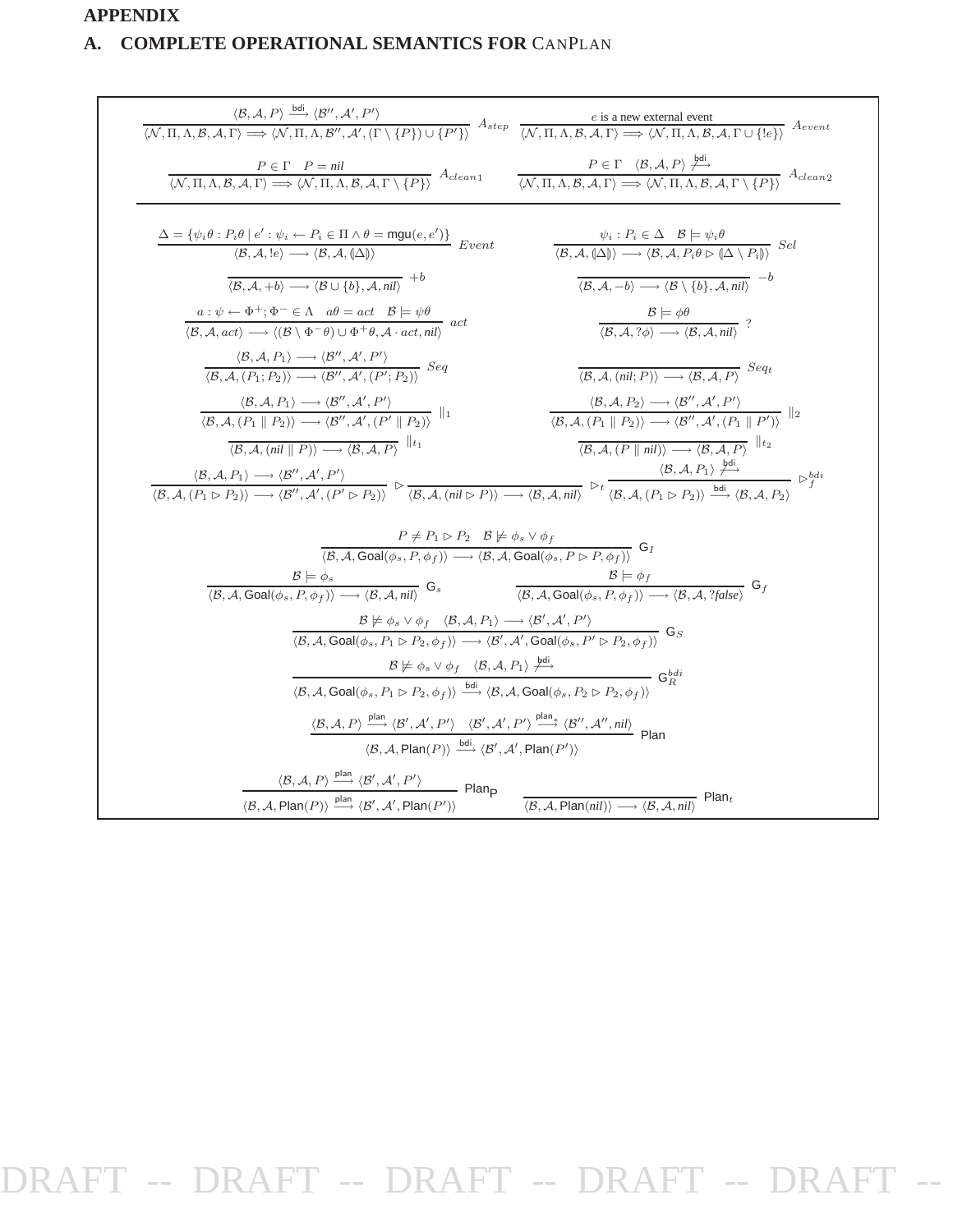#### **B. AUXILIARY DEFINITIONS**

DEFINITION 6 (REMOVE Plan TRANSFORMATION  $RP(P_1, P_2)$  AND  $RPA(P_1)$ ). *Let*  $RP(P_1, P_2)$  *be a relation that holds iff*  $P_2$  *is exactly like*  $P_1$ *with*  $0 \le m \le n$  *occurrences of the* Plan *construct in*  $P_1$  *removed, where n is the number of occurrences of the* Plan *constructs in*  $P_1$ *. Finally, let*  $RPA(P_1)$ *be the program obtained from deleting all* Plan *constructs in*  $P_1$  *(clearly*  $RPA(P_1, RPA(P_1))$ *).* 

#### **B.1 Execution Simulation**

DEFINITION 7 (EXECUTION SIMULATION). *Let* C *and* C′ *be two configurations, probably for different agents. Let* E *be an execution of* C*. Configuration*  $C'$  simulates <u>simulates</u> configuration C <u>in execution</u> E iff there is an execution E' of C' such that (a)  $\overline{E}$  and  $\overline{E'}$  are equivalent, and (b) if E is *terminating, so is*  $E'$ *. Configuration*  $\check{C'}$  *simulates*  $\overline{C}$  *iff*  $C'$  *simulates*  $C$  *in every execution of*  $C$ *.* 

DEFINITION 8 (DERIVED TRANSITIONS). An internal step transition relation  $\longrightarrow_i$  is obtained by restricting  $\longrightarrow_i R \longrightarrow R'$  iff  $R \longrightarrow R'$  and  $\mathcal{O}(R) = \mathcal{O}(R')$ . The visible transition relation  $\longrightarrow_v$  is defined by:  $R \longrightarrow_v R'$  iff there exists  $R^*$  such that  $R \stackrel{*}{\longrightarrow}_i R^*$  and  $R^* \longrightarrow_R R'$  but  $R^* \nrightarrow_i R'$  $(i.e., \mathcal{O}(R^*) \neq \mathcal{O}(R')).$ 

DEFINITION 9 (SIMULATION RELATION). *A binary relation Sim between programs is a simulation relation w.r.t. transition* → *iff for every*  $P_1$  *and*  $P_2$  *such that*  $Sim(P_1, P_2)$ *, it is the case that for every*  $\beta$ *, A:* 

- *1.* if  $\langle B, A, P_2 \rangle \longrightarrow_i \langle B', A', nil \rangle$ , then  $\langle B, A, P_1 \rangle \longrightarrow_i \langle B', A', nil \rangle$ .
- 2. if  $\langle B, A, P_2 \rangle \longrightarrow \langle B', A', P'_2 \rangle$ , there exists  $R', R'', P'_1$  such that (a)  $\langle B, A, P_1 \rangle \longrightarrow_i R', R' \longrightarrow R''$  or  $R' = R'',$  and  $R'' \longrightarrow_i \langle B', A', P'_1 \rangle$ ; *and (b)*  $Sim(P'_1, P'_2)$ *.*

#### **C. AUXILIARY RESULTS**

The following Lemma states that htn-type transitions completely ignore the second plan in programs of the form  $P_1 \triangleright P_2$ .

LEMMA 6 (PROPERTIES OF  $\triangleright$  IN plan-TYPE TRANSITIONS). *For every* B, A and  $P_1$ ,  $P_2$ :

- $1. \ \ \langle \mathcal{B}, \mathcal{A}, P_1 \rhd P_2 \rangle \stackrel{\text{plan}_*}{\longrightarrow} \langle \mathcal{B}'', \mathcal{A}', nil \rangle \ \text{iff} \ \langle \mathcal{B}, \mathcal{A}, P_1 \rangle \stackrel{\text{plan}_*}{\longrightarrow} \langle \mathcal{B}'', \mathcal{A}', nil \rangle;$
- 2. If  $\langle \mathcal{B}, \mathcal{A}, P_1 \rangle \stackrel{\text{plan}}{\longrightarrow}$ *, then*  $\langle \mathcal{B}, \mathcal{A}, \text{fail} \triangleright P_2 \rangle \stackrel{\text{plan}}{\longrightarrow}$ *;*

 $\beta$ .  $\langle \mathcal{B}, \mathcal{A}, \mathsf{Goal}(\phi_s, P_1 \triangleright P_2, \phi_f) \rangle \stackrel{\mathsf{plan}_*}{\longrightarrow} \langle \mathcal{B}'', \mathcal{A}', \mathsf{nil} \rangle \text{ iff } \langle \mathcal{B}, \mathcal{A}, \mathsf{Goal}(\phi_s, P_1, \phi_f) \rangle \stackrel{\mathsf{plan}_*}{\longrightarrow} \langle \mathcal{B}'', \mathcal{A}', \mathsf{nil} \rangle;$ 

*4.* If  $\langle \mathcal{B}, \mathcal{A}, P_1 \rangle \stackrel{\text{plan}}{\longrightarrow}$  *and*  $\mathcal{B} \not\models \phi_s \lor \phi_f$ , then  $\langle \mathcal{B}, \mathcal{A}, \text{Goal}(\phi_s, P_1 \rhd P_2, \phi_f) \rangle \stackrel{\text{plan}}{\longrightarrow}$ 

PROOF. *Direct from the fact that rules*  $\triangleright_f^{bdi}$  and  $\mathsf{G}_R^{bdi}$  are not available within the plan context.

LEMMA 7. If  $\langle \mathcal{B}, \mathcal{A}, P \rangle \stackrel{\text{plan}}{\longrightarrow} \langle \mathcal{B}', \mathcal{A}', P' \rangle$  without using the Plan<sub>P</sub> derivation rule, then  $\langle \mathcal{B}, \mathcal{A}, P \rangle \stackrel{\text{bdi}}{\longrightarrow} \langle \mathcal{B}', \mathcal{A}', P' \rangle$ .

PROOF. *Direct from the fact that any* plan*-type derivation rule except for* PlanP *is also available as a* bdi*-type.*

LEMMA 8. Let  $P_1$  and  $P_2 = RPA(P_1)$ . Then,  $\langle B, A, \mathsf{Plan}(P_1) \rangle \stackrel{\text{bdi}}{\longrightarrow} \langle B', A', \mathsf{Plan}(P'_1) \rangle$  iff  $\mathcal{A}' = A$  and  $P_2 = RPA(P'_1)$  or (ii)  $\langle B, A, \mathsf{Plan}(P_2) \rangle \stackrel{\text{bdi}}{\longrightarrow}$  $\langle \mathcal{B}', \mathcal{A}', {\sf Plan}(RPA(P'_1)) \rangle.$ 

PROOF. By assumption we know that (a)  $\langle B, A, P_1 \rangle \stackrel{\text{plan}}{\longrightarrow} \langle B', A', P'_1 \rangle$  and (b)  $\langle B', A', P'_1 \rangle \stackrel{\text{plan}}{\longrightarrow} \langle B_f, A_f, nil \rangle$ . Let us consider the following two cases *on (a). If transition (a) is supported by derivation rule*  $\text{Plan}_{t}$ , *then clearly*  $\mathcal{B}' = \mathcal{B}$ ,  $\mathcal{A}' = \mathcal{A}$  and  $RP(P_1, P'_1)$  *(that.is, some subprogram*  $\text{Plan}(nil)$  *in*  $P_1$  *was reduced to just nil). In this case, we it is obvious that*  $P_2 = RPA(P'_1)$  *and (i) applies. Now suppose transition (a) is not supported by rule*  $P$  $\alpha$ *h<sub>t</sub> and let us*  $\mathit{take~}P'_2 = RPA(P'_1).~Because~any~Plan~construct~in~P_1~is~completely~is\:ed~due~to~rule~Planp,~it follows~that~\langle\mathcal{B},\mathcal{A},\mathsf{Plan}(P_2)\rangle\stackrel{{\rm bdi}}{\longrightarrow}\langle\mathcal{B}',\mathcal{A}',\mathsf{Plan}(P'_2)\rangle$ 

#### **C.1 Properties of** Plan

The following Lemma states that the planning module on a program of the form  $P_1 \triangleright P_2$  is fully commited to the first program  $P_1$  only.

 $\textsf{LEMMA 9} \quad \textsf{(}\rhd \textsf{IN Plan})\textsf{.} \ \ \textit{For every $\mathcal{B}$, $\mathcal{A}$, $P_1, P_2$: $\langle \mathcal{B}, \mathcal{A}$, } \textsf{Plan}(P_1 \rhd P_2)$} \stackrel{\textsf{bdi}_*}{\longrightarrow} \langle \mathcal{B}^{\prime\prime}, \mathcal{A}^{\prime}, \textit{nil} \rangle \ \textit{iff} \ \langle \mathcal{B}, \mathcal{A}, \textsf{Plan}(P_1) \rangle \stackrel{\textsf{bdi}_*}{\longrightarrow} \langle \mathcal{B}^{\prime\prime}, \mathcal{A}^{\prime}, \textit{$ 

**PROOF.** *This is a direct consequence of point (1) in Lemma 6.*  $\Box$ 

- THEOREM 10 (NESTED Plan). *The following are some axuliarly properties of* Plan*:*
- *1.*  $\langle \mathcal{B}, \mathcal{A}, \mathsf{Plan}(\mathsf{Plan}(P)) \rangle \stackrel{\text{bdi}}{\longrightarrow} \langle \mathcal{B}', \mathcal{A}', \mathsf{Plan}(\mathsf{Plan}(P')) \rangle$  *iff*  $\langle \mathcal{B}, \mathcal{A}, \mathsf{Plan}(P) \rangle \stackrel{\text{bdi}}{\longrightarrow} \langle \mathcal{B}', \mathcal{A}', \mathsf{Plan}(P') \rangle$ .
- 2.  $\langle \mathcal{B}, \mathcal{A}, \mathsf{Plan}(\mathsf{Plan}(P)) \rangle \xrightarrow{\mathsf{bdi}} \langle \mathcal{B}', \mathcal{A}', \mathsf{Plan}(nil) \rangle \text{ iff } \langle \mathcal{B}, \mathcal{A}, \mathsf{Plan}(P) \rangle \xrightarrow{\mathsf{bdi}} \langle \mathcal{B}', \mathcal{A}', nil \rangle.$

PROOF. *For the first part we have:*

$$
\langle \mathcal{B}, \mathcal{A}, \mathsf{Plan}(\mathsf{Plan}(P)) \rangle \xrightarrow{\text{bdi}} \langle \mathcal{B}', \mathcal{A}', \mathsf{Plan}(\mathsf{Plan}(P')) \rangle
$$
  

$$
\langle \mathcal{B}, \mathcal{A}, \mathsf{Plan}(P) \rangle \xrightarrow{\text{plan}} \langle \mathcal{B}', \mathcal{A}', \mathsf{Plan}(P') \rangle \text{ and } \langle \mathcal{B}', \mathcal{A}', \mathsf{Plan}(P') \rangle \xrightarrow{\text{plan}} \langle \mathcal{B}'', \mathcal{A}'', \mathsf{nil} \rangle
$$
  

$$
\langle \mathcal{B}, \mathcal{A}, P \rangle \xrightarrow{\text{plan}} \langle \mathcal{B}', \mathcal{A}', P' \rangle \text{ and } \langle \mathcal{B}', \mathcal{A}', P' \rangle \xrightarrow{\text{plan}} \langle \mathcal{B}'', \mathcal{A}'', \mathsf{nil} \rangle
$$
  

$$
\langle \mathcal{B}, \mathcal{A}, P \rangle \xrightarrow{\text{plan}} \langle \mathcal{B}', \mathcal{A}', P \rangle \xrightarrow{\text{plan}} \langle \mathcal{B}', \mathcal{A}', \mathsf{Plan}(P') \rangle
$$

*For the second part we have:*

 $\langle \mathcal{B}, \mathcal{A}, \mathsf{Plan}(\mathsf{Plan}(P)) \rangle \stackrel{\text{bdi}}{\longrightarrow} \langle \mathcal{B}, \mathcal{A}, \mathsf{Plan}(nil) \rangle \text{ iff } \langle \mathcal{B}, \mathcal{A}, \mathsf{Plan}(P) \rangle \stackrel{\text{plan}}{\longrightarrow} \langle \mathcal{B}', \mathcal{A}', nil \rangle \text{ iff } P = nil \text{ iff } \langle \mathcal{B}, \mathcal{A}, \mathsf{Plan}(P) \rangle \stackrel{\text{bdi}}{\longrightarrow} \langle \mathcal{B}, \mathcal{A}, nil \rangle.$ 

 $\Box$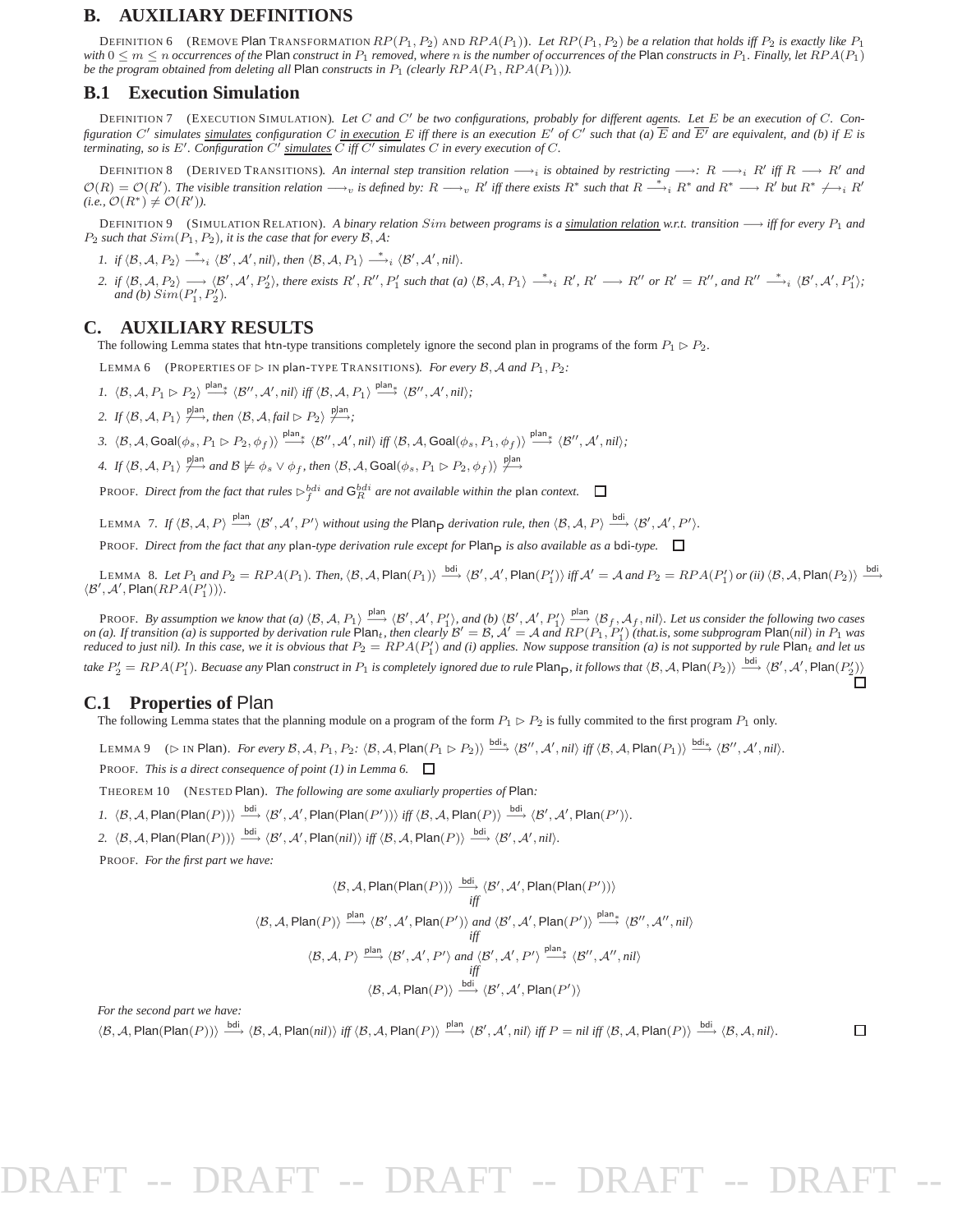#### *C.1.1 Interaction between* Plan *and* Goal

THEOREM 11. Let  $R = \langle \mathcal{B}, \mathcal{A}, \mathsf{Plan}(Goal(\phi_s, P, \phi_f)) \rangle$  *such that*  $\mathcal{B} \not\models \phi_s \land \phi_f$ *. Then,* 

- *if*  $\mathcal{B} \models \phi_s$ , then there exists  $R' = \langle \mathcal{B}, \mathcal{A}, \mathsf{Plan}(nil) \rangle$  such that  $R \stackrel{\text{bdi}}{\longrightarrow} R'$ , and for every  $R^*$  such that  $R \stackrel{\text{bdi}}{\longrightarrow} R^*$ ,  $R^* = R'$ .
- *if*  $\mathcal{B} \models \phi_f$ , then  $R \not\stackrel{\text{bdi}}{\longrightarrow}$ .

PROOF. If  $\mathcal{B} \models \phi_s$ , then the only applicable derivation rule is  $G_s$  and  $R' = \langle \mathcal{B}, \mathcal{A}, \mathsf{Plan}(\textit{nil}) \rangle$ . Similarly, if  $\mathcal{B} \models \phi_f$ , then for every  $R'$  such that  $\langle \mathcal{B}, \mathcal{A}, \text{Goal}(\phi_s, P, \phi_f) \rangle \stackrel{\text{plan}}{\longrightarrow} R'$ , it is the case that  $R' = \langle \mathcal{B}, \mathcal{A}, ?\text{false} \rangle$ .  $\Box$ 

THEOREM 12 (PROPERTIES OF PROGRAM Plan $(\phi_s, P, \phi_f)$ ). Let  $C_0 = \langle \mathcal{N}, \Lambda, \Pi, \mathcal{B}, \mathcal{A}, \Gamma_0 \cup \{P_0\} \rangle$  *be an agent configuration with*  $P_0 = \text{Plan}(\phi_s, P, \phi_f)$ *(P is a user program). Let*  $E = C_0 \cdot \ldots \cdot C_k$  *be an execution where*  $P_0$  *is currently executing and let*  $P^{\#} = \text{Plan(Goal}(\phi_s, P, \phi_f)$ *. Then,*  $P_k \in \{P_0, \textsf{Goal}(\phi_s, \textsf{Plan}(\textsf{Goal}(\phi_s, P^* \rhd P, \phi_f)) \rhd P^{\#}, \phi_f), \textit{nil}, ?\textit{false}\}.$ 

 $\partial f P_k^b = \text{Goal}(\phi_s, \text{Plan}(\text{Goal}(\phi_s, P^* \triangleright P, \phi_f)) \triangleright P^{\#}, \phi_f)$ , then  $\langle \mathcal{B}_k, \mathcal{A}_k, P_k^b \rangle \stackrel{\text{bdi}}{\longrightarrow} C_k^b \Longrightarrow$ , and the following hold:  $\mathcal{L}(\mathcal{B}_k, \mathcal{A}_k, P_k^b) \xrightarrow{\text{bdi}} R$ . If  $\mathcal{B} \models \phi_s$ , then  $R = \langle \mathcal{B}_k, \mathcal{A}_k$ , nil). If  $\mathcal{B} \models \phi_f$ , then  $R = \langle \mathcal{B}_k, \mathcal{A}_k, ?\text{false} \rangle$ .

*Suppose*  $\mathcal{B} \not\models \phi_s \lor \phi_f$ *. Then:* 

$$
\langle \mathcal{B}_k, \mathcal{A}_k, P^* \rangle \xrightarrow{\text{plan}} \langle \mathcal{B}', \mathcal{A}', P' \rangle \xrightarrow{\text{plan}} \langle \mathcal{B}'', \mathcal{A}'', P'' \rangle, \ \mathcal{B}'' \models \phi_s
$$
\n
$$
\xrightarrow{\langle \mathcal{B}_k, \mathcal{A}_k, P^b_k \rangle} \xrightarrow{\text{plan}} \langle \mathcal{B}', \mathcal{A}', \text{Goal}(\phi_s, \text{Plan}(\text{Goal}(\phi_s, P' \rhd P, \phi_f)) \rhd P^\#, \phi_f) \rangle
$$

there is no R such that  
\n
$$
\langle \mathcal{B}_k, \mathcal{A}_k, P^* \rangle \xrightarrow{\text{plan}} R \xrightarrow{\text{plan}} \langle \mathcal{B}^{\prime\prime}, \mathcal{A}^{\prime\prime}, P^{\prime\prime} \rangle, \ \mathcal{B}^{\prime\prime} \models \phi_s
$$
\n
$$
\text{iff}
$$

 $\langle \mathcal{B}_k, \mathcal{A}_k, P_k \rangle \stackrel{\mathsf{plan}}{\longrightarrow} \langle \mathcal{B}_k, \mathcal{A}_k, \mathsf{Goal}(\phi_s, P^\# \rhd P^\#, \phi_f) \rangle.$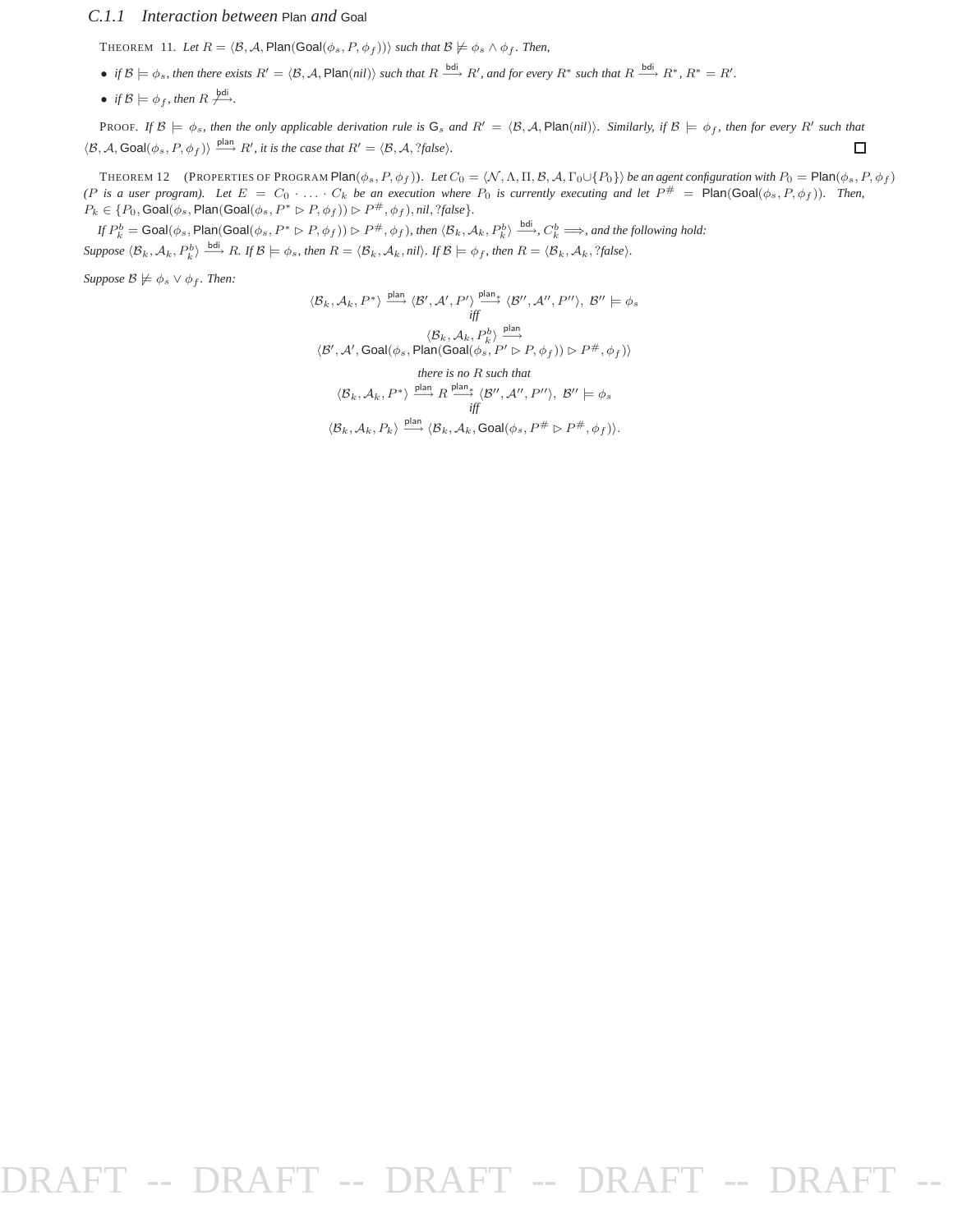#### **D. PROOF OF THEOREM 1**

LEMMA 13. For every B, A and P, if  $\langle B, A, P \rangle \stackrel{\text{plan}}{\longrightarrow} \langle B_f, \mathcal{A}_f, \textit{nil} \rangle$ , then  $\langle \mathcal{B}, \mathcal{A}, \textsf{Plan}(P) \rangle \stackrel{\text{bdi}_*}{\longrightarrow} \langle \mathcal{B}_f, \mathcal{A}_f, \textit{nil} \rangle$ .

PROOF. *We prove this by induction on the length* n *of the* plan*-type derivation.*

*Base case: Suppose*  $n = 0$ . *Then*  $P = \text{nil}$ ,  $B_f = B$ , and  $A_f = A$ . By using derivation rule Plan<sub>t</sub>, we get  $\langle B, A, P \text{lan}(P) \rangle \stackrel{\text{bdi}}{\longrightarrow} \langle B_f, A_f, \text{nil} \rangle$ .

*Inductive Case:* Suppose  $n = k + 1$ . Then, there exists  $R^* = \langle \mathcal{B}^*, \mathcal{A}^*, P^* \rangle$  such that (a)  $\langle \mathcal{B}, \mathcal{A}, P \rangle \xrightarrow{\text{plan}} R^*$  and (b)  $R^* \xrightarrow{\text{plan}_k} \langle \mathcal{B}_f, \mathcal{A}_f, \text{nil} \rangle$ . *Using (a) and (b), we can use derivation rule* Plan *to obtain*  $\langle B, A, Plan(P) \rangle \stackrel{bdi}{\longrightarrow} \langle B^*, A^*, Plan(P^*) \rangle$ *. Moreover, by (b) and the induction hypothesis,*  $\langle \mathcal{B}^*, \mathcal{A}^*, \mathsf{Plan}(P^*) \rangle \stackrel{\text{bdi}_*}{\longrightarrow} \langle \mathcal{B}_f, \mathcal{A}_f, \mathit{nil} \rangle$ . Thus,  $\langle \mathcal{B}, \mathcal{A}, \mathsf{Plan}(P) \rangle \stackrel{\text{bdi}_*}{\longrightarrow} \langle \mathcal{B}_f, \mathcal{A}_f, \mathit{nil} \rangle$  follows. □

Using the above auxiliarly lemma, we now prove the main result.

PROOF OF THEOREM 1: Let  $C = \langle N, \Lambda, \Pi, \mathcal{B}, \mathcal{A}, \{\textsf{Plan}(P)\}\rangle$  such that  $\langle \mathcal{B}, \mathcal{A}, \textsf{Plan}(P) \rangle \stackrel{\text{bdi}}{\longrightarrow}$ . If E is an environment-free agent execution of C, then intention Plan(P) is either executing or has been succ *successfully executed in* E<sup>s</sup> *.*

*First Claim:* On the contrary, assume that  $\text{Plan}(P)$  failed in some execution. Then, there is an environment-free execution E of the form  $C_0$  =  $C, C_1, \ldots, C_k$ , such that  $k \geq 1$ ,  $C_k = \langle \mathcal{N}, \Lambda, \Pi, \mathcal{B}_k, \mathcal{A}_k, \{\text{Plan}(P_k)\}\rangle$ , and  $\langle \mathcal{B}_k, \mathcal{A}_k, \text{Plan}(P_k)\rangle$   $\stackrel{\text{bdi}}{\longrightarrow}$ . That is, the execution of C ended up in configuration  $C_k$  where the original intention

 $\mathsf{W}\epsilon$  know that  $\langle \mathcal{B}_{k-1}, \mathcal{A}_{k-1}, \mathsf{Plan}(P_{k-1}) \rangle \stackrel{\text{bdi}}{\longrightarrow} \langle \mathcal{B}_k, \mathcal{A}_k, \mathsf{Plan}(P_k) \rangle$  which means that (a)  $\langle \mathcal{B}_{k-1}, \mathcal{A}_{k-1}, P_{k-1} \rangle \stackrel{\text{plan}}{\longrightarrow} \langle \mathcal{B}_k, \mathcal{A}_k, P_k \rangle$ ; and (b) there exists  $B_f$ ,  $A_f$  such that  $\langle B_k, A_k, P_k \rangle$   $\stackrel{\text{plan}}{\longrightarrow}$   $\langle B_f, A_f, nil \rangle$ . By Lemma 13,  $\langle B_k, A_k, \textsf{Plan}(P_k) \rangle$   $\stackrel{\text{bdi}_*}{\longrightarrow}$   $\langle B_f, A_f, nil \rangle$ . Because Plan $(P_k) \neq nil$ ,  $\langle B_k, A_k, \textsf{Plan}(P_k) \rangle$   $\stackrel{\text{bdi}_*}{\longrightarrow}$  follows (i.e., there i

*Second Claim:* By assumption, there exist  $B_f$  and  $A_f$  such that  $\langle B, A, P \rangle \stackrel{\text{plan}_*}{\longrightarrow} \langle B_f, A_f, nil \rangle$  hold. By Lemma 13, we know that  $\langle B, A, Plan(P) \rangle \stackrel{\text{bdi}_*}{\longrightarrow}$  $\langle B_f, A_f, nil \rangle$ . It is not hard to see that we can use this basic bdi-type derviation to construct an environment-free agent execution  $\dot{E}_s$  for C such that the original intention  $\text{Plan}(P)$  is successfully executed in it *original intention* Plan(P) *is successfully executed in it.*

An immediate consequence of this theorem is the following corollary.

COROLLARY 14. Let E be a terminating environment-free execution of agent  $\langle N, \Lambda, \Pi, \mathcal{B}, \mathcal{A}, \{\mathsf{Plan}(P)\}\rangle$ . Furthermore, suppose that  $\langle \mathcal{B}, \mathcal{A}, \mathsf{Plan}(P)\rangle \xrightarrow{\text{bdi}}$ . *Then, intention* Plan(P) *has been successfully executed in* E*.*

PROOF. *From Theorem 1 and the fact that if*  $E$  *is terminating, then it is the case that intention*  $\text{Plan}(P)$  *has either been successfully executed in*  $E$  *or it*  $\Box$ *has failed in* E*.*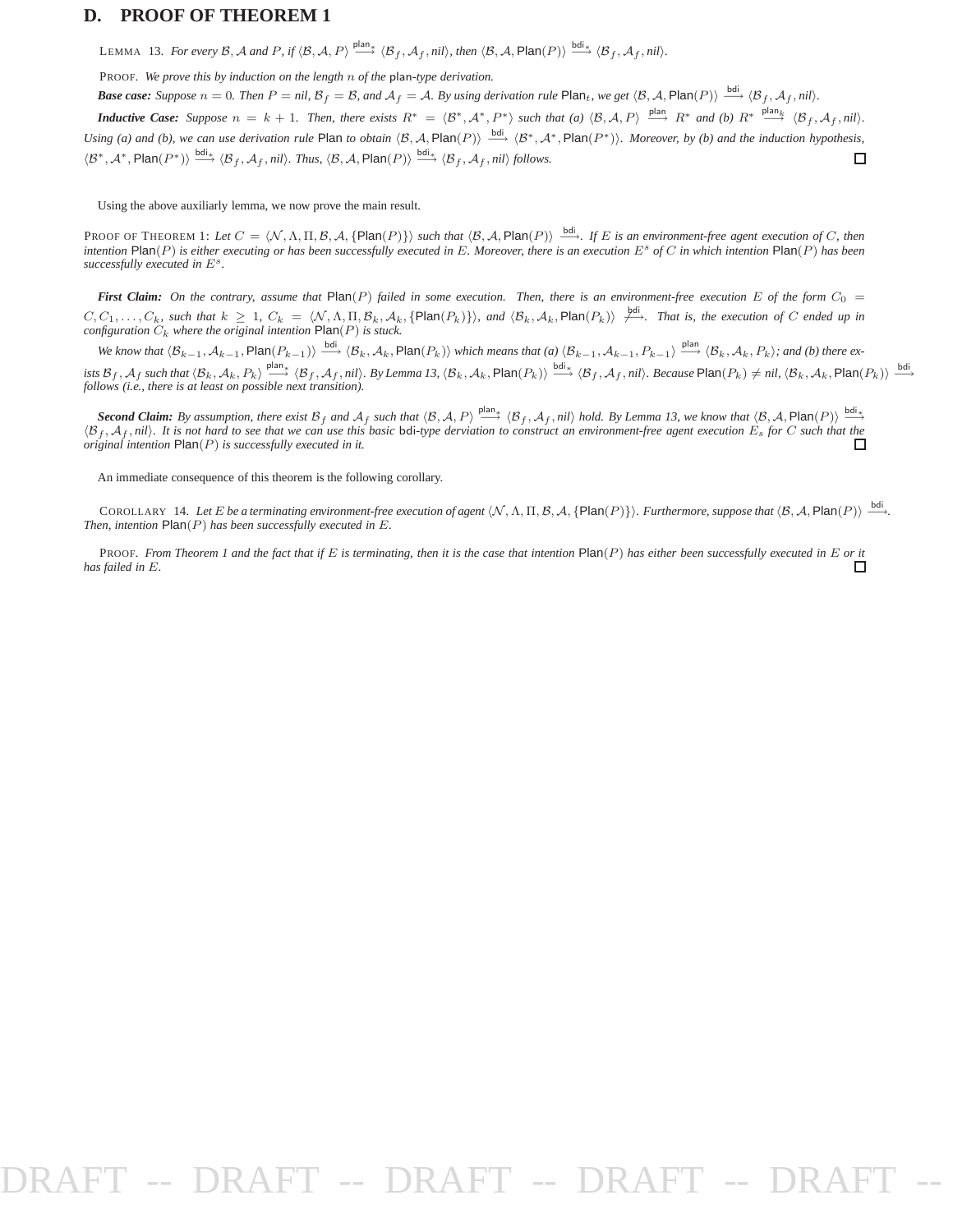#### **E. TRANSLATION OF BDI LIBRARIES TO HTN DOMAIN KNOWLEDGE: THEOREM 2**

Here, we show how to translate a CANPLAN plan library Π and action description library Λ into a planning domain  $\mathcal{D} = \langle Op(\Lambda), Me(\Pi) \rangle$ .

DEFINITION 10 (BOUNDED BDI AGENTS). *We say that a* CANPLAN *agent is a bounded agent if its belief base and all belief conditions are defined in a language which follows the same constraints as those imposed by HTN planners [11] (e.g., first-order atoms, finite domains, close world assumption). Moreover, a plan-body in a bounded agent cannot include explicit addition or deletion of belief statements (i.e.,* +b *and* −b *statements).*

From now on, we assume that CANPLAN agents are bounded. In what follows, we will show two theorems which are specific version of Theorem 2. Theorem 15 is the most trivial version where the translation from the BDI language to the HTN one is almost trivial. However, such theorem holds only for agents that do not make use of the Goal construct. Theorem 17 extends Theorem 15 to accommodate Goal-programs and relies on a complex transformation for such specific programs. Finally, we discuss how such transformation can be avoided all together if we slightly change the semantics of HTN planning.

#### **E.1 Converting BDI Belief Conditions into HTN Constraints**

Given a formula  $\phi$ , we define  $\phi^*$  and  $(\phi, n)^*$  inductively as follows:

1. if  $\phi = l$ , then  $\phi^* = l$  and  $(\phi, n)^* = (l, n)$ .

- 2. if  $\phi = l_1 \wedge l_2$ , then  $\phi^* = l_1 \wedge l_2$  and  $(\phi, n)^* = (l_1, n) \wedge (l_2, n)$ .
- 3. if  $\phi = l_1 \vee l_2$ , then  $\phi^* = l_1 \vee l_2$  and  $(\phi, n)^* = (l_1, n) \vee (l_2, n)$ .
- 4. if  $\phi = \neg \neg \phi_1$ , then  $\phi^* = \phi_1^*$  and  $(\phi, n)^* = (\phi_1, n)^*$ .
- 5. if  $\phi = \neg(\phi_1 \land \phi_2)$ , then  $\phi^* = (\neg \phi_1 \lor \neg \phi_1)^*$  and  $(\phi, n)^* = (\neg \phi_1 \lor \neg \phi_1, n)^*$ .
- 6. if  $\phi = \neg(\phi_1 \lor \phi_2)$ , then  $\phi^* = (\neg \phi_1 \land \neg \phi_1)^*$  and  $(\phi, n)^* = (\neg \phi_1 \land \neg \phi_1, n)^*$ .

The definitions of  $(n, \phi)^*$  and  $(n_1, \phi, n_2)^*$  are analogous.

#### **E.2 Converting BDI Action Description Libraries into HTN Operators:** Op(Λ)

Suppose that the (bounded) CANPLAN agent contains an action description library Λ with actions of the following form:

 $act(\vec{x}) : l_1(\vec{x}) \wedge \ldots \wedge l_n(\vec{x}) \leftarrow \{a_1^-(\vec{x}), \ldots, a_m^-(\vec{x})\}^{-}; \{a_1^+(\vec{x}), \ldots, a_p^+(\vec{x})\}^+,$ 

where  $l_i$  are literals, and  $a_i^-, a_i^+$  are atoms. Given a library of actions  $\Lambda$ , we define the corresponding set of HTN primitive tasks/operators  $Op(\Lambda)$  as follows:

 $Op(\Lambda) = \{ [act(\vec{x}), (pre: l_1(\vec{x}), \ldots, l_n(\vec{x})), (post: \neg a_1^-(\vec{x}), \ldots, \neg a_m^-(\vec{x}), a_1^+(\vec{x}), \ldots, a_p^+(\vec{x}) ) ] \mid$  $act(\vec{x}) : l_1(\vec{x}) \wedge \ldots \wedge l_n(\vec{x}) \leftarrow \{a_1^-(\vec{x}), \ldots, a_m^-(\vec{x})\}^{-}; \{a_1^+(\vec{x}), \ldots, a_p^+(\vec{x})\}^{+} \in \Lambda\}.$ 

#### **E.3 Converting** Goal**-free BDI Plan Libraries into BDI Method Libraries:** Me(Π)

In this section, we show how a BDI plan library Π that contains no Goal-program can be mapped into an HTN method library  $Me(\Pi)$ . We shall later consider libraries that make use of Goal-programs. In the simple case, the mapping is quite straightforward.

Below,  $|P(\vec{x})|$  refers to the size of program  $P(\vec{x})$  meassured as the number of compex constructs in it. We shall also use a special operator (or primitive task)  $dummyTask$ , which is always possible and has no effects whatsoever when executed. When  $\sigma$  is an HTN plan,  $clean(\sigma)$  stands for plan  $\sigma$  with all actions "*dummyTask*" operators (primitive tasks) deleted.

Given a bounded BDI CANPLAN library  $\Pi$  mentioning no goal-programs, we define its corresponding HTN method-library  $Me(\Pi)$  as follows:

$$
Me(\Pi) = \bigcup_{(e(\vec{x});\psi(\vec{x},\vec{y}) \leftarrow P(\vec{x},\vec{y},\vec{z})) \in \Pi} \{ (e(\vec{x}),\psi(\vec{x},\vec{y})^*,\mathcal{T}_1(P(\vec{x},\vec{y},\vec{z}),0)) \} \cup \mathcal{T}_2(P(\vec{x},\vec{y},\vec{z}),0).
$$

Function  $T(P, n)$  maps a plan-body P and a natural number n into a pair  $\langle T, M \rangle$ , where T is an HTN task-network and M is a set of methods. We write  $\mathcal{T}_1(P, n)$  to refer to the first argument T of the pair, and  $\mathcal{T}_2(P, n)$  to refer to the second argument M—that is, if  $\mathcal{T}(P, n) = \langle T, M \rangle$  then  $\mathcal{T}_1(P, n) = T$ and  $T_2(P, n) = M$ . Function  $T(P, n)$  is defined inductively on the structure of P as follows:

**Base Cases:** In this case, the program can be a primitive action, a test condition, an event, or the trivial program *nil*:

- If  $P(\vec{x}) = act(\vec{x})$ , then  $T(P(\vec{x}), n) = \langle [\{n : act(\vec{x})\}, n\vec{i}], \emptyset \rangle$ .
- If  $P(\vec{x}) = ?\phi(\vec{x})$ , then  $T(P(\vec{x}), n) = \langle [\{n : \text{dummyTask}\}, (\phi(\vec{x}), n)^*], \emptyset \rangle$ .
- If  $P(\vec{x}) = e(\vec{x})$ , then  $T(P(\vec{x}), n) = \langle [\{n : e(\vec{x})\}, nil], \emptyset \rangle$ .
- If  $P(\vec{x}) = \textit{nil}$ , then  $\mathcal{T}(P(\vec{x}), n) = \langle [\{n : \textit{dummyTask}\}, \textit{nil}], \emptyset \rangle.$

**Inductive Cases:** Suppose  $P_b(\vec{x})$  is any of the programs in the above base cases, that is,  $P_b(\vec{x}) = act(\vec{x}) |? \phi(\vec{x}) | nil | e(\vec{x})$ . Then,

• If  $P(\vec{x}) = (P_b(\vec{x}); P'(\vec{x}))$ , then

$$
\mathcal{T}(P(\vec{x}), n) = \langle [T_b \cup T', (n < n+1) \land C_b \land C'] , \emptyset \rangle,
$$

where  $\mathcal{T}(P_b(\vec{x}), n) = \langle T_b, C_b \rangle$  and  $\mathcal{T}(P'(\vec{x}), n + 1) = \langle T', C' \rangle$ .

• If  $P(\vec{x}) = (P_1(\vec{x}) || P_2(\vec{x}))$ , then

$$
\mathcal{T}(P(\vec{x}), n) = \langle [T_1 \cup T_2, C_1 \wedge C_2], \emptyset \rangle,
$$

where  $\mathcal{T}(P_1(\vec{x}), n) = \langle T_1, C_1 \rangle$  and  $\mathcal{T}(P_2(\vec{x}), n + |P_1(\vec{x})| + 1) = \langle T_2, C_2 \rangle$ .

- If  $P(\vec{x}) = (P_1(\vec{x}) \triangleright P_2(\vec{x}))$ , then  $T(P(\vec{x}), n) = T(P_1(\vec{x}), n)$ .
- If  $P(\vec{x}) = [\psi_1(\vec{x}) : P_1(\vec{x}), \dots, \psi_k(\vec{x}) : P_k(\vec{x})]$ , then

$$
\mathcal{T}(P(\vec{x}),n) = \langle [n:choice^P(\vec{x}),nil], \bigcup_{i=1}^k \{ (choice^P(\vec{x}), \psi_i(\vec{x})^*, \mathcal{T}_1(P_i(\vec{x}),0)) \} \cup \mathcal{T}_2(P_i(\vec{x}),0) \rangle.
$$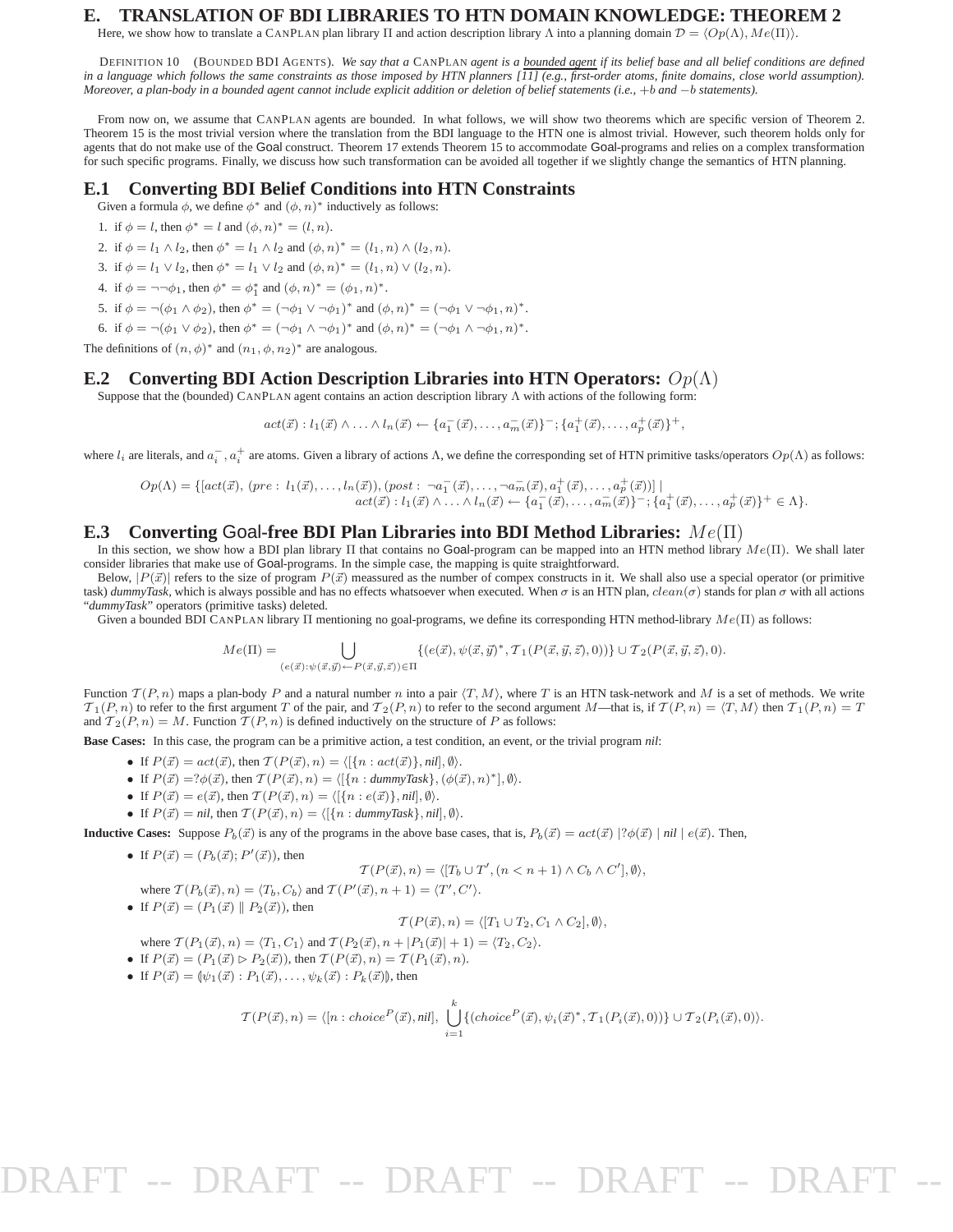THEOREM 15 (Plan AND HTN-PLANNING IN Goal-FREE PROGRAMS). Let  $\langle N, \Lambda, \Pi, \mathcal{B}, \mathcal{A}, \Gamma \cup \{ \mathsf{Plan}(P) \} \rangle$  *be a bounded agent, where*  $\Pi$  *is a goalfree plan library and P is a goal-free plan-body. Let*  $\mathcal{D} = \langle Op(\Lambda) \cup \{d \text{unmyTask}\}, Me(\Pi) \rangle$  *be the corresponding HTN problem domain and let*  $T_P =$  $\mathcal{T}_1(P, 0)$  *be the network task obtained from P (see as defined in Appendixes E.2 and E.3). Then,* 

- *1.*  $\langle \mathcal{B}, \mathcal{A}, \mathsf{Plan}(P) \rangle \stackrel{\text{bdi}}{\longrightarrow} \text{iff} \text{sol}(T_P, \mathcal{B}, \mathcal{D}) \neq \emptyset.$
- 2.  $\langle \mathcal{B}, \mathcal{A}, \mathsf{Plan}(P) \rangle \stackrel{\text{bdi}_*}{\longrightarrow} \langle \mathcal{B}', \mathcal{A} \cdot act_1 \cdot \ldots \cdot act_k, \mathsf{Plan}(P') \rangle$  with  $k \geq 1$  iff there exists a plan  $\sigma \in sol(T_P, \mathcal{B}, \mathcal{D})$ , such that  $clean(\sigma) = act_1 \cdot \ldots \cdot$  $act_k \cdot \ldots \cdot act_n$ , for some  $n \geq k$ .
- 3.  $\langle \mathcal{B}, \mathcal{A}, (act_1; \ldots; act_n) \rangle \stackrel{\text{bdi}_*}{\longrightarrow} \langle \mathcal{B}', \mathcal{A} \cdot \sigma, nil \rangle$ , for every  $\sigma \in sol(T_P, \mathcal{B}, \mathcal{D})$  such that  $clean(\sigma) = act_1 \cdot \ldots \cdot act_n$ .

PROOF. *This is a laborious proof showing that* plan*-type transitions perform no more than the task decomposition done by HTN planners. The proof is based on the relationship between BDI's and HTN's entities as discussed in section 2.3.*

#### **E.4 Converting Full BDI Plan Libraries into BDI Method Libraries:** Me<sup>+</sup>(Π)

We shall nos consider BDI plan libraries and plan-bodies that may mention Goal-programs. To that end, we will extend the transformation given in Appendix E.3 to include Goal-programs; this transformation is a bit more involved given that HTN does not accommodate naturally an construct of that sort. We start by converting a BDI plan library into one that is Goal-free.

#### *E.4.1 Mapping* Goal*-programs to* Goal*-free Programs*

Now, let us consider goal-programs of the form  $\text{Goal}(\phi_s, P, \phi_f)$ . Informally, we will construct a library  $\Pi^*$  from an original library  $\Pi$  in such a way that executing goal-program  $\text{Goal}(\phi_s, P, \phi_f)$  w.r.t. library  $\Pi$  is equivalent to executing program P w.r.t. library  $\Pi^*$ . We observe this transformation does not complain with the notion of *eliminability* (see [**?**]) as it substantially changes the structure of the agent.

DEFINITION 11 (PROGRAM AND LIBRARY TRANSFORMATIONS  $P^{\gamma}$  and  $\Pi^{\gamma}$ ). Let P be a plan-body and let  $\gamma(\vec{w})$  be a belief condition. The plan *body* P <sup>γ</sup> *is the plan body obtained from* P *as follows:*

- *1. Every event*  $e(\vec{t})$  *mentioned P is replaced with the (new) event*  $e^{\gamma}(\vec{t}, \vec{w})$  *in*  $P^{\gamma}$ *.*
- *2. Every test condition*  $\phi(\vec{t})$  *mentioned in P is replaced with the test condition*  $\phi(\vec{t}) \vee \gamma(\vec{w})$  *in P*<sup> $\gamma$ </sup>.
- 3. Every action  $act(\vec{t})$  mentioned in P is replaced with the (new) event  $e^{\gamma}_{act}(\vec{t}, \vec{w})$  in P<sup> $\gamma$ </sup>.

*When*  $\Pi$  *is a plan library, we build the new library*  $\Pi^{\gamma}$  *from*  $\Pi$ *, as follows:* 

*1. Every plan-rule of the form*  $e(\vec{x}) : \psi(\vec{x}, \vec{y}) \leftarrow P(\vec{x}, \vec{y}, \vec{z})$  *is replaced with the following two plan-rules:* 

$$
e^{\gamma}(\vec{x},\vec{w}) : \neg \gamma(\vec{w}) \wedge \psi(\vec{x},\vec{y}) \leftarrow P^{\gamma},
$$
  

$$
e^{\gamma}(\vec{x},\vec{w}) : \gamma(\vec{w}) \leftarrow nil.
$$

2. For every action  $act(\vec{x})$  in the domain, the following two plan-rules are included:

$$
e_{act}^{\gamma}(\vec{x}, \vec{w}) : \neg \gamma(\vec{w}) \leftarrow act(\vec{x}),
$$
  

$$
e_{act}^{\gamma}(\vec{x}, \vec{w}) : \gamma(\vec{w}) \leftarrow nil.
$$

Relation  $\rightarrow$   $\phi$  stands for the reflexive transitive closoure of  $\rightarrow$  where  $\phi$  holds at every configuration. More concretely,  $C_1 \rightarrow$  $C_n$  ( $n \ge 2$ ) iff there exists  $C_2, \ldots, C_{n-1}$  such that  $C_i \longrightarrow C_{i+1}$  and  $B_i \models \phi$ , for  $1 \leq i \leq n-1$ .

THEOREM 16. *For every*  $\mathcal{B}, \mathcal{A}, \Pi$ , and program  $\text{Goal}(\phi_s, P, \phi_f)$ ,

 $I. \ \ \langle \Pi, \mathcal{B}, \mathcal{A}, \mathsf{Goal}(\phi_s, P, \phi_f) \rangle \stackrel{\mathsf{bdi}_*}{\longrightarrow} \langle \Pi, \mathcal{B}', \mathcal{A}', \mathit{nil} \rangle \ \textit{iff} \ \langle \Pi \cup \Pi^{\phi_s}, \mathcal{B}, \mathcal{A}, P^{\phi_s} \rangle \stackrel{\mathsf{bdi}_*}{\longrightarrow}_{\neg \phi_f} \ \langle \Pi \cup \Pi^{\phi_s}, \mathcal{B}', \mathcal{A}', \mathit{nil} \rangle$ 

 $2. \ \ \langle \Pi \cup \Pi^{\phi_s}, \mathcal{B}, \mathcal{A}, P^{\phi_s} \rangle \stackrel{{\rm bdi}_*}{\longrightarrow}_{\neg \phi_f} \langle \Pi \cup \Pi^{\phi_s}, \mathcal{B}', \mathcal{A}', nil \rangle \ \text{iff} \ \langle \Pi^{\phi_s}, \mathcal{B}, \mathcal{A}, P^{\phi_s} \rangle \stackrel{{\rm bdi}_*}{\longrightarrow}_{\neg \phi_f} \langle \Pi^{\phi_s}, \mathcal{B}', \mathcal{A}', nil \rangle$ 

PROOF. *Point (2) follows directly from the fact that there is no plan rule for any of the events mentioned in program* P <sup>φ</sup> *or library* Πφ*. Let us know prove then point (1):*

$$
\begin{matrix}(\Rightarrow)\\(\Leftarrow)\end{matrix}
$$

Once again, this theorem is a very *weak* notion of eliminability for the Goal-construct. However, we only need that for our purposes, namely, that ....

#### *E.4.2 Obtaining an HTN Method Library from a BDI Library with* Goal*-programs*

We now extend the transformation  $Me(\Pi)$  given in Appendix E.3 to accommodate plan-bodies mentioning Goal-programs. To that end, we define the transformation  $Me^+(\Pi)$  to be exactly like  $Me(\Pi)$  with the following extra inductive case in the definition of  $\mathcal{T}$ :

• If  $P(\vec{x}) = \text{Goal}(\phi_s, P, \phi_f)$ , then

 $T(P(\vec{x}), n) = \langle [\{n : \text{dummyTask}, n + 1 : \text{achieve}_{P}^{\phi_s}, n + 2 : \text{dummyTask}\}, C], \text{Me}(\{achieve_{P}^{\phi_s} : \text{nil} \leftarrow P^{\phi_s} \} \cup \Pi^{\prime \phi_s}) \rangle$ 

where  $C = (n < n + 1) \wedge (n + 1 < n + 2) \wedge (n, \neg \phi_f, n + 2)^*$ , and  $\Pi'$  is  $\Pi$  with all  $\textsf{Goal}(\phi_s, P, \phi_f)$  programs replaced with  $P$ . Next, we generalize Theorem 15 for any kind of BDI plan library.

THEOREM 17 (Plan AND HTN-PLANNING IN FULL PROGRAMS). Let  $\langle N, \Lambda, \Pi, B, A, \Gamma \cup \{Plan(P)\} \rangle$  be a bounded agent, where  $\Pi$  is a goal*free plan library and* P *is a goal-free plan-body.* Let  $\mathcal{D} = \langle \overline{Op}_\Lambda \cup \{ \underline{d} \text{un} \text{myTask} \}, \text{Me}(\Pi) \cup \overline{Mp} \}$  be the corresponding HTN problem domain where  $T(P, 0) = \langle T_P, M_P \rangle$  (see Appendixes E.2 and E.3, and the extension of T above). Then,

- *1.*  $\langle \mathcal{B}, \mathcal{A}, \mathsf{Plan}(P) \rangle \stackrel{\text{bdi}}{\longrightarrow} \text{iff} \text{sol}(T_P, \mathcal{B}, \mathcal{D}) \neq \emptyset.$
- 2.  $\langle \mathcal{B}, \mathcal{A}, \mathsf{Plan}(P) \rangle \stackrel{\text{bdi}_*}{\longrightarrow} \langle \mathcal{B}', \mathcal{A} \cdot act_1 \cdot \ldots \cdot act_k, \mathsf{Plan}(P') \rangle$  with  $k \geq 1$  iff there exists a plan  $\sigma \in sol(T_P, \mathcal{B}, \mathcal{D})$ , such that  $clean(\sigma) = act_1 \cdot \ldots \cdot$  $act_k \cdot \ldots \cdot act_n$ , for some  $n \geq k$ .
- 3.  $\langle \mathcal{B}, \mathcal{A}, (act_1; \ldots; act_n) \rangle \stackrel{\text{bdi}_*}{\longrightarrow} \langle \mathcal{B}', \mathcal{A} \cdot \sigma, nil \rangle$ , for every  $\sigma \in sol(T_P, \mathcal{B}, \mathcal{D})$  such that  $clean(\sigma) = act_1 \cdot \ldots \cdot act_n$ .

PROOF. *Follows from Theorems 15 and 16.*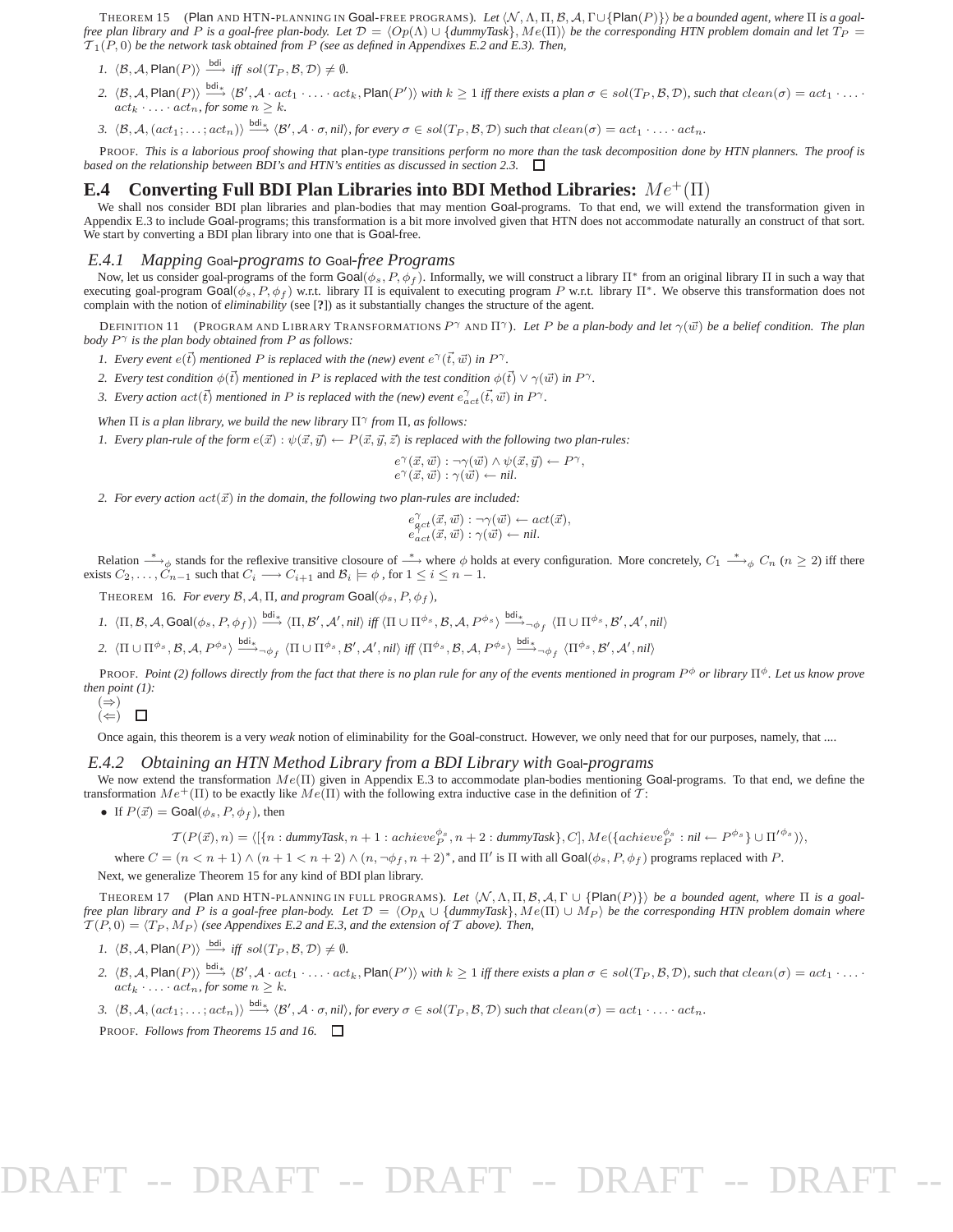### **E.5 An Extension of HTN Semantics for Partial Plans**

Here we explain that is actually cleaner and more practical to slightly change the semantics of HTN planning to accommodate a success condition.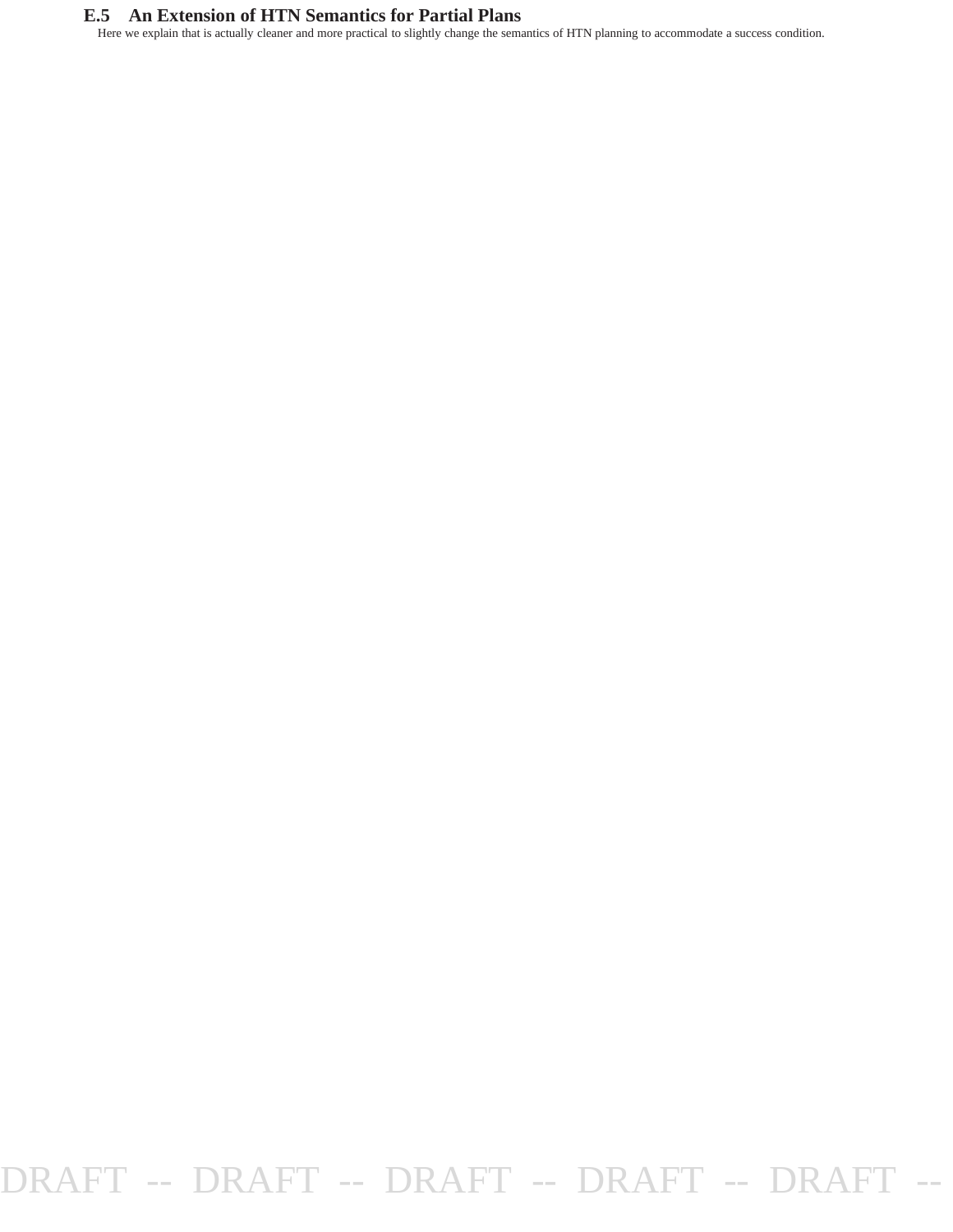#### **F. PROOF OF THEOREM 3**

THEOREM 18. Let Sim be a simulation relation w.r.t. relation  $\xrightarrow{bdi}$  such that  $Sim(P^*, P)$ . Then, program  $P^*$  simulates program  $P$ .

PROOF. *Informally,* P ∗ *simulates* P *because: (i) whenever* P *can be terminate with internal steps,* P ∗ *can also be terminated in the same way; and (ii) whenever* P *performs a* bdi*-step,* P <sup>∗</sup> *can perform the same step result, possibly by also doing some extra internal steps.*

Let  $E = C_1 \cdot \ldots \cdot C_n$ ,  $n \geq 1$ , be an execution of a configuration  $C_1 = \langle \mathcal{N}, \Lambda, \Pi, \mathcal{B}_1, \mathcal{A}_1, \Gamma'_1 \cup \{P\} \rangle$ . We shall obtain an execution  $E^*$  of  $C_1^* = \langle N, \Lambda, \Pi, \mathcal{B}_1, \mathcal{A}_1, \Gamma_1' \cup \{P\} \rangle$  such that  $\overline{E}$  and  $\overline{E^*}$  are equivalent modulo P and  $P^*$ , and if P has been successfuly executed in E so has  $P^*$  in  $E^*$ .  $Suppose |E| = 1$  and hence  $E = C_1$ . If P has not been successfuly executed yet in E, then we take  $E^* = C_1^*$  which is trivially equivalent to E

*modulo* P and P<sup>\*</sup> and the thesis follows. If P has been executed in E, then  $P = \textit{nil}$  and  $\langle B, A, P \rangle \stackrel{\text{bdi}_*}{\longrightarrow} \langle B', A', \textit{nil} \rangle$ . By point (1) in Definition 9,  $\langle \mathcal{B}, \mathcal{A}, P^* \rangle \stackrel{\text{bdi}_*}{\longrightarrow_i} \langle \mathcal{B}', \mathcal{A}', nil \rangle$ . We can then use these internal transitions to build an execution  $E^* = C_1^* \cdot ... C_k^*$ ,  $k \ge 1$ , such that  $P_k^* = nil$  and  $\mathcal{O}(C_i^*) = \mathcal{O}(C_1^*)$ , for  $i = 1..k$ . Clearly,  $\overline{E^*} = C_k^*$  is equivalent to E and P<sup>\*</sup> has been executed in  $E^*$ .

 $\sum_{i=1}^{n} \sum_{j=1}^{n} \sum_{i=1}^{n} \sum_{i=1}^{n} \sum_{i=1}^{n} \sum_{j=1}^{n} \sum_{j=1}^{n} \sum_{j=1}^{n} \sum_{j=1}^{n} \sum_{j=1}^{n} \sum_{j=1}^{n} \sum_{j=1}^{n} \sum_{j=1}^{n} \sum_{j=1}^{n} \sum_{j=1}^{n} \sum_{j=1}^{n} \sum_{j=1}^{n} \sum_{j=1}^{n} \sum_{j=1}^{n} \sum_{j=1}^{n} \sum_{j=1}^{n} \sum_{j=1}^{n}$ *following two cases:*

- *1.* If agent transition  $C_1 \implies C_2$  is not a transition on intention P itself, then it is clear that the same agent transition can be performed from  $C_1^*$  to obtain *o*<sub>1</sub> went transmon  $C_1 \longrightarrow C_2$  is not a transmon on intention 1 usey, then it is clear that the same agent transmon can be performed from  $C_1$  to obtain  $C_2^* = \langle N, \Lambda, \Pi, B_2, A_2, \Gamma'_2 \cup \{P\}\rangle$  then  $C_2^* = \langle N, \Lambda, \Pi, B_2, A$ *there exists an execution*  $E'^*$  *of*  $C_2^*$  *such that*  $\overline{E'}$  *and*  $\overline{E'}^*$  *are equivalent modulo*  $P$  *and*  $P^*$ *, and if*  $P$  *has been successfuly executed in*  $E'$  *so has*  $P^*$ in  $E'^*$ . Then, it follows that  $\overline{C_1 \cdot E'}$  and  $\overline{C_1^* \cdot E'^*}$  are equivalent modulo P and  $P^*$ , and if P has been successfuly executed in  $C_1 \cdot E'$  so has  $P^*$  in  $C_1^* \cdot E'^*$ .
- 2. Suppose the agent transition  $C_1 \Longrightarrow C_2$  is a transition on intention P itself. Then,  $C_2 = \langle \mathcal{N}, \Lambda, \Pi, \mathcal{B}_2, \mathcal{A}_2, \Gamma'_1 \cup \{P'\} \rangle$  such that  $\langle \mathcal{B}_1, \mathcal{A}_1, P \rangle \stackrel{\text{bdi}}{\longrightarrow}$  $\langle \mathcal{B}_2, \mathcal{A}_2, P' \rangle$ . Then, there has to exist R', R'', P'<sub>1</sub> such that (a)  $\langle \mathcal{B}_1, \mathcal{A}_1, P^* \rangle \stackrel{\text{bdi}_*}{\longrightarrow}_i R'$ , R'  $\stackrel{\text{bdi}_*}{\longrightarrow}_i R''$  or  $R' = R''$ , and  $R'' \stackrel{\text{bdi}_*}{\longrightarrow}_i \langle \mathcal{B}_2, \mathcal{A}_2, P^{*'} \rangle$ ; *and* (*b*)  $Sim(P_1^*, P')$ . We use all the basic transitions from (*a*) to obtain an execution  $E_a^* = C_1^* \cdot C_1^i \cdot \cdot \cdot C_j^i \cdot C_2^*$  of  $C_1^*$ , where  $j \ge 0$  and  $C_2^* = \langle \mathcal{N}, \Lambda, \Pi, \mathcal{B}_2, \mathcal{A}_2, \Gamma'_1 \cup \{P^{*\prime}\}\rangle$

*Because,*  $Sim(P_1^{*'} , P')$  and the induction hypothesis, there exists an execution  $E'^*$  of  $C_2^*$  such that  $\overline{E'}$  and  $\overline{E'}^*$  are equivalent modulo  $P'$  and  $P_1^{*'}$ , and if  $P'$  has been successfuly executed in E' so has  $P_1^*$ ' in E'\*. Then, it follows that  $\overline{C_1 \cdot E'}$  and  $\overline{C_1^* \cdot C_1^i \cdot \ldots \cdot C_j^i \cdot E'^*}$  are equivalent modulo P *and*  $P^*$ , and if P has been successfuly executed in  $C_1 \cdot E'$  so has  $P^*$  in  $C_1^* \cdot C_1^i \cdot \ldots \cdot C_j^i \cdot E'^*$ .

 $\Box$ 

PROOF OF THEOREM 3: *For every*  $\phi_s$ ,  $\phi_f$  *and* P, program Plan( $\phi_s$ , P,  $\phi_f$ ) *simulates program* Plan(Goal( $\phi_s$ , P,  $\phi_f$ )).

Let  $Sim($ <sub>-</sub>,  $)$  be any relation satisfying, at least, the following conditions for every  $P, P', \phi_s, \phi_f$ :

- *1.*  $Sim(Goal(\phi_s, Plan(Goal(\phi_s, P, \phi_f)), \phi_f)$ , Plan(Goal( $\phi_s, P, \phi_f)$ )).
- 2.  $Sim(Goal(\phi_s, Plan(Goal(\phi_s, P \triangleright P, \phi_f)) \triangleright Plan(Goal(\phi_s, P, \phi_f)), \phi_f), Plan(Goal(\phi_s, P \triangleright P, \phi_f))).$
- *3.*  $Sim(Goal(\phi_s, Plan(Goal(\phi_s, P' \triangleright P, \phi_f)) \triangleright Plan(Goal(\phi_s, P, \phi_f)), \phi_f)$ ,  $Plan(Goal(\phi_s, P' \triangleright P, \phi_f)))$ .
- *4.* Sim(*nil*, Plan(*nil*))*.*
- *5.* Sim(*nil*, *nil*)*.*

*It is not hard to verify that the above relation Sim is indeed a simulation relation w.r.t. relation*  $\frac{bdi}{dx}$  *as defined in Definition 9. By Theorem 18, the thesis* <del>∩</del> *follows.*

LEMMA 19. *For every*  $\mathcal{B}, \mathcal{A}$  *and*  $P_1, P_2$  *such that*  $RP(P_1, P_2)$ *:* 

*1.*  $\langle \mathcal{B}, \mathcal{A}, \mathsf{Plan}(P_1) \rangle \xrightarrow{\text{plan}} \langle \mathcal{B}', \mathcal{A}', P'_1 \rangle \text{ iff } \langle \mathcal{B}, \mathcal{A}, P_1 \rangle \xrightarrow{\text{plan}} \langle \mathcal{B}', \mathcal{A}', P'_1 \rangle.$ 

- 2. If  $\langle B, A, \mathsf{Plan}(P_1) \rangle \stackrel{\text{bdi}}{\longrightarrow} \langle B', A', P'_1 \rangle$ , then there exists  $P'_2$  such that  $\langle B, A, \mathsf{Plan}(P_2) \rangle \stackrel{\text{bdi}}{\longrightarrow} \langle B', A', P'_2 \rangle$  and  $RP(P'_1, P'_2)$ .
- 3. If  $\langle B, A, \text{Plan}(P_2) \rangle \stackrel{\text{bdi}}{\longrightarrow} \langle B', A', P'_2 \rangle$ , then there exists  $P'_1$  such that  $\langle B, A, \text{Plan}(P_1) \rangle \stackrel{\text{bdi}}{\longrightarrow} \langle B', A', P'_1 \rangle$  and  $RP(P'_1, P'_2)$ .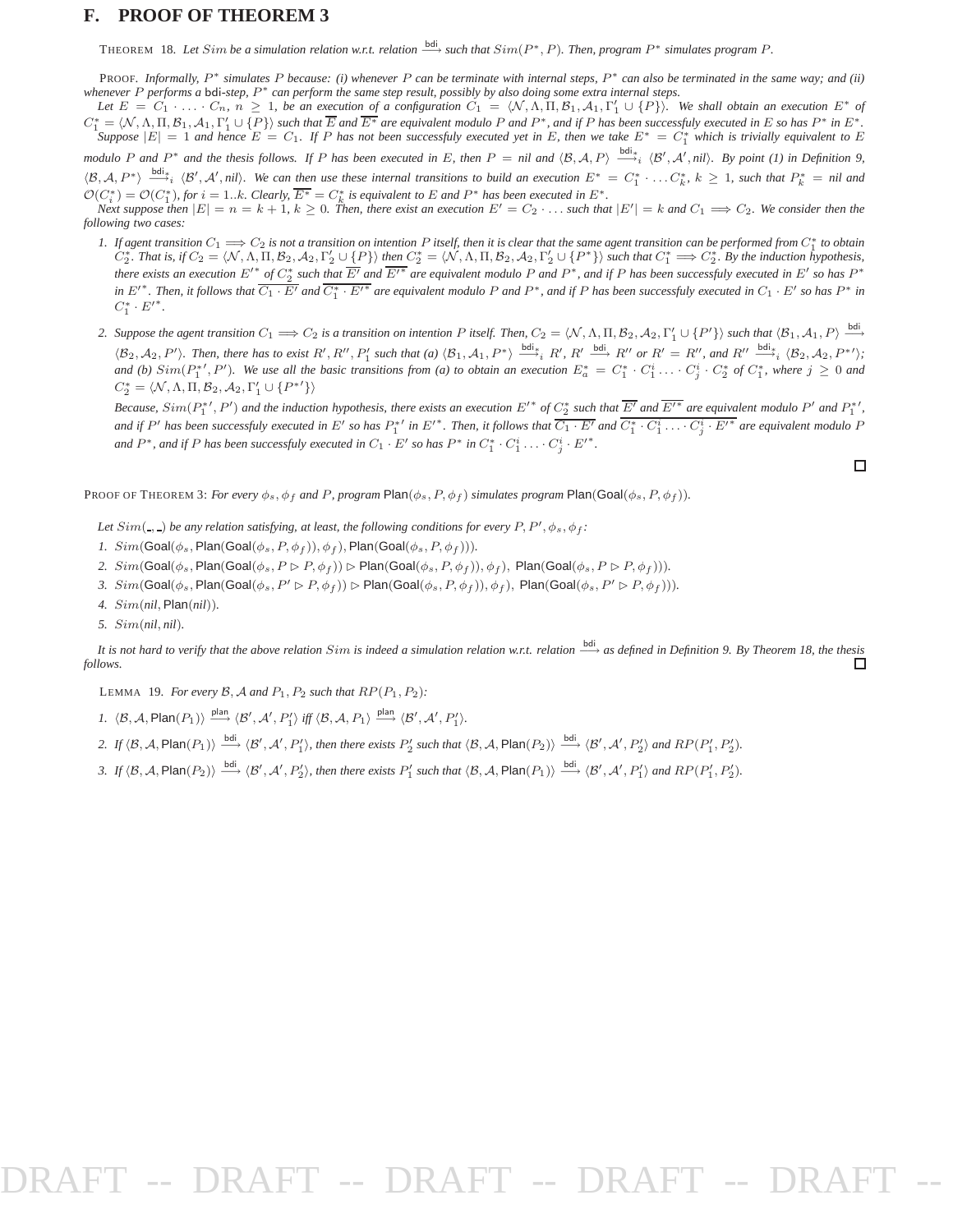#### **G. PROOF OF THEOREM 4**

LEMMA 20. For every agent free of  $\parallel$  and Goal, if  $\langle B, A, \mathsf{Plan}(P) \rangle \stackrel{\text{bdi}}{\longrightarrow} \langle B', A', \mathsf{Plan}(P') \rangle$ ,  $\langle B, A, P \rangle \stackrel{\text{bdi}}{\longrightarrow} \langle B', A', P' \rangle$ .

PROOF. By assumption, we know that rule Plan was used and : (a)  $\langle B, A, P \rangle \stackrel{\text{plan}}{\longrightarrow} \langle B', A', P' \rangle$ ; and (b)  $\langle B', A', P' \rangle \stackrel{\text{plan}}{\longrightarrow} \langle B_f, A_f, nil \rangle$ . Given (a)

and (b), we shall prove, by induction on the number of plan-type derivation rules involved in (a), that  $\langle B, A, P \rangle \xrightarrow{\text{bdi}} \langle B', A', P' \rangle$ . *Suppose then that only one derivation rule is required to prove (a). Then, we have the following cases:*

- Suppose  $P = act$ ,  $P = ?\phi$ ,  $P = +b$  or  $P = -b$ . In this case,  $P' = nil$ , and  $\langle B, A, P \rangle \xrightarrow{bdi} \langle B', A', nil \rangle$  follows trivially.
- Suppose  $P = (nil; P^a)$ . In this case,  $P' = P^a$  and  $\langle B, A, P \rangle \stackrel{\text{bdi}}{\longrightarrow} \langle B', A', P^a \rangle$  follows trivially.
- Suppose  $P = (nil \rhd P^a)$ . In this case,  $P' = nil$  and  $\langle B, A, P \rangle \stackrel{\text{bdi}}{\longrightarrow} \langle B', A', nil \rangle$  follows trivially.
- *Suppose*  $P = \{e, \text{ } In \text{ this case, } P' = (\Delta) \}$ , and  $\langle \mathcal{B}, \mathcal{A}, P \rangle \stackrel{\text{bdi}}{\longrightarrow} \langle \mathcal{B}', \mathcal{A}', (\Delta) \rangle$  follows trivially.
- Suppose  $P = (\Delta)$ . In this case,  $P' = P_i \theta \triangleright (\Delta \setminus P_i)$  due to rule Sel and  $\langle \mathcal{B}, \mathcal{A}, P \rangle \stackrel{\text{bdi}}{\longrightarrow} \langle \mathcal{B}', \mathcal{A}', P_i' \theta \triangleright (\Delta \setminus P_i') \rangle$  holds too.
- Suppose  $P = \text{Plan}(nil)$ . In this case,  $P' = nil$  and  $\langle B, A, P \rangle \stackrel{\text{bdi}}{\longrightarrow} \langle B', A', nil \rangle$  follows directly from derivation rule  $\text{Plan}_{t}$ .

*Next, suppose that*  $k + 1$  *derivation rules are used for (a). We then have the following cases:* 

- Suppose  $P = (P_1; P_2)$ . In this case,  $P \neq nil$  and  $P' = (P'_1; P_2)$  such that  $\langle \mathcal{B}, \mathcal{A}, P_1 \rangle \xrightarrow{\text{plan}} \langle \mathcal{B}', \mathcal{A}', P'_1 \rangle \xrightarrow{\text{plan}} \langle \mathcal{B}'', \mathcal{A}'', nil \rangle$ . By the induction *hypothesis,*  $\langle B, A, P_1 \rangle \xrightarrow{\text{bdi}} \langle B', A', P'_1 \rangle$  and  $\langle B, A, P \rangle \xrightarrow{\text{bdi}} \langle B', A', P' \rangle$  *holds due to rule* Seq.
- Suppose  $P = (P_1 \rhd P_2)$ . In this case,  $P \neq nil$  and  $P' = (P'_1 \rhd P_2)$  such that  $\langle \mathcal{B}, \mathcal{A}, P_1 \rangle \xrightarrow{\text{plan}} \langle \mathcal{B}', \mathcal{A}', P'_1 \rangle \xrightarrow{\text{plan}} \langle \mathcal{B}'', \mathcal{A}'', nil \rangle$ . By the induction *hypothesis,*  $\langle B, A, P_1 \rangle \xrightarrow{\text{bdi}} \langle B', A', P'_1 \rangle$  and  $\langle B, A, P \rangle \xrightarrow{\text{bdi}} \langle B', A', P' \rangle$  *holds due to rule*  $\triangleright$ .
- Suppose  $P = \text{Plan}(P_1)$ . In this case,  $P' = P'_1$  such that  $\langle B, A, P_1 \rangle \stackrel{\text{plan}}{\longrightarrow} \langle B', A', P'_1 \rangle \stackrel{\text{plan}}{\longrightarrow} \langle B'', A'', nil \rangle$ . By directly applying rule Plan, we know that  $\langle \mathcal{B}, \mathcal{A}, \mathsf{Plan}(P_1) \rangle \stackrel{\mathsf{bdi}}{\longrightarrow} \langle \mathcal{B}', \mathcal{A}', P'_1 \rangle$  and thus  $\langle \mathcal{B}, \mathcal{A}, P \rangle \stackrel{\mathsf{bdi}}{\longrightarrow} \langle \mathcal{B}', \mathcal{A}', P' \rangle$ .

*This concludes the proof of the Theorem.*

LEMMA 21. Let  $Sim(\_)$  be any relation satisfying, at least, the following conditions for every program P that does not mention constuct  $\|$ :

- *1.* Sim(P, Plan(P))*.*
- *2.* Sim(*nil*, Plan(*nil*))*.*
- *3.* Sim(*nil*, *nil*)*.*

*Then, Sim is a simulation relation w.r.t. transition*  $\frac{bdi}{\sqrt{2}}$  *for any agent that is free of concurrency.* 

PROOF. *Take a program*  $P \neq nil$ .  $\Box$ 

PROOF OF THEOREM 4: *Program* P *simulates program* Plan(P) *in every* CANPLAN<sup>−</sup> *agent.*

*Let*  $Sim($ <sub>-</sub>,  $)$  *be any relation satisfying, at least, the following conditions for every program* P *that does not mention constucts*  $\parallel$  *and* Goal:

- *1.* Sim(P, Plan(P))*.*
- *2.* Sim(*nil*, Plan(*nil*))*.*
- *3.* Sim(*nil*, *nil*)*.*

We also prove the following result.

 $\Box$ 

 $\Box$ 

THEOREM 22. Let  $C = \langle N, \Lambda, \Pi, \mathcal{B}, \mathcal{A}, \Gamma \cup \{ \text{Plan}(P) \} \rangle$  *be a* CANPLAN *agent. Let*  $C' = \langle N, \Lambda', \Pi, \mathcal{B}, \mathcal{A}, \Gamma' \cup \{P'\} \rangle$  where  $\Lambda', \Gamma'$  and  $P'$  are *obtained from* Λ, Γ *and* P *by deleting all* Plan *contructs from plan-bodies. Then, configuration* C′ *simulates configuration* C*.*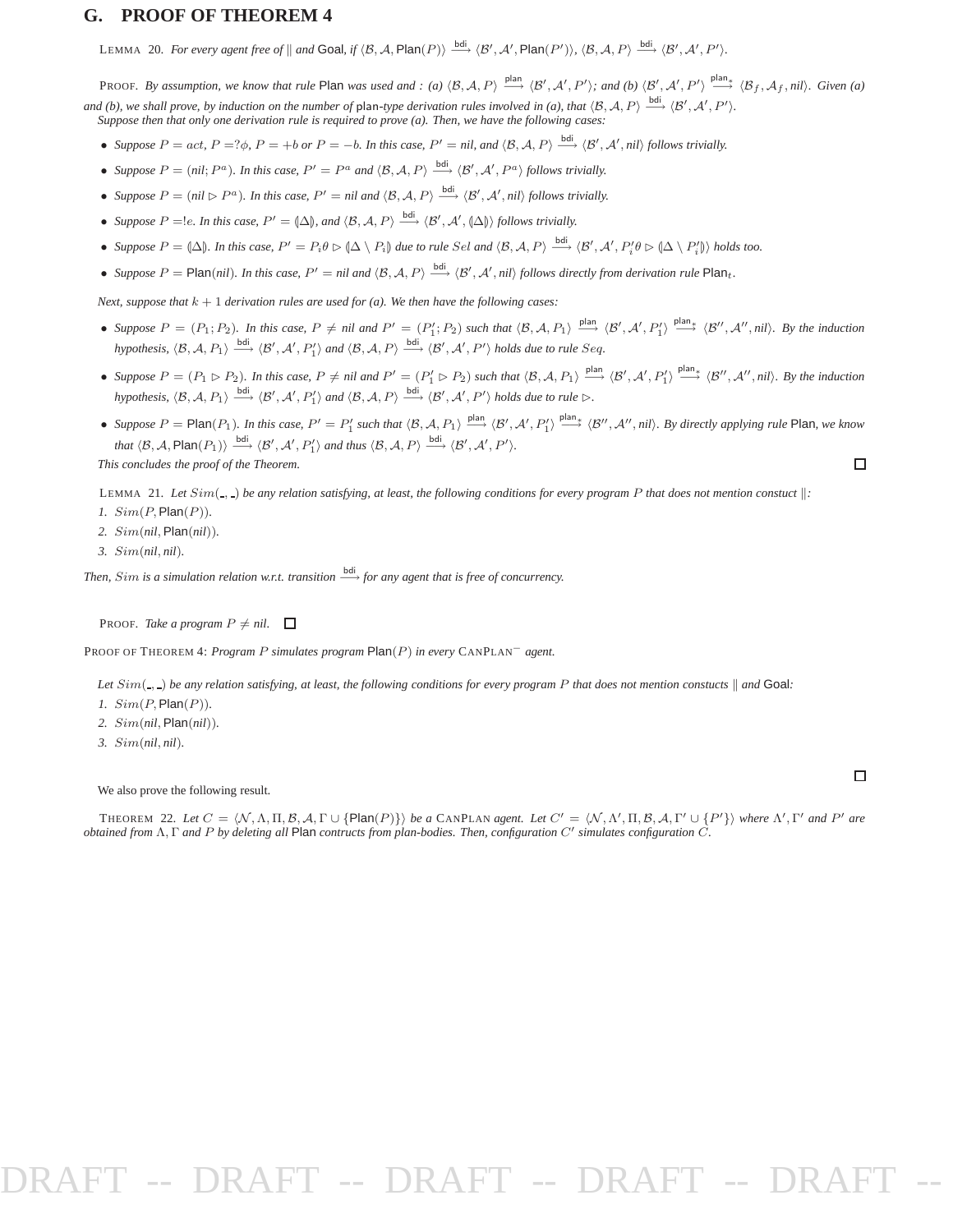#### **H. OTHER STUFF**

LEMMA 23 (EQUAL INITIALIZATION). Let  $P_a = \text{Plan(Goal}(\phi_s, P, \phi_f))$ ,  $P_b = \text{Goal}(\phi_s, \text{Plan}(P), \phi_f)$ , and  $P^* = \text{Goal}(\phi_s, P_a, \phi_f)$ , where P *is a user program. Suppose that*  $\langle \mathcal{B}, \mathcal{A}, P_a \rangle \stackrel{\text{bdi}}{\longrightarrow} C_a$ ,  $\langle \mathcal{B}, \mathcal{A}, P_b \rangle \stackrel{\text{bdi}}{\longrightarrow} C_b$ , and  $\langle \mathcal{B}, \mathcal{A}, P^* \rangle \stackrel{\text{bdi}}{\longrightarrow} C^*$ . Then,

*1.*  $C_a = \langle \mathcal{B}', \mathcal{A}', \textit{nil} \rangle$  *iff*  $C_b = C^* = \langle \mathcal{B}', \mathcal{A}', \textit{nil} \rangle$  (here,  $\mathcal{B} \models \phi_s$ ).

*2.*  $C_a$  *does not actually exist iff*  $C_b = C^* = \langle \mathcal{B}, \mathcal{A}, ?\mathit{false} \rangle$  *(here,*  $\mathcal{B} \models \phi_f$ *).* 

- *3.*  $C_a = \langle \mathcal{B}', \mathcal{A}', P'_a \rangle$ , where  $P'_a = \text{Plan(Goal}(\phi_s, P \triangleright P, \phi_f))$  *iff*  $C_b = \langle \mathcal{B}', \mathcal{A}', \text{Goal}(\phi_s, \text{Plan}(P) \triangleright \text{Plan}(P_o), \phi_f) \rangle$  *iff*  $C^* = \langle \mathcal{B}', \mathcal{A}', \text{Goal}(\phi_s, P_a \triangleright P'_a) \rangle$  $\langle P_a, \phi_f \rangle$  *and for every*  $C^{**}$  *such that*  $C^* \stackrel{\text{bdi}}{\longrightarrow} C^{**}$ ,  $C^{**} = \langle \mathcal{B}', \mathcal{A}', \text{Goal}(\phi_s, P'_a \rhd P_a, \phi_f) \rangle$
- *4. One of the above three cases must apply for* Ca*.*

LEMMA 24. Let  $P_a = \text{Plan}(\text{Goal}(\phi_s, P \triangleright P_o, \phi_f))$  and  $P^* = \text{Goal}(\phi_s, P_a \triangleright P_o, \phi_f)$  be two programs. Then, for every  $B, A$ :

*1.*  $\langle \mathcal{B}, \mathcal{A}, P_a \rangle \xrightarrow{\text{bdi}} \langle \mathcal{B}, \mathcal{A}, \text{Plan}(nil) \rangle \text{ iff } \langle \mathcal{B}, \mathcal{A}, P^* \rangle \xrightarrow{\text{bdi}} \langle \mathcal{B}, \mathcal{A}, nil \rangle.$ 

2. If  $\langle B, A, P_a \rangle \stackrel{\text{bdi}}{\longrightarrow} \langle B, A, P'_a \rangle$ , where  $P'_a = \text{Plan(Goal}(\phi_s, P' \rhd P_o, \phi_f))$ , then  $\langle B, A, P^* \rangle \stackrel{\text{bdi}}{\longrightarrow} \langle B, A, \text{Goal}(\phi_s, P'_a \rhd P_o, \phi_f) \rangle$ .

*3.* If  $\langle \mathcal{B}, \mathcal{A}, P_a \rangle \stackrel{\text{bdi}}{\longrightarrow}$  *and*  $\langle \mathcal{B}, \mathcal{A}, P^* \rangle \stackrel{\text{bdi}}{\longrightarrow} C$ , then  $C = \langle \mathcal{B}, \mathcal{A}, \mathsf{Goal}(\phi_s, P_o \triangleright P_o, \phi_f) \rangle$  or  $C = \langle \mathcal{B}, \mathcal{A}, ?\mathsf{false} \rangle$  and  $\mathcal{B} \models \phi_f$ .

*4.* If  $\langle \mathcal{B}, \mathcal{A}, P_a \rangle \xrightarrow{\text{bdi}} C$ , then  $C = \langle \mathcal{B}, \mathcal{A}, \mathsf{Plan}(nil) \rangle$  or  $C = \langle \mathcal{B}', \mathcal{A}', \mathsf{Plan}(\mathsf{Goal}(\phi_s, P' \triangleright P_o, \phi_f)) \rangle$  for some program  $P'$ .

PROOF. (1) *Follows directly from the fact that if*  $\langle B, A, P_a \rangle \stackrel{\text{bdi}}{\longrightarrow} \langle B, A, \text{Plan}(nil) \rangle$  *or*  $\langle B, A, P^* \rangle \stackrel{\text{bdi}}{\longrightarrow} \langle B, A, nil \rangle$ , then  $B \models \phi_s$ .

(2) Suppose that  $\langle B, A, P_a \rangle \stackrel{\text{bdi}}{\longrightarrow} \langle B, A, P'_a \rangle$  where  $P'_a = \text{Plan(Goal}(\phi_s, P' \triangleright P_o, \phi_f)$ . Then,  $\langle B, A, \text{Goal}(\phi_s, P \triangleright P_o, \phi_f) \rangle \stackrel{\text{plan}}{\longrightarrow} \langle B, A, \text{Goal}(\phi_s, P' \triangleright P_o, \phi_f) \rangle$  $\langle P_o, \phi_f \rangle$  *due to rule*  $G_S$  *and therefore*  $\mathcal{B} \not\models \phi_s \vee \phi_f$ . Then, by applying rule  $G_S$ ,  $\langle \mathcal{B}, \mathcal{A}, P^* \rangle \xrightarrow{\text{bdi}} \langle \mathcal{B}, \mathcal{A}, \text{Goal}(\phi_s, P_a' \triangleright P_o, \phi_f) \rangle$  follows.

(3) Suppose that  $\langle B, A, P_a \rangle \stackrel{\text{bdi}}{\longrightarrow}$  and that there exists C such that  $\langle B, A, P^* \rangle \stackrel{\text{bdi}}{\longrightarrow} C$ . The transition to C may be due to rules  $G_s, G_f, G_S$  or

 $G_R^{bdi}$ . Because  $\langle \mathcal{B}, \mathcal{A}, P_a \rangle \nleftrightarrow{bdi}$ , there are no B' and A' such that  $\langle \mathcal{B}, \mathcal{A}, \text{Goal}(\phi_s, P \triangleright P_o, \phi_f) \rangle \stackrel{\text{plan}}{\longrightarrow} \langle \mathcal{B}', \mathcal{A}', \text{nil} \rangle$ . Clearly,  $\mathcal{B} \not\models \phi_s$  or otherwise,  $\langle B, A, \text{Goal}(\phi_s, P \triangleright P_o, \phi_f) \rangle \stackrel{\text{plan}}{\longrightarrow} \langle B, A, nil \rangle$  would hold. As a result, rule  $G_s$  may not apply. Similarly, rule  $G_s$  may not apply either or otherwise  $\langle \mathcal{B}, \mathcal{A}, P_a \rangle \stackrel{\text{bdi}}{\longrightarrow}$ .

*Now, if*  $\mathcal{B} \models \phi_f$ , then rule  $\mathsf{G}_f$  applies and the thesis follows trivially. Otherwise, if  $\mathcal{B} \not\models \phi_f$ , then the only rule that may apply is  $\mathsf{G}_R^{\text{bdi}}$  and the thesis *follows as well.*

(4) *Trivial since the only derivation rules that may apply for making a Plan-transition on program*  $P_a$  *are*  $G_s$ ,  $G^{bdi}$  or  $G_s$ .

#### **H.1 Goal and Plan Text**

A central feature of CAN and CANPLAN is the Goal construct for handling *declarative* goals. It is important then to understand the interaction of goal-programs with the new planning construct Plan. That is, we want to explore the differences and similarities between "having the goal to plan" (i.e., Goal( $\phi_s$ , Plan( $P$ ),  $\phi_f$ ) and "planning for a declarative goal" (i.e., Plan(Goal( $\phi_s$ ,  $P$ ,  $\phi_f$ ))).

To begin with, it is easy to prove that both programs are "initialised" in equivalent ways: the first goal-plan-program is initialised to program Goal( $\phi_s$ , Plan(P) $\triangleright$ Plan(P),  $\phi_f$ ) iff the second plan-goal program is initialised to program Plan(Goal( $\phi_s$ ,  $P \triangleright P$ ,  $\phi_f$ )).

Now, a goal-plan program of the form  $\text{Goal}(\phi_s, \text{Plan}(P), \phi_f)$  has the same meaning as the one provided in CAN: execute Plan(P) until the goal  $\phi_s$  is achieved or the failure condition  $\phi_f$  applies. Note that nothing precludes solving P completely without achieving  $\phi_s$ . Still, due to the *persistence* property of Goal, the whole goal will be retried if Plan(P) fails or does not achieve  $\phi_s$ . In addition, P needs to be executed completely, that is, a partial execution of P that would achieve  $\phi_s$  would not work.

Consider next its plan-goal counterpart Plan(Goal( $\phi_s$ ,  $P$ ,  $\phi_f$ )). Such a program is closer to a *classical planning problem*: plan for achieving the declarative goal  $\phi_s$  (by using the given program P). If P cannot be solved or it is not able to achieve  $\phi_s$ , then the whole plan-goal will fail. Thus, we are not merely interested in solving program P, but also doing it in a way that will in fact achieve the desired goal  $\phi_s$ . In addition, program P need not be executed completely but only to the point where  $\phi_s$  is realized. This type of behaviour on (declarative) goals does not exist in CAN. It is thus sensible, for convenience, to define a new language construct  $\text{Plan}(\phi, P) \stackrel{\text{def}}{=} \text{Plan}(\text{Goal}(\phi, P, \text{false}))$ : plan for achieving  $\phi$  using P. Notice that  $\text{Plan}(\phi, P)$  is close but more expressive than program (P; ?φ)—the latter requires P to be *completely* executed.

We summarize the differences between goal-plan and plan-goal programs as follows:

| Goal( $\phi_s$ , Plan(P), $\phi_f$ ) | $Plan(Goal(\phi_s, P, \phi_f))$     |
|--------------------------------------|-------------------------------------|
| BDI excecution driven $\sqrt{}$      | classical planning driven $\sqrt{}$ |
| P may achieve $\phi_s$               | P must achieve $\phi_s \sqrt{ }$    |
| P may be re-tried $\sqrt{ }$         | P is never re-tired                 |
| P must execute fully                 | P may execute partially $\sqrt{}$   |
| Fails if $\phi_f$ holds              | Fails if $\phi_f$ holds             |

What we would like is a program that combines the advantages of both versions. That is, we may want to deliberate and act towards a clear goal  $\phi_s$  using a program P and be commited to the goal until it is either achieved or impossible. Interestingly, program PlanGoal $(\phi_s, P, \phi_f)$   $\stackrel{\text{def}}{=}$ Goal $(\phi_s, \text{Plan(Goal}(\phi_s, P, \phi_f)), \phi_f)$ has such properties and it willl (a) always execute towards goal  $\phi_s$ ; (b) terminate when the goal is achieved or is impossible; and (c) re-try and insist on program P if necessary.

THEOREM 25. Let  $C_0 = \langle N, \Lambda, \Pi, \mathcal{B}, \mathcal{A}, \Gamma_0 \cup \{P_0^X\}\rangle$  be an agent configuration with  $X \in \{a, b\}$ , where (P is a user program)

$$
P_0^a = \text{Plan}(\text{Goal}(\phi_s, P, \phi_f)), \ \ P_0^b = \text{Goal}(\phi_s, \text{Plan}(P), \phi_f),
$$

Let  $E = C_0 \cdot ... \cdot C_n$  be an execution of  $C_0$  such that  $P_0^X$  is currently executing in  $E$  (i.e.,  $P_n^X \neq \epsilon$ ). Next, let us consider  $C_0^* = \langle \mathcal{N}, \Lambda, \Pi, \mathcal{B}, \mathcal{A}, \Gamma_0 \cup \{P_0^*\}\rangle$ , *where*  $P_0^* = \text{Goal}(\phi_s, P_0^a, \phi_f)$ *.* 

*Then, there exists an execution*  $E^* = C_0^* \cdot \ldots \cdot C_m^*$  of  $C_0^*$  such that (a)  $|E|$  and  $|E^*|$  are equivalent modulo intentions  $P_0^X$  and  $P_0^*$ ; and (b) intention  $P_0^X$  has been successfuly executed in E iff intention  $P_0^*$  has been successfuly executed in  $E^*$ .